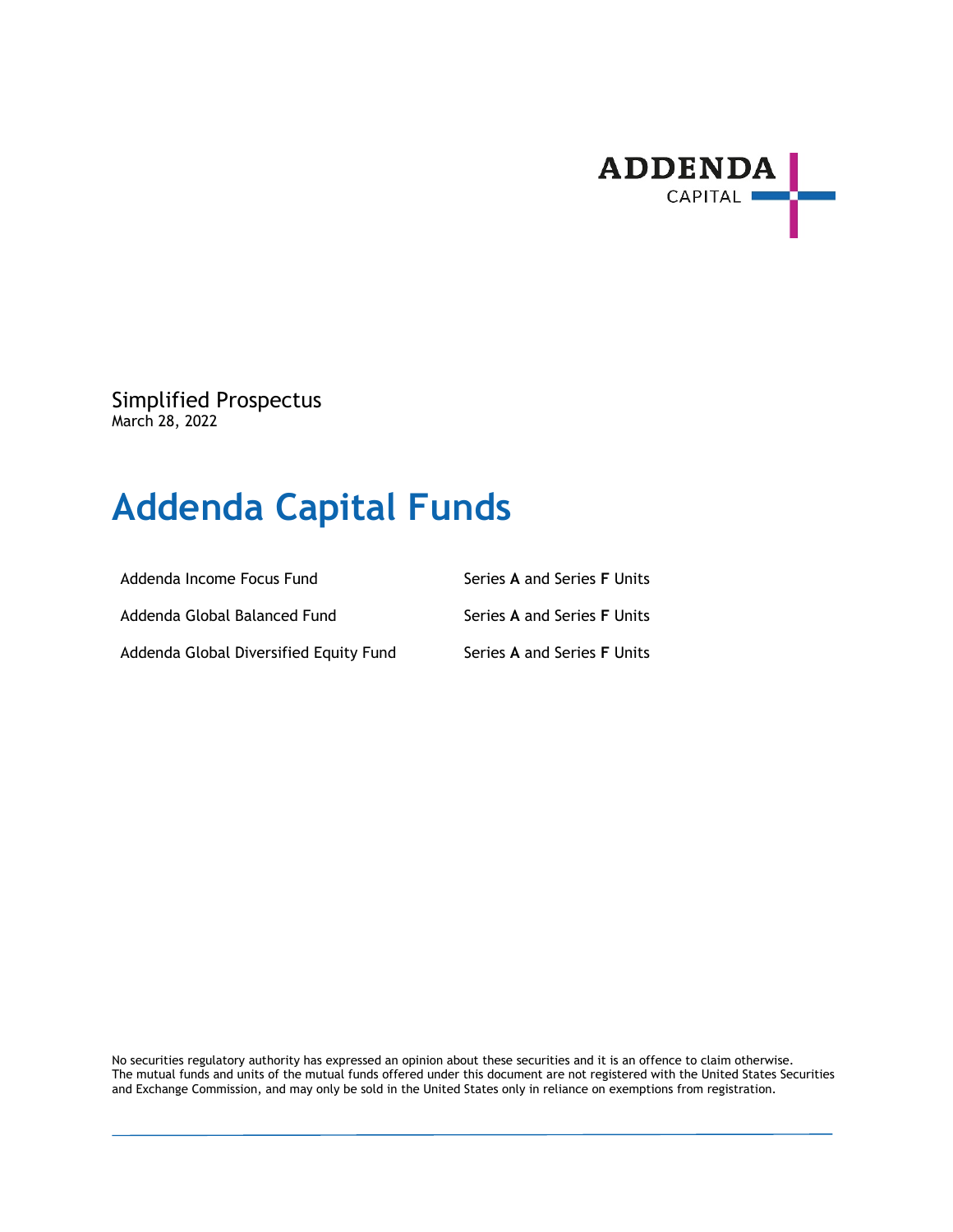# **Table of Contents**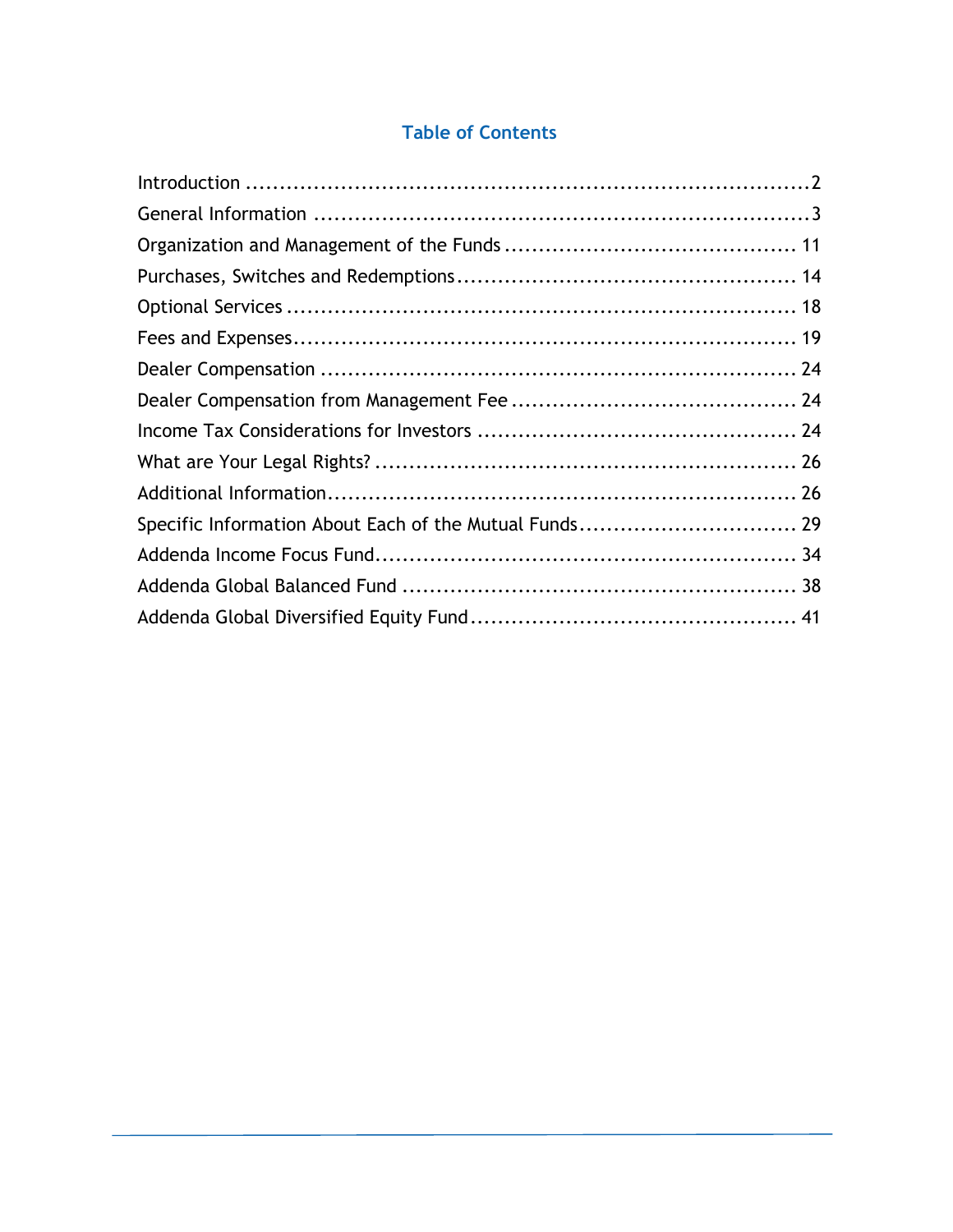### **Introduction**

This simplified prospectus (Simplified Prospectus) contains selected important information to help you make an informed investment decision about investing in the mutual funds listed on the cover for which Addenda Capital Inc. (we, us or Addenda) act as manager (individually, each a Fund and collectively, they are referred to as the Funds) and understand your rights as an investor.

This Simplified Prospectus contains information about each Fund and the risks of investing in mutual funds generally, as well as the names of the entities responsible for the management of the Funds.

Additional information about each Fund is available in the following documents:

- The annual information form:
- The most recently filed fund facts;
- If the Funds have not yet filed any annual or interim financial statements, the most recently filed audited statement of financial position of the Fund;
- The most recently filed annual financial statements of each Fund and any subsequent interim financial statements of each Fund;
- If the Funds have not yet filed any annual management report of fund performance, the most recently filed interim management report of fund performance of the Funds.
- The most recently filed annual management report of fund performance of each Fund and any interim management report of fund performance of each Fund filed after that annual management report of fund performance;

These documents are incorporated by reference into this Simplified Prospectus, which means that they are legally part of this document, just as if they were printed together. You can get a copy of these documents at no cost by:

- Calling Addenda Capital Inc. toll-free at 1 866 908-3488
- **Sending us an email at mutualfunds@addendacapital.com**
- Asking your dealer

These documents and other information about the Funds are also available:

- On our website at www.addendacapital.com
- At www.sedar.com

This document is divided into two parts. The first part (pages 2 to 29) contains general information applicable to all Funds and the second part (pages 29 to 45) contains specific information about each of the Funds.

In this Simplified Prospectus:

*Business Day* means each day on which there is a regular trading session of the Toronto Stock Exchange;

*ETF* means an investment fund, securities of which are traded on a stock exchange;

*Fee Based Units* means Series F Units;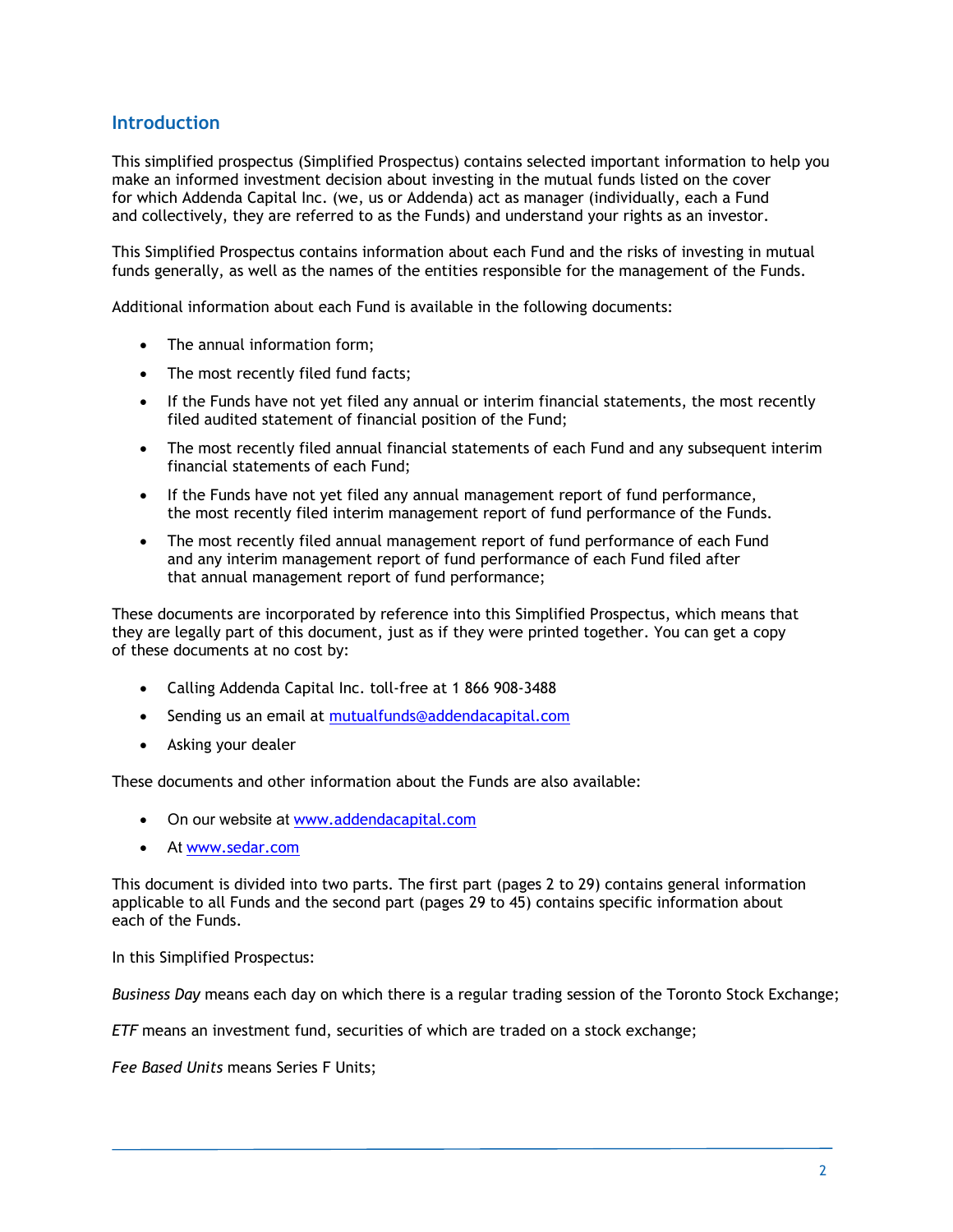*Master Trust Agreement* means the master trust agreement dated March 21, 2022 pursuant to which the Funds are established;

*Mutual Fund* means a mutual fund, generically, and not any specific Funds we manage;

*NAV* means the net asset value of each Funds;

*Registered Plan* means a trust governed by a registered retirement savings plan (including a locked-in retirement account, a locked-in retirement savings plan or a restricted locked-in savings plan), a registered retirement income fund (including a life income fund, a locked-in retirement income fund, a prescribed retirement income fund or a restricted life income fund), a deferred profit sharing plan, a registered disability savings plan, a registered education savings plan or a tax-free savings account, all as defined in the Tax Act;

*Tax Act* means the *Income Tax Act* (Canada);

*Trustee* means CIBC Mellon Trust Company;

*Underlying Fund* means the Mutual Funds (including ETFs) which may be managed by us, our affiliates or third parties into which the Funds may invest;

*Unit* means a unit of the Funds. The Funds offer more than one series of Units. See the front cover of this Simplified Prospectus for a listing of the series that are offered by each Fund;

*We*, *us*, *our* and *Addenda* mean Addenda Capital Inc., the manager of each Fund; and *you* and *your* mean the person who invests in Units of the Funds offered by this Simplified Prospectus.

### **General Information**

### **What is a Mutual Fund?**

A Mutual Fund is a pool of investments managed by professional money managers. People with similar investment goals contribute money to the Mutual Fund to become a unitholder of the Mutual Fund and share in the Mutual Fund's income, expenses, gains, and losses in proportion to their interests in the Mutual Fund. The benefits of investing in Mutual Funds include the following:

- Convenience Various types of portfolios with different investment objectives requiring only a minimum amount of capital investment are available to satisfy the needs of investors.
- Professional Management  $-$  Experts with the requisite knowledge and resources are engaged to manage the portfolios of the Mutual Funds.
- Diversification Mutual Funds invest in a wide variety of securities and industries and sometimes in different countries. This leads to reduced risk exposure and helps in the effort to achieve capital appreciation.
- Liquidity Investors are generally able to redeem their investments at any time.
- Administration Recordkeeping, custody of assets, reporting to investors, income tax information, and the reinvestment of distributions are among the administrative matters that are handled, or arranged for, by the investment fund manager.

All of the Funds are trusts organized under the laws of Québec and governed by the Master Trust Agreement.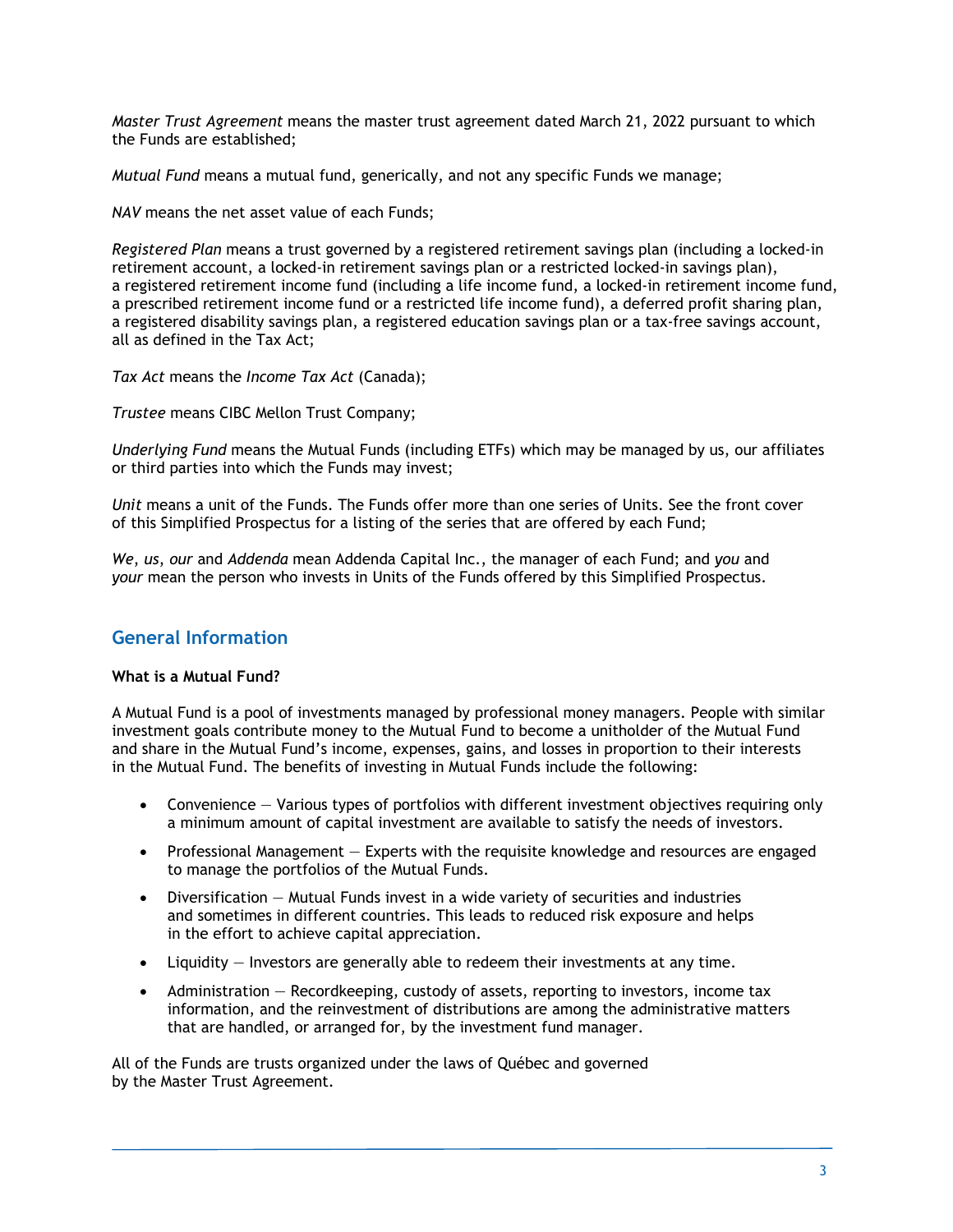This means a company, called a trustee, holds the actual title to the investments on behalf of you and other Mutual Fund investors. The Funds are sold in units. Each unit represents an equal interest in the property of the Mutual Fund owns. A Mutual Fund may own different type of investments stocks, debt instruments, cash and derivatives – all depending upon its investment objectives. There is no limit to the number of units a Fund can issue and such units may be issued in an unlimited number of series. A Fund can also issue fractions of units. You must pay the full price for the units when you buy them.

### **What is Risk?**

*Risk* is the chance that your investment may not perform as expected. There are different degrees and types of risk but, in general, the more investment risk you are willing to accept, the higher are your potential returns and the greater are your potential losses.

### **What are the Risks of Investing in a Mutual Fund?**

There are many advantages of investing in Mutual Funds, but there are also several general risks you should know about.

Investing in a Mutual Fund is not like putting your money in a savings account. Unlike a savings account or a Guaranteed Investment Certificate (**GIC**), investments in Mutual Funds are not insured by the Canada Deposit Insurance Corporation or any other government deposit insurer.

When you invest in a Mutual Fund, there is no guarantee that the amount of your investment will be returned to you when you redeem your investment. The value of a Mutual Fund will change each day as the value of its investments change. As a result, when you redeem your units or shares of a Mutual Fund, they may be worth less than when you bought them. You and the other investors share in any profits the Mutual Fund makes or losses it suffers.

As with other investments, the greater the potential return, the greater the risk of loss. The time horizon for an investment is also critical in determining the types of Mutual Funds in which to invest. A longer investment horizon may allow additional risk to be assumed by lessening the effects of shortterm market volatility. Short-term investment horizons may require investments to be sold in adverse market conditions.

In exceptional circumstances, a Mutual Fund may not accept orders to purchase its units, or may postpone orders to redeem its units. These circumstances are explained under "*Purchases, switches and redemptions*".

This section provides a list of the risks of investing in Mutual Funds. The risks that apply to each Fund offered by this Simplified Prospectus are listed under the sub-heading "*What are the risks of investing in the Fund?*" for each Fund described in the second part of this document. To the extent that a Fund invests, directly or indirectly, in an Underlying Fund, the risks of investing in that Fund are similar to the risks of investing in the other Mutual Fund in which such Fund invests.

### *Asset Allocation Risk*

Funds that use a "fund of funds" structure allocate their assets among Underlying Funds with the goal of ensuring that the asset class, investment style, geographic and market capitalization allocation for each Fund is optimal. Balanced funds employ a similar asset allocation methodology through direct investment in underlying asset classes. There can be no guarantee that a Fund will allocate its assets successfully. Similarly, there can be no guarantee against losses resulting from the asset allocation.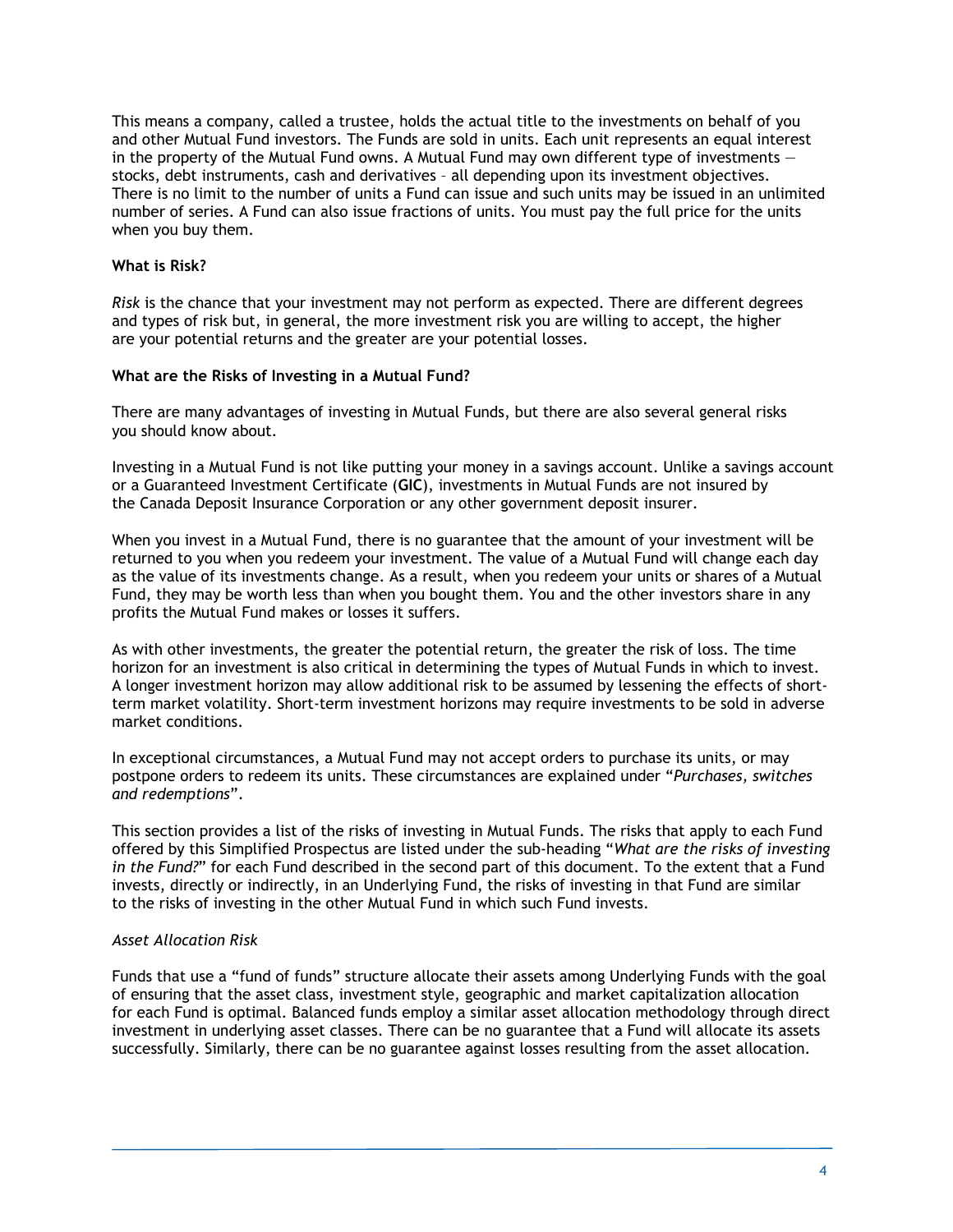### *Capital Depreciation Risk*

Some Funds aim to generate or maximize income while attempting to preserve capital. In certain situations, such as periods of declining markets or changes in interest rates, a Fund's NAV could be reduced such that it is unable to preserve capital. In these circumstances, the Fund's distributions may include a return of capital, and the total amount of any returns of capital made by the Fund in any year may exceed the amount of the net unrealized appreciation in the Fund's assets for the year and may exceed any return of capital received by the Fund from the underlying investments. This may reduce the Fund's NAV and affect the Mutual Fund's ability to generate future income.

### *Concentration Risk*

The Funds may invest a large portion of their net assets in a small number of issuers, in a particular industry or geographic region, or may use a specific investment style, such as growth or value. A relatively high concentration of assets in, or exposure to, a single issuer, or a small number of issuers, may reduce the diversification of a Fund and may result in increased volatility in the Fund's NAV. Issuer concentration may also increase the illiquidity of the Fund's portfolio if there is a shortage of buyers willing to purchase those securities.

### *Credit Risk*

There is a risk that the issuer of a fixed income security (such as a bond or preferred share) held by the Funds will be unable to, or will not, pay the interest, dividends or other equivalent regular payments, or to repay at maturity the initial amount invested. Credit risk is greater for securities issued by a company or other type of issuer that has a low credit rating than for those whose issuer has a high credit rating. Where the fixed income investment is an interest in a loan, there also is a risk that the person administering the loan may default or not administer the loan properly.

### *Currency Risk*

When the Funds purchase an investment priced in foreign currency and the exchange rate between the Canadian dollar and the foreign currency changes unfavourably, it could reduce the value of the Funds' investments. Changes in the exchange rate can also increase the value of an investment.

### *Cybersecurity Risk*

Due to the widespread use of technology in the course of business, the Funds have become potentially more susceptible to operational risks through breaches in cybersecurity. Cybersecurity is the risk of harm, loss, and liability resulting from a failure, disruption or breach of an organization's information technology systems. It refers to both intentional and unintentional events that may cause a Fund to lose proprietary information, suffer data corruption, or lose operational capacity, which could cause us and/or a Fund to experience disruptions to business operations; reputational damage; difficulties with a Fund's ability to calculate its NAV; or incur regulatory penalties, additional compliance costs associated with corrective measures, and/or financial loss. Cyber attacks may involve unauthorized access to a Fund's digital information systems (e.g., through "hacking" or malicious software coding) for purposes of misappropriating assets or sensitive information, or corrupting data, equipment or systems. Other cyber attacks do not require unauthorized access, such as denial-of-service attacks (i.e., efforts to make network services unavailable to intended users). In addition, cyber attacks on a Fund's third-party service providers (e.g., administrators, transfer agents, custodians and subadvisors) or issuers that a Fund invests in can also subject a Fund to many of the same risks associated with direct cyber attacks. Similar to operational risks in general, we have established risk management systems designed to reduce the risks associated with cybersecurity. However, there is no guarantee that such efforts will be successful.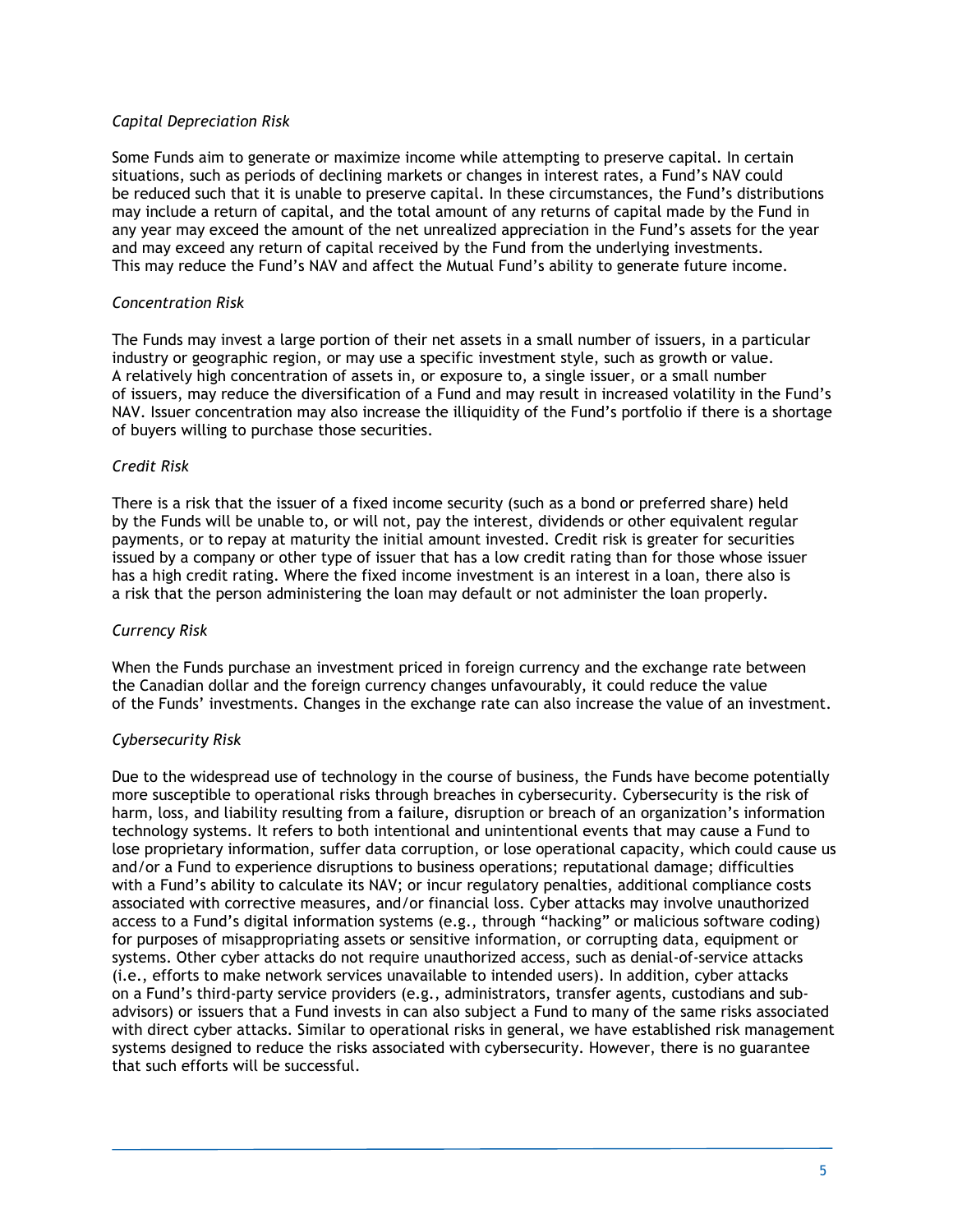### *Deflation Risk*

Deflation risk occurs when the general level of prices falls. In the event deflation occurs, the interest payments on real return bonds would shrink and the principal of a Fund's real return bonds would be adjusted downward.

### *Derivatives Risk*

Some Funds may use derivatives such as options, futures contracts, forward contracts, swaps and other similar instruments for hedging purposes, to reduce potential losses, for purposes other than hedging, to increase their income, to take indirect exposure to certain categories of assets, securities, indices or underlying currencies without investing in them directly or to manage the risks to which the investments are exposed.

A derivative is a contract between two parties that derives its value from securities such as common stocks, bonds, currencies or a market index. Here are some examples of the most common derivatives:

- A forward contract is an agreement where an investor enters into an agreement to buy or sell an asset, such as a security or currency, at an agreed price on a future date. Forward contracts are often used to reduce risk. For example, if you know you will buy goods denominated in US dollars in six months, you might buy US dollars now for delivery in six months to avoid the risk of an increase in value of the US dollar. This is called a hedge.
- A futures contract is basically the same as a forward contract, except that the futures contracts are traded on a public stock exchange while forward contracts are traded over-the-counter (**OTC**).
- An option gives the holder the right, but not the obligation, to buy an asset from, or sell an asset to, another party for a set price, during a set period of time. A call option gives the holder the right to buy; a put option gives the holder the right to sell. For example, you could cover the stock price of a stock you own by buying a put option on this stock at its current price for the next six months. If the share price falls, all you lose is the price of the option. If the price goes up, you will not earn as much since you paid the price of the option.
- A swap is an exchange contract of financial flows between two parties. Two of the most common are interest-rate swaps and currency swap. For example, two investors could decide to exchange payments of interest at fixed rates against payments of interest at variable rates.

Although derivatives are often used by Mutual Funds to reduce risk, they carry their own risks:

- Hedging strategies may not be effective;
- There is no guarantee of the existence of a market when the fund will want to follow the terms and conditions of the derivative contract, which could prevent the fund from making profits or limit its losses;
- The other party to a derivative contract may not be able to meet its obligations;
- Securities exchanges may impose restrictions on the permitted daily trading volume in futures contracts, which may prevent a fund to liquidate a position in a contract;
- The price of stock index options may be distorted if trading of certain stocks included in the index or all of them are interrupted. If the fund could not close out its positions in these options due to interruptions or restrictions, it may suffer losses;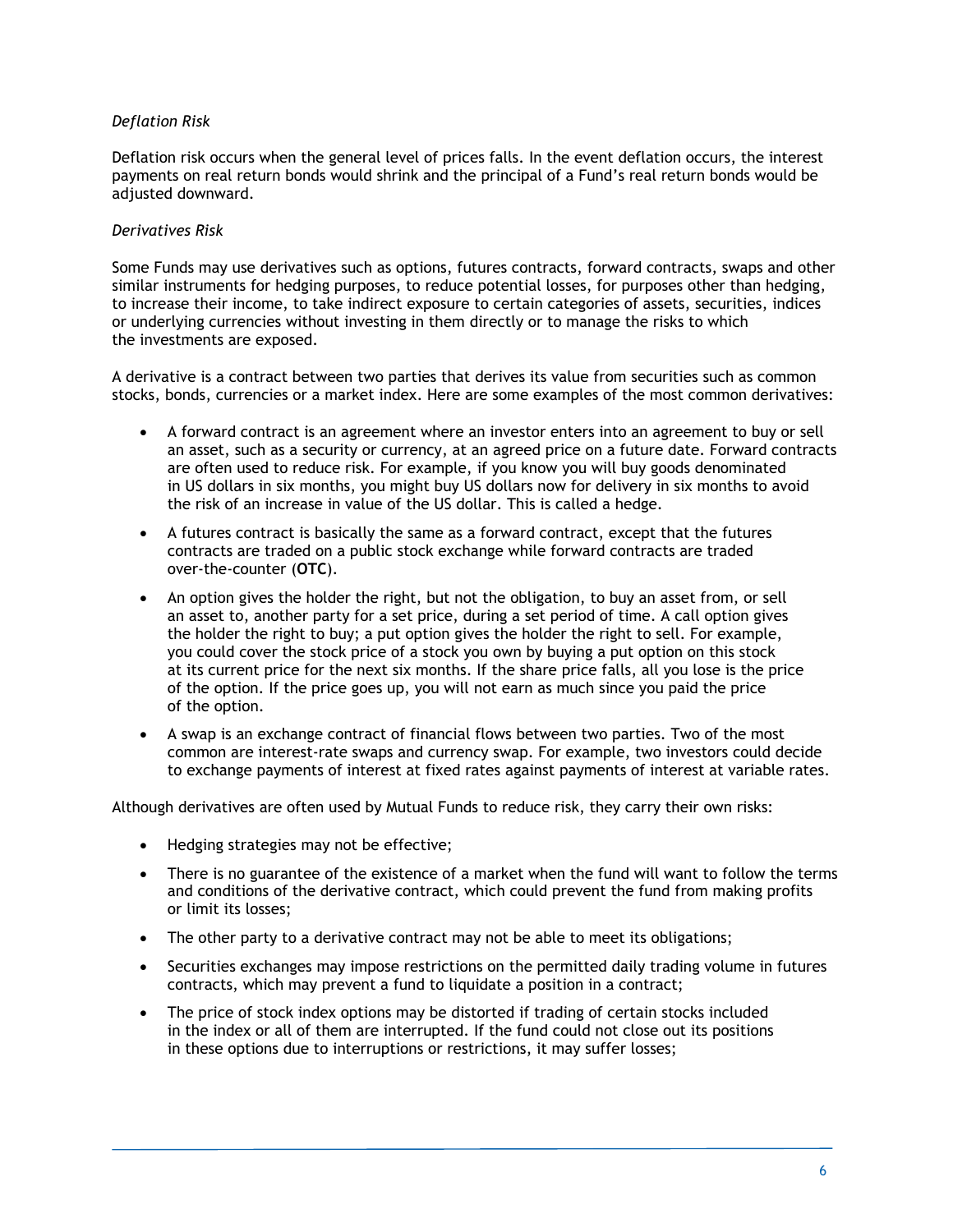- The price of a derivative may not accurately reflect the value of the security or the underlying index;
- The price of a derivative may be more volatile than the underlying security.

### *Emerging Markets Risk*

In emerging market countries, securities markets may be smaller than in more developed countries, making it more difficult to sell securities in order to take profits or avoid losses. Companies in these markets may have limited product lines, markets or resources, making it difficult to measure the value of the company. Political instability and possible corruption, as well as lower standards of regulation for business practices increase the possibility of fraud and other legal problems. Emerging markets investments may increase a Fund's volatility.

### *ETF Risk*

Funds may invest in a fund whose securities are listed for trading on an exchange, an ETF. The investments of ETF may include stocks, bonds, commodities and other financial instruments. Some ETF, known as index participation units (**IPU**) attempt to replicate the performance of a widely-quoted market index. Not all ETFs are IPU.

When a Fund invests in an ETF, the ETF may, for a variety of reasons, not achieve the same return as the benchmark, index or commodity price it seeks to track. The market value of an ETF also may fluctuate for reasons other than changes in the value of its underlying benchmark, index or commodity price, and the value of the Fund will change with these fluctuations.

### *Extreme Market Disruptions Risk*

Certain extreme events, such as natural disasters, war, civil unrest, terrorist attacks, and public health crises like epidemics, pandemics or outbreaks of new infectious diseases or viruses (including, most recently, the novel coronavirus (**COVID-19**)) can materially adversely affect a Fund's business, financial condition, liquidity or results of operations. The current COVID-19 pandemic is significantly impacting the global economy and commodity and financial markets. To date the COVID-19 pandemic has resulted in a slowdown in economic activity, higher unemployment, reduced consumer activity, extreme volatility in financial markets and commodity prices, and a global recession. Governmental responses to COVID-19 have led to significant restrictions on travel, temporary business closures, quarantines, globally. Public health crises, such as the COVID-19 outbreak, can also result in operating, supply chain and project development delays that can materially adversely affect the operations of third parties in which a Fund has an interest. The duration of any business disruptions and related financial impact of the COVID-19 outbreak is unknown. It is difficult to predict how a Fund may be affected if a pandemic, such as the COVID-19 outbreak, persists for an extended period of time. Similarly, the effects of terrorist acts (or threats thereof), military action or similar unexpected disruptive events on the economies and securities markets of countries cannot be predicted. Natural disasters, war and civil unrest can also have materially adverse impacts on economic enterprises in the impacted countries. All such extreme events may impact Fund performance.

### *Foreign Investment Risk*

Global economic factors and specific economic and political factors relating to the country or countries in which the foreign issuer operates. The regulatory environment in some foreign countries may be less stringent than in Canada, including legal and financial reporting requirements. There may be more or less information available with respect to foreign companies. The legal systems of some foreign countries may not adequately protect investor rights. Stock markets in foreign countries may have lower trading volumes and sharper price corrections. Some or all of these factors could make a foreign investment more or less volatile than a Canadian investment.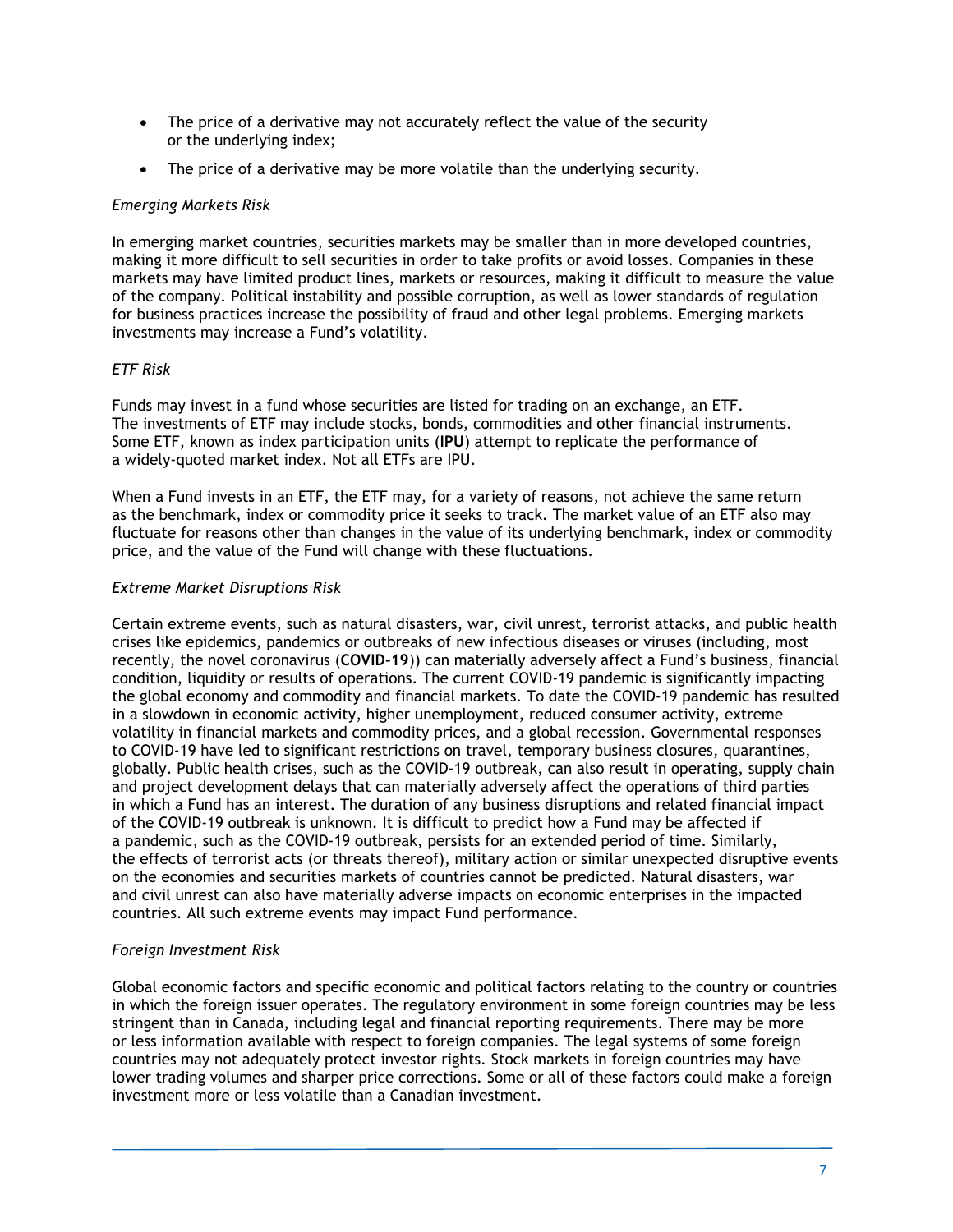Certain Funds invest in global equity or debt securities. Many foreign countries impose tax on dividends and interest paid or credited to persons who are not resident in such countries. While the Funds intend to make investments in such a manner as to minimize the amount of foreign taxes incurred, investments in global equity and debt securities may subject the Funds to foreign taxes on dividends and interest paid or credited to them or any gains realized on the disposition of such securities. Any foreign taxes incurred by a Fund will generally reduce the value of the Fund's portfolio. Under certain tax treaties, the Funds may be entitled to a reduced rate of tax on foreign income. Some countries require the filing of a tax reclaim or other forms to receive the benefit of the reduced tax rate. Whether or when a Fund will receive the tax reclaim is within the control of the particular foreign country. If a Fund obtains a refund of foreign taxes, the NAV of the Fund will not be restated and the amount will remain in the Fund to the benefit of the then-existing unitholders.

The Fund's investments in foreign securities are affected by the following risks:

- A country may impose withholding or other taxes that could reduce the return on the investments of the Fund in that country;
- A country may have foreign investment or exchange laws that make it difficult to sell an investment of the Fund in that country;
- Portfolio securities that trade on foreign exchanges may trade on days that the Fund does not offer or redeem its Units. There is a risk that such trading may significantly increase or decrease the value of the Fund when an investor is not able to purchase or redeem Units of the Fund.

### *Fund of Funds Risk*

Certain Funds may invest directly in, or obtain exposure to, securities of Underlying Funds, including Mutual Funds managed by Addenda or its affiliates and other Mutual Funds and ETFs. The proportions and types of Underlying Funds held by a Fund will vary according to the risk and investment objective of the Fund. Therefore, these Funds will be subject to the risks of the Underlying Funds. Their performance will also be directly related to the performance of the Underlying Fund.

In the event that an Underlying Fund suspends redemptions, the Fund invested in the Underlying Fund will be unable to value part of its portfolio and may be unable to redeem securities. Also, the Underlying Fund may have to sell its investments at unfavourable prices to meet large redemption requests by Funds. This can reduce the returns of the Underlying Fund.

Pursuant to the requirements of applicable securities legislation, no Fund will vote any of the securities it holds in an Underlying Fund managed by us or any of our affiliates and associates. However, we may in our sole discretion, arrange for you to vote your share of those securities of the Underlying Fund.

### *Interest Rate Risk*

The value of a Mutual Fund that invests in bonds, other fixed income investments and, to a lesser extent, preferred shares and dividend yielding common shares, is directly affected by changes in the general level of interest rates. Longer-term bonds are generally more sensitive to changes in interest rates than other kinds of securities.

As interest rates increase, the price of these investments tends to fall. Conversely, if interest rates fall, the price of fixed income securities increases. As a result, Mutual Funds that invest in certain fixed income securities can experience capital gains or losses as interest rates change.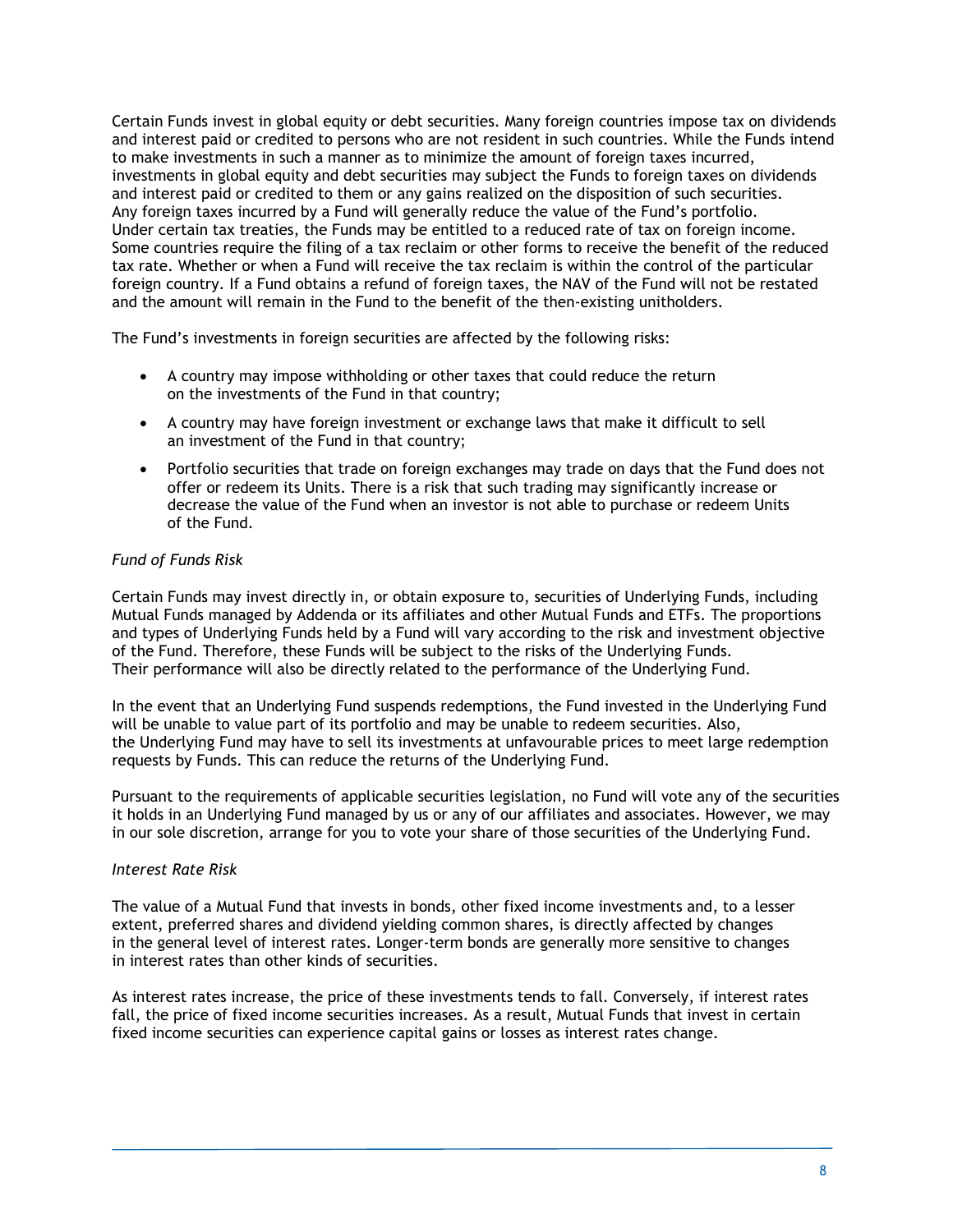### *Large Investor Risk*

Units of the Funds may be purchased and redeemed by large investors, such as institutional investors or other Mutual Funds. These investors may purchase or redeem large numbers of Units of the Funds at one time. The purchase or redemption of a substantial number of Units of the Funds may require the Funds to change the composition of its portfolio significantly or may force the Funds to purchase or sell investments at unfavourable prices, which can affect the Funds' trading costs, performance, and trading expense ratio and may increase realized capital gains of the Fund.

### *Liquidity Risk*

Liquidity is often described as the speed and ease with which an asset can be sold and converted into cash. Most of the securities owned by the Fund can usually be sold promptly at a fair price and therefore can be described as relatively liquid. However, Funds also may invest a portion of its assets in securities that are illiquid, which means they cannot be sold quickly or easily. Some securities are illiquid because of legal restrictions, the nature of the investment itself, settlement terms, or for other reasons. Sometimes, there may simply be a shortage of buyers. If a Fund has difficulty selling a security, it can lose value or incur extra costs. In addition, illiquid securities may be more difficult to value accurately and may experience larger price changes. This can cause greater fluctuations in the Fund's value.

### *Legislation Risk*

Securities, tax, or other regulators make changes to legislation, rules, and administrative practice. Those changes may have an adverse impact on the value of a Fund.

### *Market Risk*

There are risks associated with being invested in the equity and fixed income markets generally. The market value of a Mutual Fund's investments will rise and fall based on specific company developments and broader equity or fixed income market conditions. Market value will also vary with changes in the general economic and financial conditions in the countries where the investments are based.

### *Multi-series Risk*

The Funds offers multiple series of Units. Expenses are tracked for the Fund as a whole and then deducted from each series separately. If, however, one series is not able to pay all of its expenses, the remainder of the expenses may be deducted from the other series of a Fund. As a result, the Unit price of the other series would drop by its share of the excess expenses. In addition, taxable income is calculated for that Fund as a whole, which may cause expenses of one series of a Fund to be effectively used by another series of that Fund.

### *Portfolio Manager Risk*

A Fund is dependent on its portfolio manager to select its investments. A balanced fund or an asset allocation fund is also dependent on its portfolio manager to decide what proportion of the Mutual Fund's assets to invest in each asset class. Funds are subject to the risk that poor security selection or asset allocation decisions will cause a Fund to underperform relative to its benchmark or other Mutual Funds with similar investment objectives.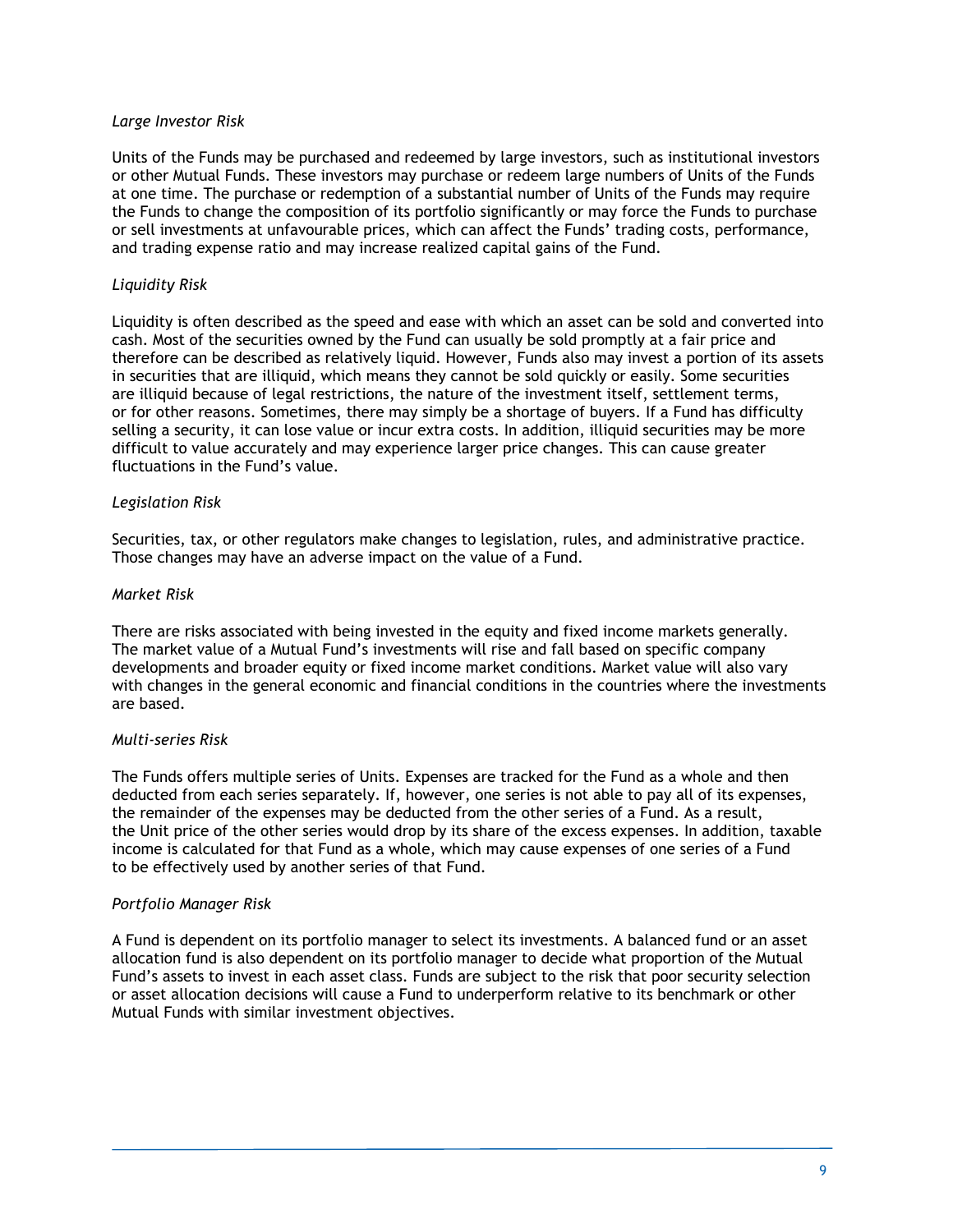### *Securities Lending, Repurchase and Reverse Repurchase Transaction Risk*

The Funds are eligible to enter into securities lending, repurchase and reverse repurchase transactions. In a securities-lending transaction, a Fund lends its securities through an authorized agent to another party (often called a counterparty) in exchange for a fee and a form of acceptable collateral. In a repurchase transaction, a Fund sells its securities for cash through an authorized agent, while, at the same time, it assumes an obligation to repurchase the same securities for cash (usually at a lower price) at a later date. In a reverse repurchase transaction, a Fund buys securities for cash, while, at the same time, it agrees to resell the same securities for cash (usually at a higher price) at a later date. We have set out below some of the general risks associated with securities lending, repurchase and reverse repurchase transactions:

- When entering into securities lending, repurchase and reverse repurchase transactions, a Fund is subject to the credit risk that the counterparty may go bankrupt or may default under the agreement and the Mutual Fund would be forced to make a claim in order to recover its investment;
- When recovering its investment on a default, Funds could incur a loss if the value of the securities loaned (in a securities-lending transaction) or sold (in a repurchase transaction) has increased relative to the value of the collateral held by the Funds;
- Similarly, Funds could incur a loss if the value of the portfolio securities it has purchased (in a reverse repurchase transaction) decreases below the amount of cash paid by such Funds to the counterparty, plus interest.

### *Sovereign Debt Risk*

Some Funds may invest in sovereign debt securities, which are issued or guaranteed by foreign government entities. Investments in sovereign debt are subject to the risk that a government entity may delay or refuse to pay interest or repay principal on its sovereign debt. Some of the reasons for this may include cash flow problems, insufficient foreign currency reserves, political considerations, the size of its debt position relative to its economy, or failure to put in place economic reforms required by the International Monetary Fund or other agencies. If a government entity defaults, it may ask the lender for more time to pay back the loan, a reduction in the interest rate of the loan, or for further loans. There is no legal process for collecting sovereign debts that a government does not pay or bankruptcy proceeding by which all or part of sovereign debt that a government entity has not repaid may be collected.

### *Specific Issuer Risk*

The value of all securities will vary positively and negatively with developments within the specific companies or governments which issue the securities.

### *Sustainable Investment Strategies or Objectives Risk*

Some Funds may have fundamental investment objectives based on certain environmental, social and governance (**ESG**) criteria we developed as part of our Sustainable Investing Framework. Other Funds may employ ESG analysis as a component of their investment strategies. ESG criteria, like any other metric through which investments in securities may be measured, are subject to uncertainty, limitations, and discretion. ESG methodologies and strategies may limit the types and number of investment opportunities available to a Fund and, as a result, a Fund may deviate from a benchmark or the performance of comparable funds that do not have an ESG focus.

Notable also are the four investment approaches derived from our Sustainable Investing Framework set out on pages 27 to 29 of this simplified prospectus presenting our highest expectations for promoting sustainable financial markets, full ESG integration, active stewardship and corporate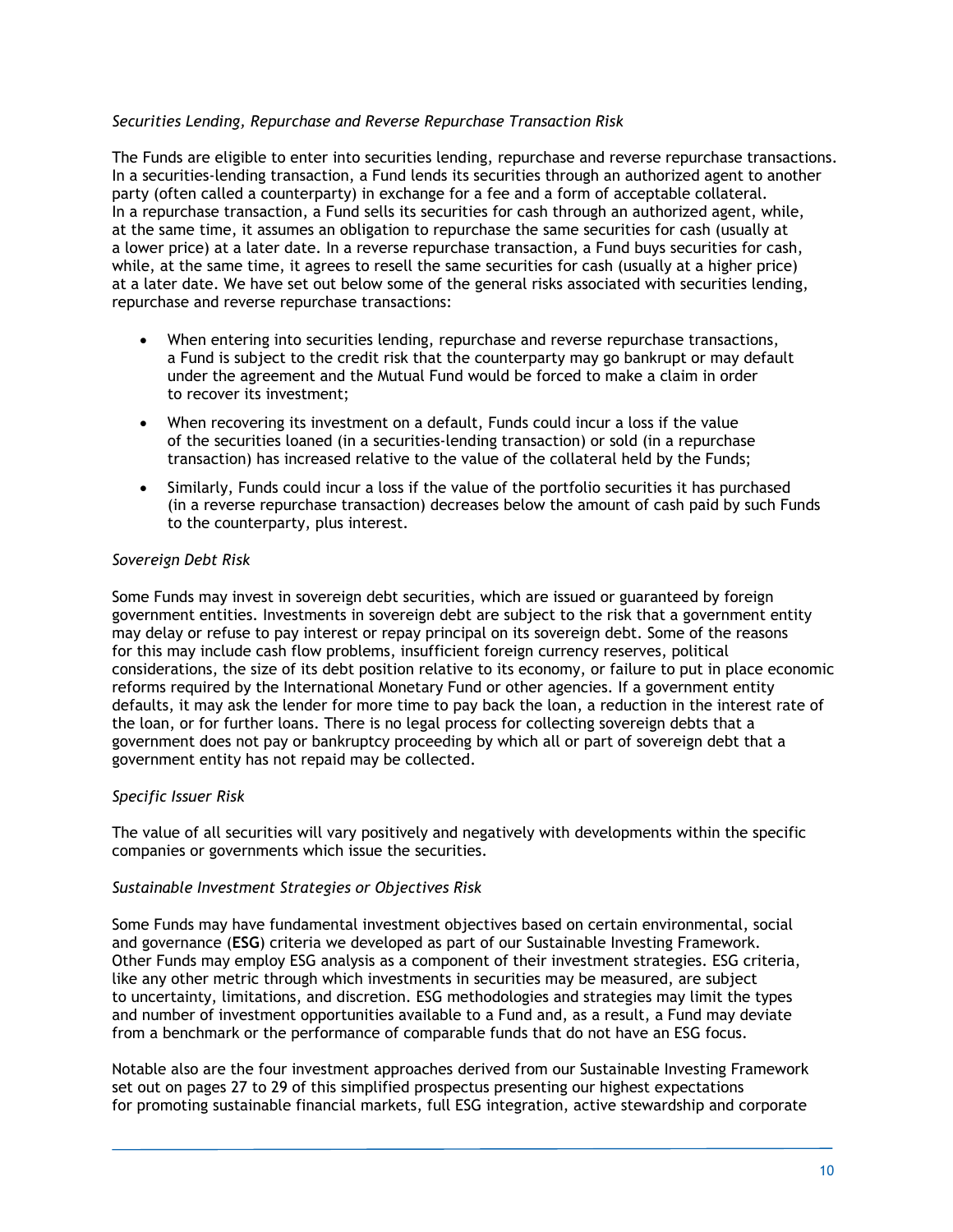behaviour. However, these expectations may not always be met. When the Manager becomes aware that a company that may be engaged in an activity which is inconsistent with the Manager's Sustainable Investing Framework, or may fail to enact policies/processes that are in accordance with the Manager's assessment of ESG risks, it may continue to hold such investment and first seek to use its influence, through shareholder activism and management dialogue, to change that activity even if following

a pure quantitative analysis the Manager may determine to sell the investment.

### *Taxation Risk*

Each of the Funds is expected to qualify at all material times as a "mutual fund trust" under the Tax Act. If a Fund does not qualify or ceases to qualify as a mutual fund trust under the Tax Act, the income tax considerations described under the heading "*Income tax considerations for investors*" could be materially and adversely different in some respects. For example, if a Fund does not qualify or ceases to qualify as a mutual fund trust (and is not a "registered investment" under the Tax Act) the units of the Fund will not be "qualified investments" for Registered Plans under the Tax Act. The Tax Act imposes penalties on the annuitants of a registered retirement savings plan (**RRSP**) or registered retirement income fund (**RRIF**), the holder of a tax-free savings account (**TFSA**) or registered disability savings plan or the subscriber of a registered education savings plan (**RESP**) for the acquisition or holding of non-qualified investments.

There can be no assurance that the Canada Revenue Agency (the **CRA**) will agree with the tax treatment adopted by the Fund in filings its tax return. The CRA could reassess the Fund on a basis that results in tax being payable by the Fund or in an increase in the taxable component of distributions considered to have been paid to unitholders. A reassessment by the CRA may result in the Fund being liable for unremitted withholding tax on prior distributions to non-resident unitholders. Such liability may reduce the NAV of units of the Fund.

### **Organization and management of the Funds**

#### **Manager and Portfolio Manager**

Addenda Capital Inc. 800 René-Lévesque Blvd. West, Suite 2750 Montréal, Québec H3B 1X9

As manager of the Funds, we manage the overall business of the Funds, including selecting the portfolio management team for each Fund's portfolio, providing each Fund with accounting and administration services.

Addenda, is a wholly-owned subsidiary of Co-operators Financial Services Ltd. Co-operators Financial Services Ltd is a wholly-owned subsidiary of The Co-operators Group Limited.

In our capacity as Portfolio Manager, we have ultimate responsibility for and directly provide the portfolio management services provided to the Funds. We develop investment programs; set investment policies; and also make the purchase and sale decisions for securities in each Fund's portfolio.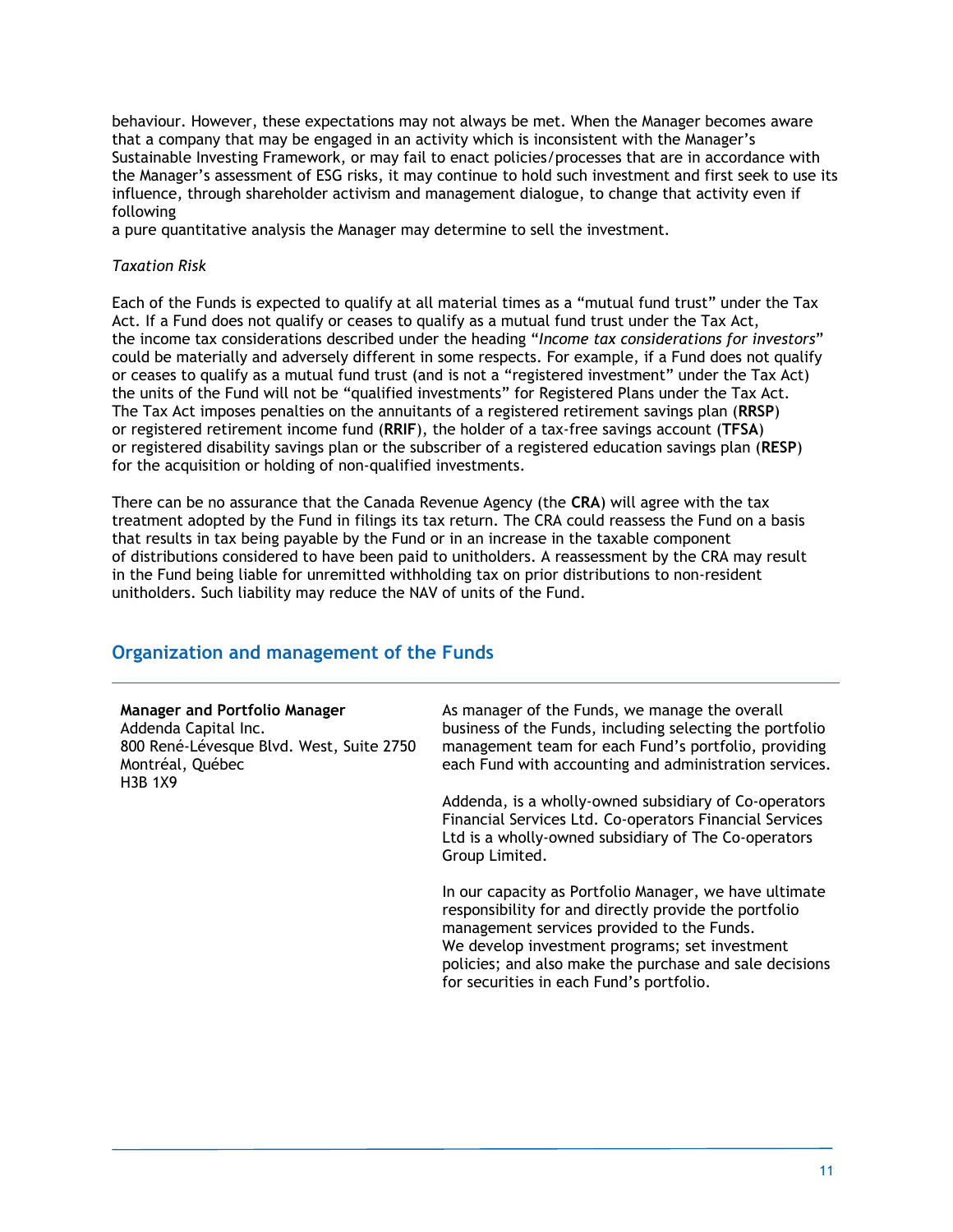| <b>Trustee and Custodian</b><br>CIBC Mellon Trust Company (CIBC Mellon)<br>Toronto, Ontario                                                | Each of the Funds is organized as an open-ended<br>Mutual Fund trust. When you invest in any of the<br>Funds, you are buying units of a trust governed<br>by Québec laws.                                                                                                                                                                                                                                                                         |
|--------------------------------------------------------------------------------------------------------------------------------------------|---------------------------------------------------------------------------------------------------------------------------------------------------------------------------------------------------------------------------------------------------------------------------------------------------------------------------------------------------------------------------------------------------------------------------------------------------|
|                                                                                                                                            | CIBC Mellon is the trustee of the Funds. CIBC Mellon,<br>in its capacity of Funds' trustee holds the actual title<br>to the property in the Funds $-$ the cash, securities,<br>and other property $-$ on your behalf.                                                                                                                                                                                                                             |
|                                                                                                                                            | CIBC Mellon, in its capacity of Funds' custodian,<br>has physical custody of the Funds' property and is<br>thus responsible for safekeeping the investment<br>of the Funds. The custodian may retain sub-custodians<br>from time to time in respect of securities that trade<br>primarily in markets outside of Canada.                                                                                                                           |
| <b>Securities Lending Agent</b><br>Bank of New York Mellon (BNY Mellon)<br>New York, New York                                              | BNY Mellon acts as the Funds' agent for securities<br>lending transactions for the Funds that engage<br>in securities lending.                                                                                                                                                                                                                                                                                                                    |
| Auditor<br>PricewaterhouseCoopers LLP (PwC)<br>Montréal, Québec                                                                            | PwC is responsible for auditing the annual financial<br>statements of the Funds. PwC audits the annual<br>financial statements of each Fund and provides<br>an opinion as to whether they fairly present the each<br>Fund's financial position, financial performance<br>and cash flows.                                                                                                                                                          |
|                                                                                                                                            | Although your prior approval will not be sought, you<br>will be given a written notice at least 60 days before<br>the effective date of any change in the auditor<br>of the Funds. See "Other changes not requiring<br>investors approval" in the annual information form<br>for more information.                                                                                                                                                |
| <b>Registrar and Transfer Agent</b><br><b>CIBC Mellon Global Securities Services</b><br>Company (CIBC Mellon Services)<br>Toronto, Ontario | CIBC Mellon Services processes the requests<br>to purchase, switch, convert and redeem Units<br>of the Funds and keeps the register of the unitholders<br>of the Funds. CIBC Mellon Services also issues investor<br>account statements and issue annual tax reporting<br>information, if applicable.                                                                                                                                             |
| <b>Independent Review Committee</b>                                                                                                        | The Independent Review Committee of the Funds (IRC)<br>provides independent oversight on conflicts of interest<br>matters referred to it by Addenda, relating to the<br>operations of the Funds, such as the purchases by the<br>Funds of securities of companies related to us.<br>The IRC also reviews, and provides input on, our<br>written policies and procedures that deal with such<br>conflict of interest matters. Among other matters, |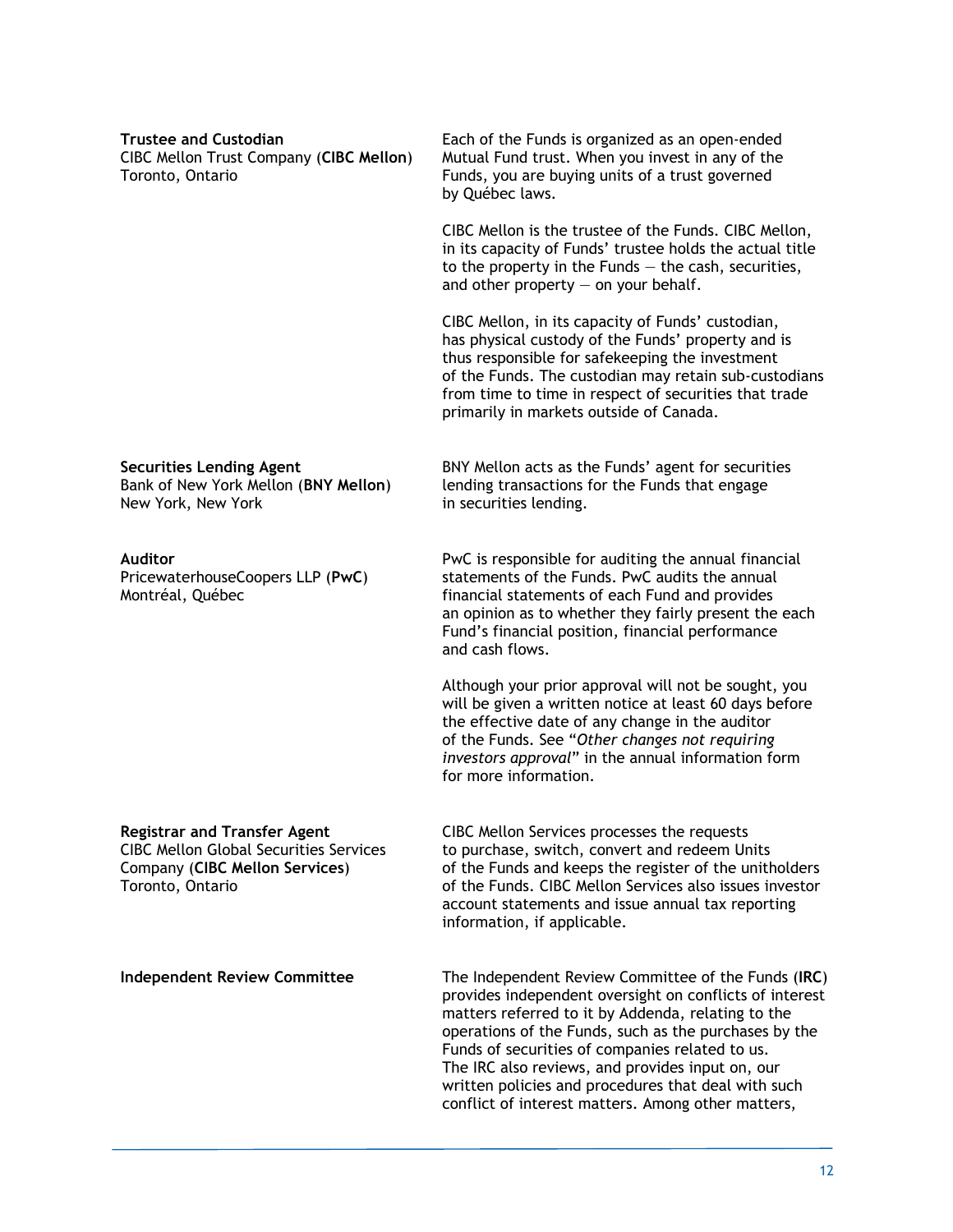the IRC prepares, at least annually, a report of its activities for unitholders of the Fund which will be available on our website at www.addendacapital.com or upon request by any investor, at no cost, by calling: 1 866 908-3488 or e-mailing to mutualfunds@addendacapital.com.

The IRC currently is comprised of three members, each of whom is independent of Addenda, our affiliates and the Funds. The costs associated with the IRC will form part of the operating expenses of the Funds. Additional information concerning the IRC, including the names of its members, and governance of the Fund is available in the annual information form of the Funds.

In order for the Funds to change its auditor, IRC approval is required and a written notice of any such change must be sent to you at least 60 days before it takes effect. See "*Other changes not requiring investors approval*" in the annual information form for more information.

If approved by the IRC, we may reorganize with, or transfer the assets of any of the Funds to or merge to, another Mutual Fund managed by us or an affiliate provided the reorganization, transfer or merger fulfills the requirements of the Canadian securities regulators relating to Mutual Fund mergers and we send you a written notice of the merger at least 60 days before it takes effect. In either case, no meeting of unitholders of the Fund will be called to approve the change. See "*Other changes not requiring investors approval*" in the annual information form for more information.

### **Fund of Funds**

Subject to applicable securities laws, the Funds have, pursuant to their investment objectives or investment strategies, the ability to invest in Underlying Funds, including in investment funds managed by us or our affiliates.

Under *National Instrument 81-102 — Investment Funds* (**NI 81-102**), a Mutual Fund may invest some or all of its assets in an Underlying Fund if certain conditions are met. We may vote the securities of any Underlying Fund that are owned by a Fund if the Underlying Fund is not managed by us. If an Underlying Fund is managed by us or one of our associates or affiliates, we will not vote the securities of any Underlying Fund but will instead decide if it is in your best interests to vote individually on the matter. Generally, for routine matters, we will decide that it is not in your best interests for you to vote individually. However, if we decide that it is in your best interests, then we will ask you for instructions on how to vote your proportionate share of the Underlying Fund securities owned by the Fund, and we will vote accordingly. We will only vote the proportion of the Underlying Fund securities for which we have received instructions.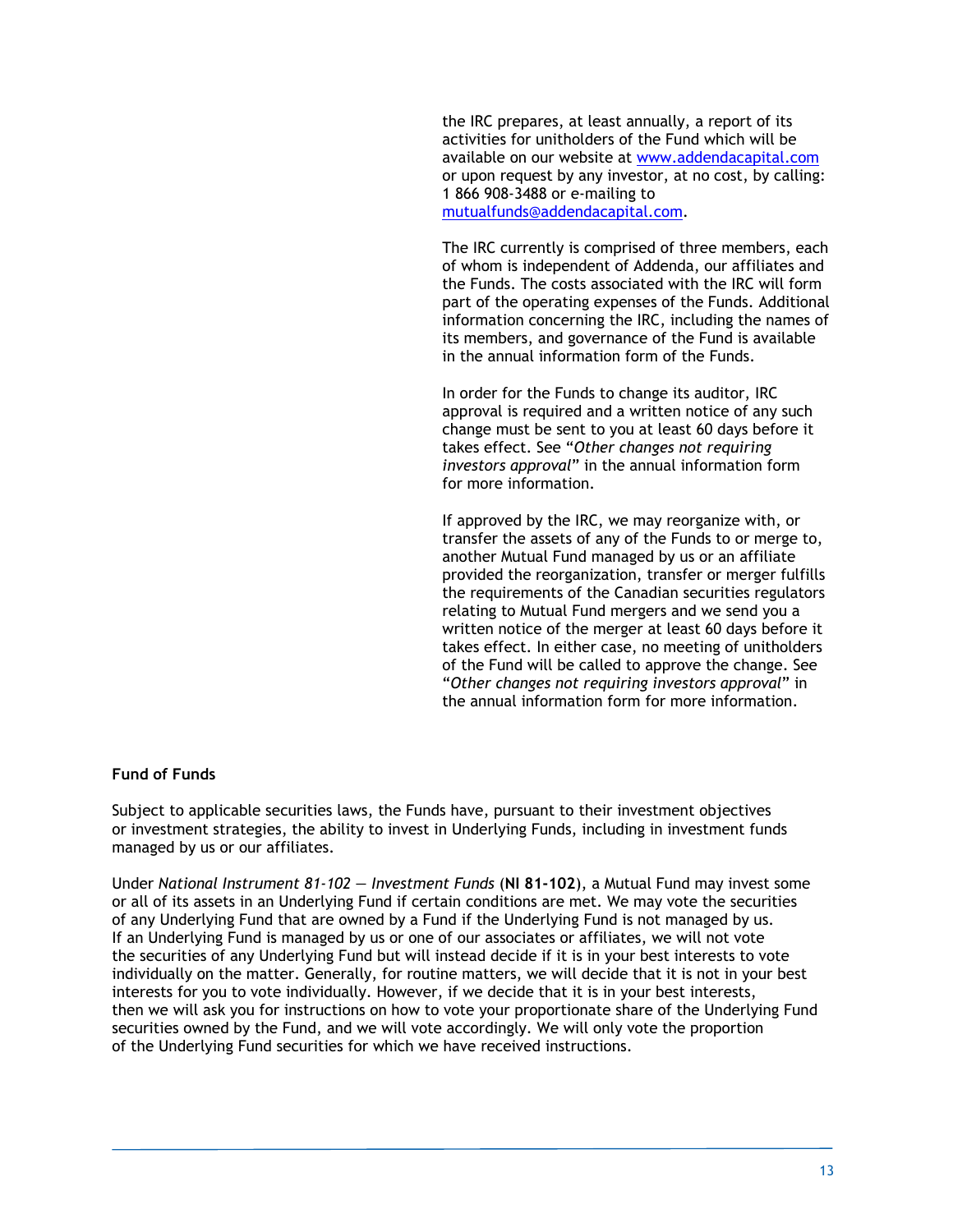### **Purchases, Switches and Redemptions**

### **Description of Units**

The Funds offer more than one series of Units as described below:

- **Series A Units** may only be purchased through an authorized dealer.
- **Series F Units** (which are *Fee Based Units*) may only be purchased through a dealer who has entered into an agreement with the Manager. Instead of paying trailing commissions, investors may pay an annual fee or other fees directly to their dealer. You and your dealer negotiate this fee. Series F Units have lower management fee than other series since we do not pay trailing commissions to your dealer on these series of Units.

For specific information about the fees you pay directly or the fees that the Funds pay for each series, see "*Fees and expenses*".

### **How we Determine the Unit Price for Each Series of the Funds**

We determine a NAV per Unit for each series of the Funds. To determine the NAV per Unit for a series, we calculate the total value of the assets for the series and then subtract its liabilities. Then we divide that amount by the number of Units of that series held by investors.

We determine the NAV per Unit after the close of each Business Day. If the Toronto Stock Exchange is closed for any reason, we determine the NAV per Unit on the next Business Day. The NAV per Unit for each series is calculated in Canadian dollars.

For more details about calculating the NAV per Unit, see the annual information form. To determine what your investment in a Fund is worth, multiply the NAV per unit of the Units you own by the number of Units you own.

### **Purchasing, Redeeming and Switching of Units**

If your order to purchase, redeem or switch Units of the Funds is received by us by the close of regular trading of the Toronto Stock Exchange (generally 4:00 p.m. Eastern time) on a Business Day, we will process your order using the NAV per Unit after the close of business that day. Otherwise, we will process the order the next Business Day using the NAV per Unit determined after the close of business on that day. The dealers may establish earlier cut-off times for receiving orders so that they can transmit orders to us by 4:00 p.m.

If you purchase, redeem or switch Units of the Fund, income tax consequences may result, as described later in this Simplified Prospectus.

In exceptional circumstances, your ability to purchase, redeem or switch Units of the Funds may be suspended by the Funds. We will not accept any orders to purchase, redeem or switch Units of the Funds if we have suspended the calculation of the NAV per Unit of the Funds. The Canadian securities regulators allow us to suspend the calculation of the NAV per Unit of a Fund if:

- Normal trading is suspended on any stock exchange on which securities or derivatives that make up 50% or more of a Fund's value or market exposure are traded, provided those securities or derivatives are not traded on any other exchange that is a reasonable alternative for a Fund; or
- We have received permission from the Canadian securities regulators to do so.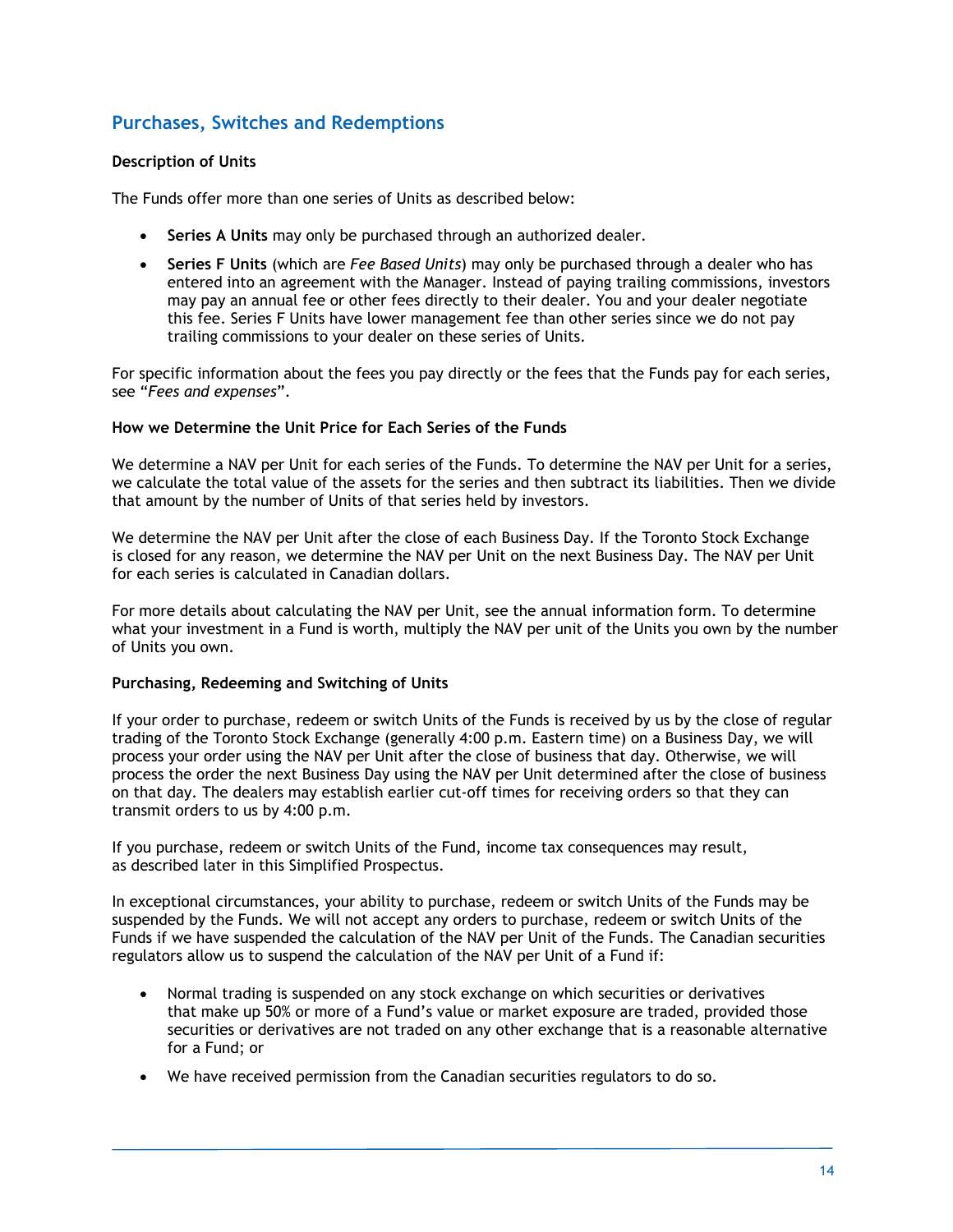### **Purchasing Units**

### *Purchasing Option*

You should note that not all dealers make all series available. Contact your dealer for information about which series are available to you through your dealer. Your dealer should assist you in choosing an appropriate series. Your choice of series will require you to pay different fees and will affect the amount of compensation your dealer receives. See "*Fees and expenses*" and "*Dealer compensation*" for more information.

No sales fee is paid to your dealer when Units are issued as part of the reinvestment of a distribution by the Funds.

### *Processing your Purchase Order*

You can purchase Units of a Fund on any Business Day. You must give instructions to your dealer to purchase any Units and you must pay for your Units when you place your order. Your dealer should then send your order to us the same day they receive it from you.

We must receive your payment and all the necessary documents within 2 Business Days of the day you place your order. If we do not receive your payment, we will redeem the Units you purchased. If we redeem them for more than you paid, the Fund will keep the difference. If we redeem them for less than you paid, we will charge your dealer for the difference. If we charge your dealer, they may charge you the difference.

We may refuse any order to purchase Units, in whole or in part, within 1 Business Day of receiving it. If we refuse your order, we return all of your money, without any interest, to your dealer to be credited to your account.

### *Minimum Investment*

The following table shows you the minimum amounts for buying Units of the Funds, and for maintaining an account. These amounts depend on the kind of account or Units you choose.

|                                        |          | Minimum amount<br>you can buy |                                | <b>Minimum</b><br>continuous |
|----------------------------------------|----------|-------------------------------|--------------------------------|------------------------------|
|                                        |          | <b>Your first</b><br>purchase | Each<br>subsequent<br>purchase | balance<br>per<br>account *  |
| Addenda Income Focus Fund              | Series A | \$500                         | \$25                           | \$500                        |
|                                        | Series F | \$500                         | \$25                           | \$500                        |
| Addenda Global Balanced Fund           | Series A | \$500                         | \$25                           | \$500                        |
|                                        | Series F | \$500                         | \$25                           | \$500                        |
| Addenda Global Diversified Equity Fund | Series A | \$500                         | \$25                           | \$500                        |
|                                        | Series F | \$500                         | \$25                           | \$500                        |

\* Dealers may have different minimum investment requirement.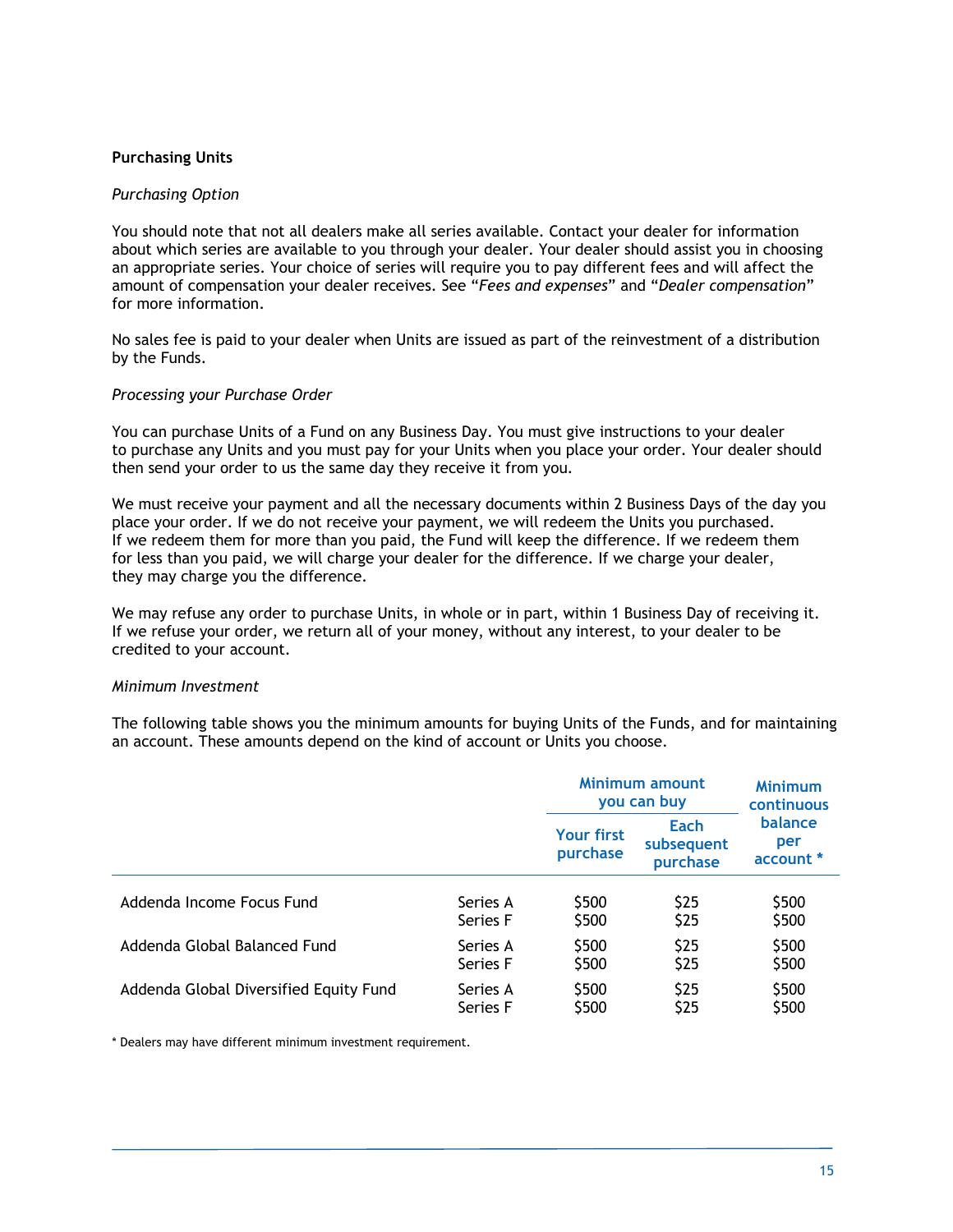If the aggregate value of your Units of a Fund drops below the relevant minimum investment level set out above, we have the option of redeeming your Units and your dealer will credit your account with the proceeds of the redemption.

We may waive the minimum amounts required for the initial or any subsequent investments in the Funds and for continuous holdings in the Funds at any time at our discretion. Your dealer may establish higher minimum thresholds.

### **Redeeming Units**

You can redeem your Units of the Funds on any Business Day.

You must give instructions to your dealer or to us to redeem your Units. If your Units are registered in the name of your dealer or other intermediary, you must instruct your dealer to provide us with a redemption order. If you provide your instructions to your dealer, your dealer should then send us your redemption order the same day they receive it from you.

We may redeem your Units of a Fund in the following circumstances:

- The aggregate value of your holdings of a Fund falls below the minimum investment amount set out under "*Minimum investment*";
- To pay any outstanding fees or expenses you owe as set out under "*Fees and expenses payable directly by you*";
- If you no longer meet the eligibility requirements for the series of a Fund you are invested in, or otherwise fail to meet the criteria for investment in a Fund or series that are specified by us from time to time;
- If we are authorized to do so by applicable securities law or securities regulators;
- If your holding of those Units may have an adverse effect on the Fund including for legal, regulatory or tax reasons;
- If you engage in short-term or excessive trading.

### *Processing your Redemption Order*

We will redeem your Units on the same Business Day if we receive the order by 4:00 p.m. (Eastern time). We then send the money to your dealer to be credited to your account within 2 Business Days of the day we have received all of the necessary documents.

If a corporation, partnership, trust or fiduciary asks us to redeem Units, we may require some additional documents. We will not pay the redemption proceeds until we have received the additional information. If we do not receive the documents necessary to complete the transaction within 10 Business Days of the day we redeem the Units, then on the next Business Day we will re-issue the Units you redeemed. If we re-issue them for less than we redeemed them for, the Fund will keep the difference. If we re-issue them for more than we redeemed them for, we will charge your dealer for the difference plus any costs. Your dealer may, in turn, charge you for these amounts.

If, within a 30-day period, you redeem Units with an aggregate NAV exceeding 10% of the NAV of the series of Units of a Fund, the Fund may deduct from the redemption proceeds a large transaction fee in an amount not exceeding 0.5% of such proceeds and retain such amount in the Fund to compensate the remaining investors in the Fund for trading costs incurred by the Fund to effect such redemption.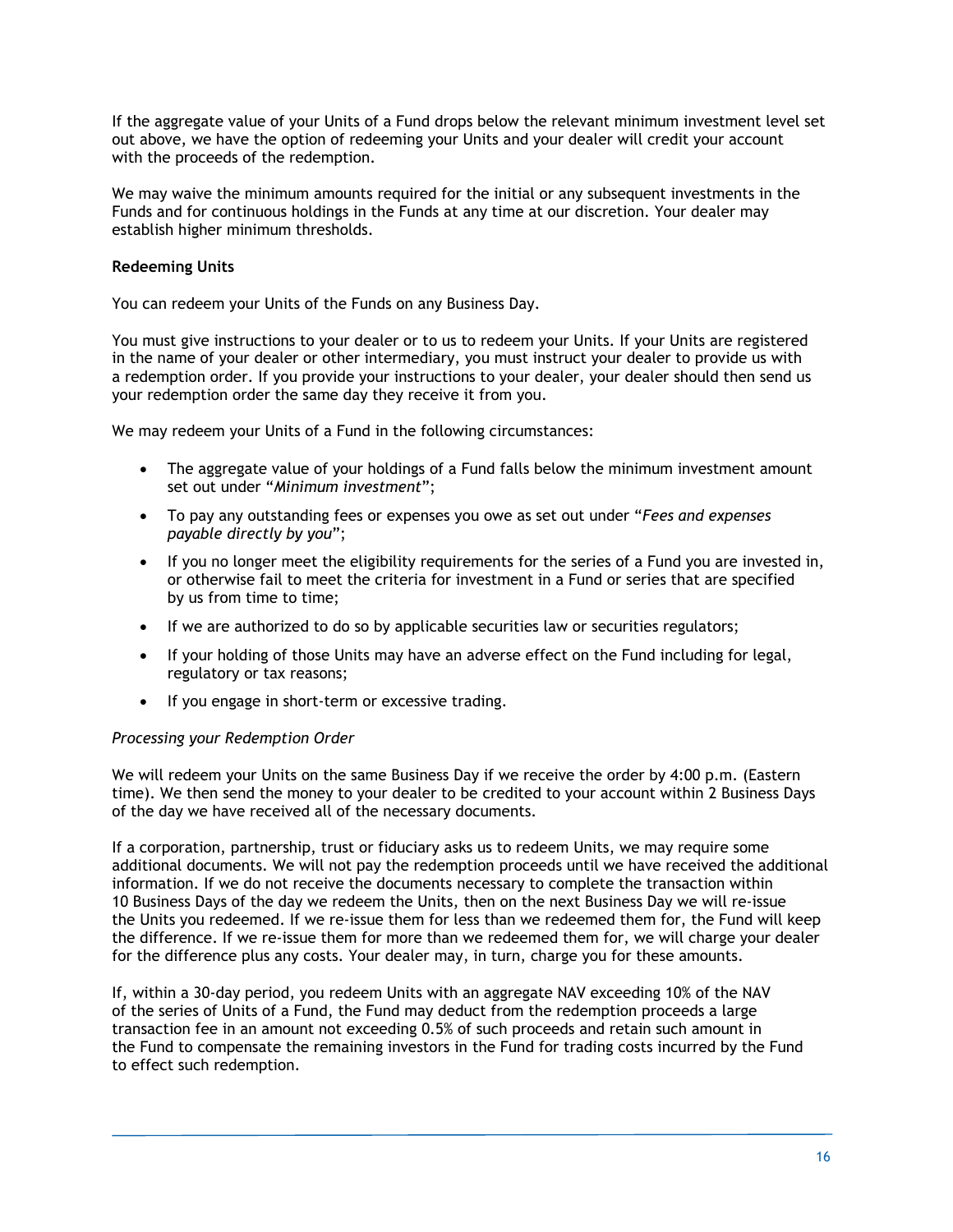### *Allocation of Capital Gains to Redeeming Unitholders*

Pursuant to the Master Trust Agreement, a Fund may designate such portion of the amount paid to a unitholder who has redeemed units of a Fund in a calendar year as may reasonably be regarded by the Manager as attributable to the net capital gains of the Fund for the taxation year of the Fund that ends in, or contemporaneously with, that year as an amount of such net capital gains that was paid to the unitholder. Any such designations will reduce the redemption price otherwise payable to the unitholder. A Fund will generally be limited in its ability to claim a deduction in computing its income for amounts of capital gains that are allocated to redeeming unitholders.

### **Switching Units**

You can switch the Units you hold in a Fund for a different series of Units of the Fund. You can also switch to Units of a different Fund. In each case, you must be eligible to hold the new Units in order to make the switch. We must approve all switches within a Fund. If the right to redeem Units of a Fund has been suspended as described under "*Purchasing, redeeming and switching of Units*", we will not accept orders to switch Units within a Fund or to switch from Units of the Fund to Units of a different Fund.

### *Switching Units within a Fund*

You can switch Units of one series to Units of another series within a Fund by sending a request to your dealer. Your Units will be reclassified to the new series you wish to hold.

We will not pay a fee to your dealer when you make a switch within a Fund. However, your dealer may charge a fee or require the unitholder to enter a management/advisor fee agreement.

We may switch your series of Units to another series within a Fund if:

- You change your dealer and your new dealer does not sell the series of Units in which you are invested, or your dealer ceases to sell the series of Units in which you are invested;
- Your agreement with your dealer for the wrap or fee-for-service program ends or your dealer's agreement with us ends;
- The aggregate value of your Units falls below the minimum investment amount set out under "*Minimum investment*", or you otherwise become ineligible to hold the series of Units in which you are invested.

Switching between series of a Fund is not a taxable disposition. See "*Income tax considerations for investors*" for more information.

### *Switching Units to another Fund*

You can switch Units you own in a Fund to Units of another Fund by sending a request to your dealer. The procedures for switching Units to another Fund are the same as the procedures described above under "*Purchasing Units*" and "*Redeeming Units*".

A switch between a Fund and another Fund involves redeeming the Units you currently hold and purchasing the Units of the Fund you wish to switch to.

When you switch Units you own in a Fund to Units of another Fund, your dealer may charge you a switch fee up to 2% of the value of the Units you switch. We will not pay a fee to your dealer when you make a switch to another Fund.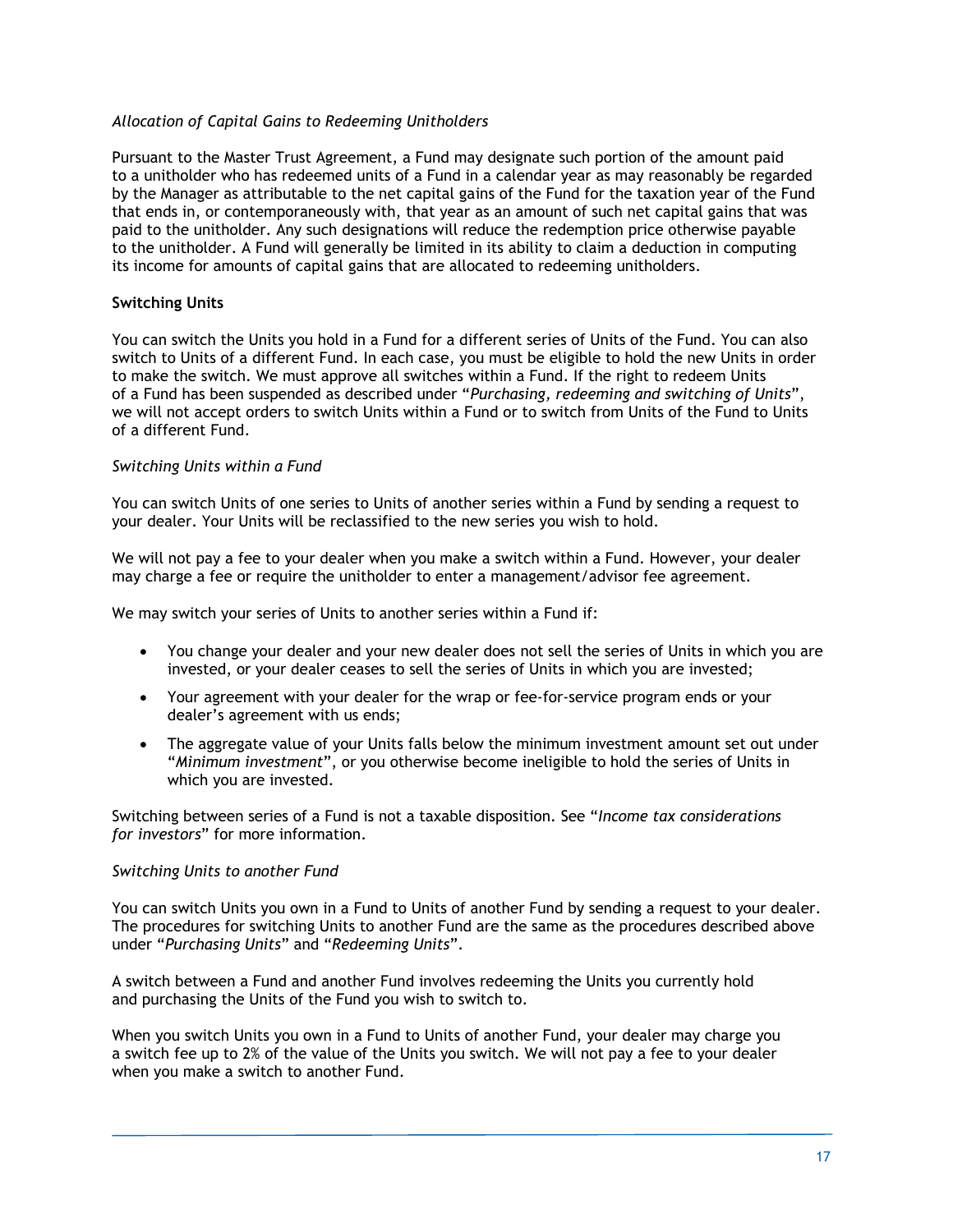If, within a 30-day period, you request to switch Units of the Fund having an aggregate NAV exceeding 10% of the NAV of that series of Units of the Fund, the Fund may charge a large transaction fee in an amount not to exceed 0.5% of the value of the Units switched and retain such amount in the Fund to compensate the remaining investors in the Fund for trading costs incurred by the Fund to effect such switch. The large transaction fee is paid by redeeming a sufficient number of Units.

See "*Fees and expenses payable directly by you*" for additional information.

Any switch to a different Fund is a disposition for tax purposes. Any redemption of Units to pay for any fees charged by your dealer, a Fund or by us as described above will also be considered a disposition for tax purposes. If you hold your Units outside a Registered Plan, you may be required to pay tax on any capital gain you realize from the disposition of Units. See "*Income tax considerations for investors*" for more information.

### **Short-term Trading**

Redeeming or switching Units of a Fund to a different Fund within 90 days after they were purchased (which we refer to as short-term trading) may have an adverse effect on other investors in the Fund because it can increase trading costs to the Fund to the extent the Fund purchases and sells portfolio securities in response to each redemption or switch request. An investor who engages in short-term trading also may participate in any appreciation in the NAV of the Fund during the short period that the investor was invested in the Fund, which reduces the amount of the appreciation that is experienced by other, longer term investors in the Fund.

We may charge you a fee of up to 2% of the value of the Units of a Fund you redeem or switch if you engage in short-term trading. This fee is paid to the Fund and is in addition to any other fees that may apply. We may also require that you redeem all of your holdings in the Fund. We may waive the short-term trading fee charged by the Fund for other trades if the size of the trade was small enough or

the short-term trade did not otherwise harm other investors in the Fund. See "*Short-term trading*" in the annual information form for additional information.

The Funds do not have any arrangements, formal or informal, with any person or company to permit short-term trading.

### **Optional Services**

This section tells you about the optional services offer to investors of the Funds.

### **Registered Plans**

Generally, Funds are eligible to be held in a Registered Plan provided that such Registered Plans are available in the province of which you are resident. Please contact your dealer for more details.

Units of the Funds are qualified investments under the Tax Act for Registered Plans. You should consult with your own tax advisor as to whether Units of the Funds would be a "prohibited investment" under the Tax Act if held in your RRSP, RRIF, TFSA or RESP in your particular circumstances.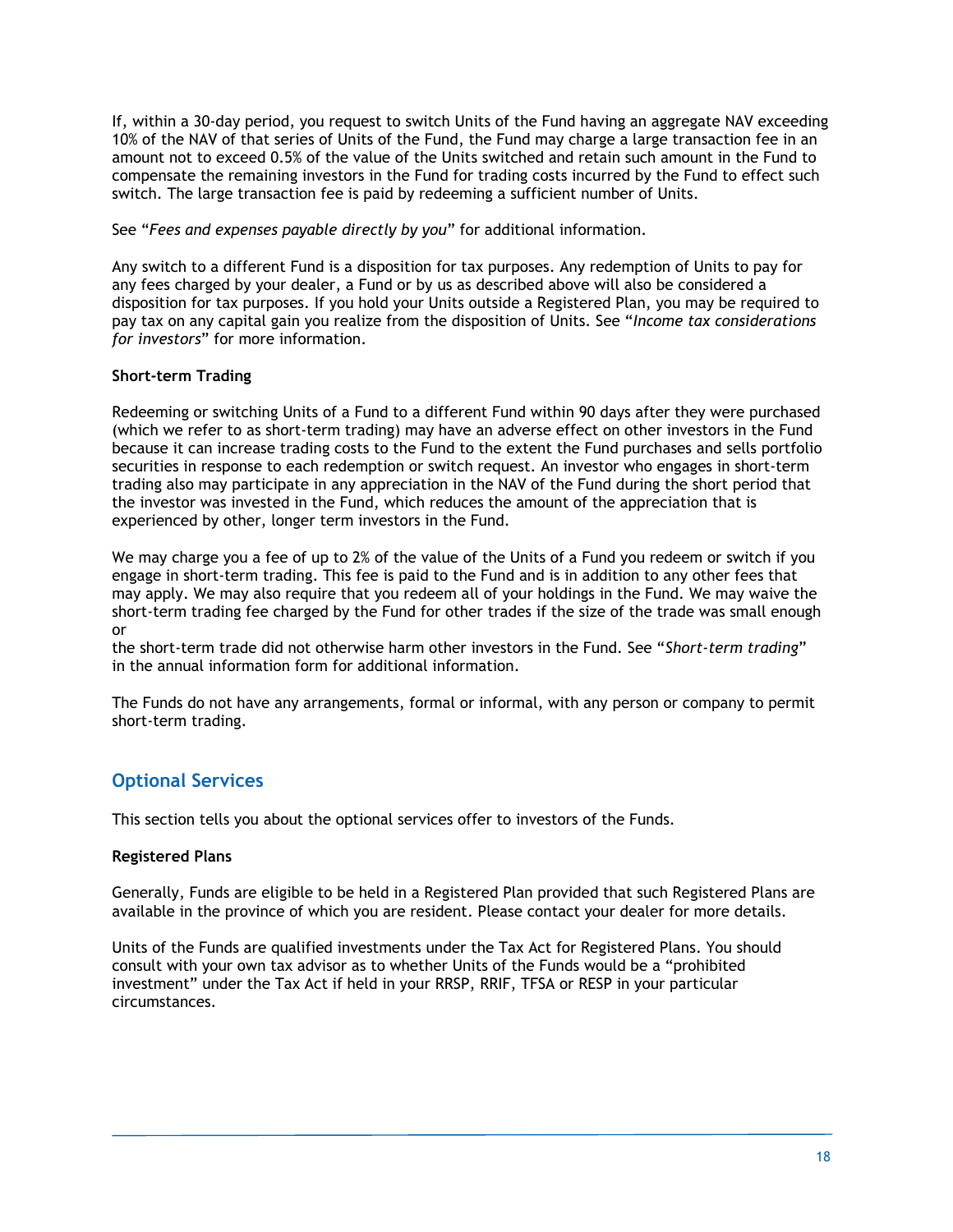### **Systematic Purchase Program**

To invest money in the Funds on a regular basis, you may be able to set up a systematic purchase program at no charge other than the fees associated with purchasing Units. Ask your dealer for details.

### **Systematic Withdrawal Program**

To withdraw money from the Funds on a regular basis, you may be able to set up a systematic withdrawal program at no charge. Ask your dealer for details. The systematic withdrawal program may also be used to generate cash to pay ongoing amounts due from you to your dealer.

If your withdrawals over time are greater than the income and growth in the Funds, you may eventually reduce your balance to zero.

### **Distributions**

Distributions will be reinvested in additional units of the same Series of units of the Fund, unless you tell us otherwise.

If you hold units of a Fund in a Registered Plan or a non-registered account with a dealer and you do not wish to have distributions reinvested in additional units of the same series of units of the Fund, you may be able to choose to have distributions paid to the account you hold with your dealer or paid directly into your bank account at any financial institution in Canada. There are negative tax consequences associated with paying cash distributions out of a Registered Plan. Refer to "*Income tax considerations for investors*" for more information.

### **Fees and Expenses**

There are certain fees and expenses associated with investing in Units of the Funds. You may have to pay some of these fees directly. A Fund may have to pay some of these fees and expenses, which reduces the value of your investment in the Fund. At any time, we may (i) change the basis of the calculation of a fee or expense that is charged to a Fund (ii) or introduce a fee or charge that could result in an increase in charges to a Fund by a person or company that is at arm's length to the Funds. Though the approval of investors in the Funds will not be sought before making these changes, we will give those investors 60 days' notice of such change if such change could result in an increase in charges to the Funds. See "*Other changes not requiring investors approval*" in the annual information form for more information.

We are entitled to receive a Management Fee and an Administration Fee (as more fully described below) from each series of Units of the Funds to compensate us for services rendered to the Funds including portfolio management, research, sub-adviser monitoring, and, when applicable, trailing commissions as well as certain of the Funds' expenses we assume. The Management Fee and the Administration Fee we receive from the Funds correspond to a percentage of the average daily NAV of each series of Units of the Funds as set out below.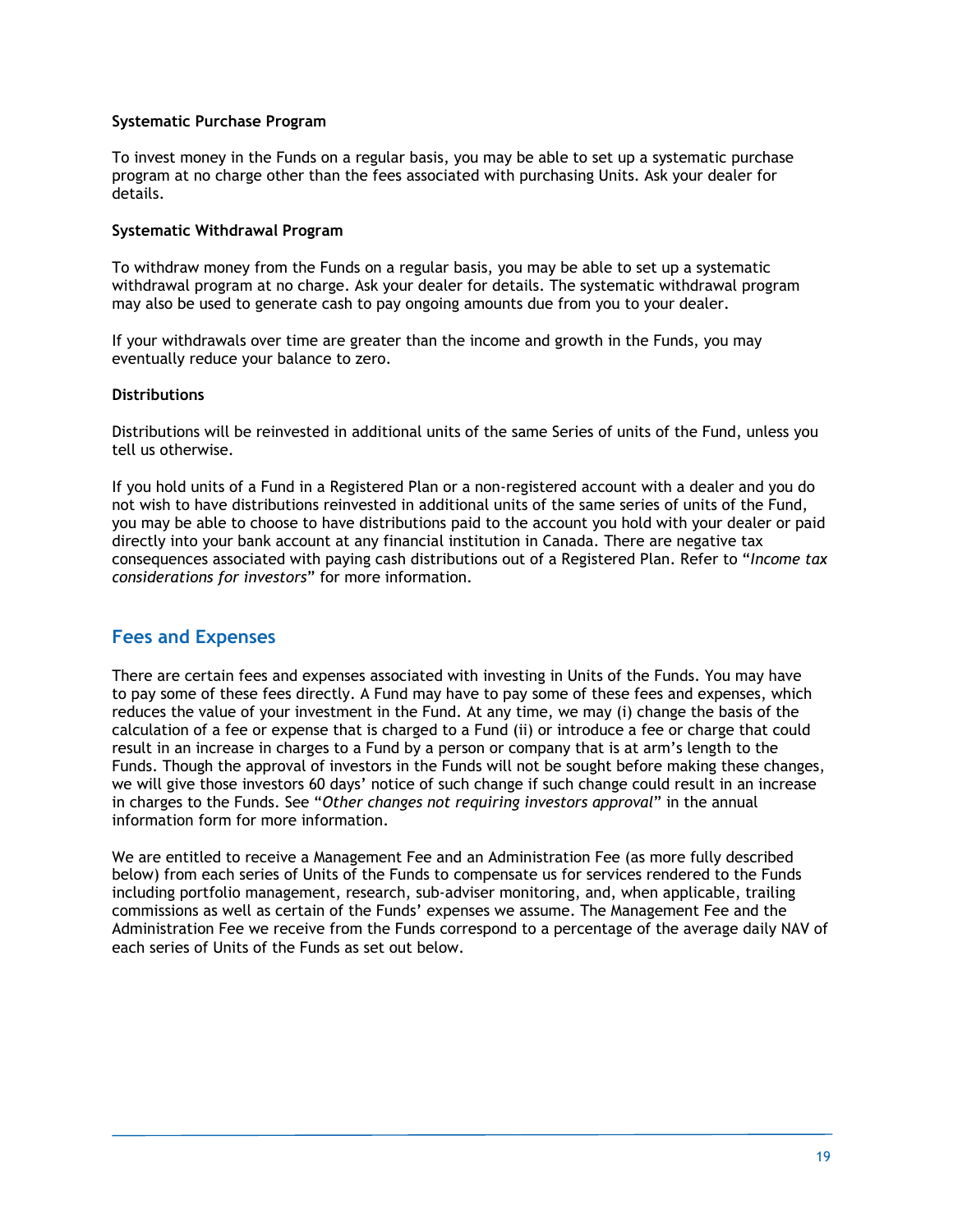| <b>Management Fee</b> | We, in our capacity as manager of each Fund, manage the day-to-day<br>business of each Fund. In addition, we act as Portfolio Manager of the Funds<br>and manage the investment portfolios of the Funds. In consideration for our<br>services, each Fund pays us a management fee based on a percentage of<br>the NAV of each series of a Fund (the Management Fee). |
|-----------------------|----------------------------------------------------------------------------------------------------------------------------------------------------------------------------------------------------------------------------------------------------------------------------------------------------------------------------------------------------------------------|
|                       | In exchange for the Management Fee, we provide certain services to the<br>Funds, including, but not limited to:                                                                                                                                                                                                                                                      |
|                       | managing the Funds (on a day-to-day basis);                                                                                                                                                                                                                                                                                                                          |
|                       | arranging for investment advisory services, including, amongst other,<br>investment restriction and/or policy drafting services;                                                                                                                                                                                                                                     |
|                       | recommendations and investment decision making for the Funds;                                                                                                                                                                                                                                                                                                        |
|                       | paying trailing commissions to your dealer (when applicable);                                                                                                                                                                                                                                                                                                        |
|                       | arranging for distribution, marketing and promotion of the Funds; and                                                                                                                                                                                                                                                                                                |
|                       | office facilities and equipment, administrative personnel cost.                                                                                                                                                                                                                                                                                                      |
|                       | The table below presents the maximum annual Management Fee<br>(corresponding to a percentage of the Fund's NAV) that could be charged to<br>a series of Units of each Fund:                                                                                                                                                                                          |
|                       |                                                                                                                                                                                                                                                                                                                                                                      |

| <b>Funds</b>                           | <b>Series A</b> | <b>Series F</b> |
|----------------------------------------|-----------------|-----------------|
| Addenda Income Focus Fund              | 1.20%           | 0.50%           |
| Addenda Global Balanced Fund           | 1.50%           | 0.50%           |
| Addenda Global Diversified Equity Fund | 1.50%           | 0.50%           |

The Management Fee are calculated on a daily basis and paid monthly.

Each Fund is required to pay the applicable taxes, including GST and PST or HST on the Management Fee paid to the Manager.

We may reduce the Management Fee on consideration of a number of factors, including the size of the investment, the nature of the investment and the expected level of account activity. These reductions are typically negotiable by the institutional investor or by your dealer with us. Investors who negotiate a lower Management Fee will be issued a rebate (a **Management Fee Rebate**) from the Manager. All Management Fee Rebates will be reinvested in additional Units of the Funds unless otherwise requested.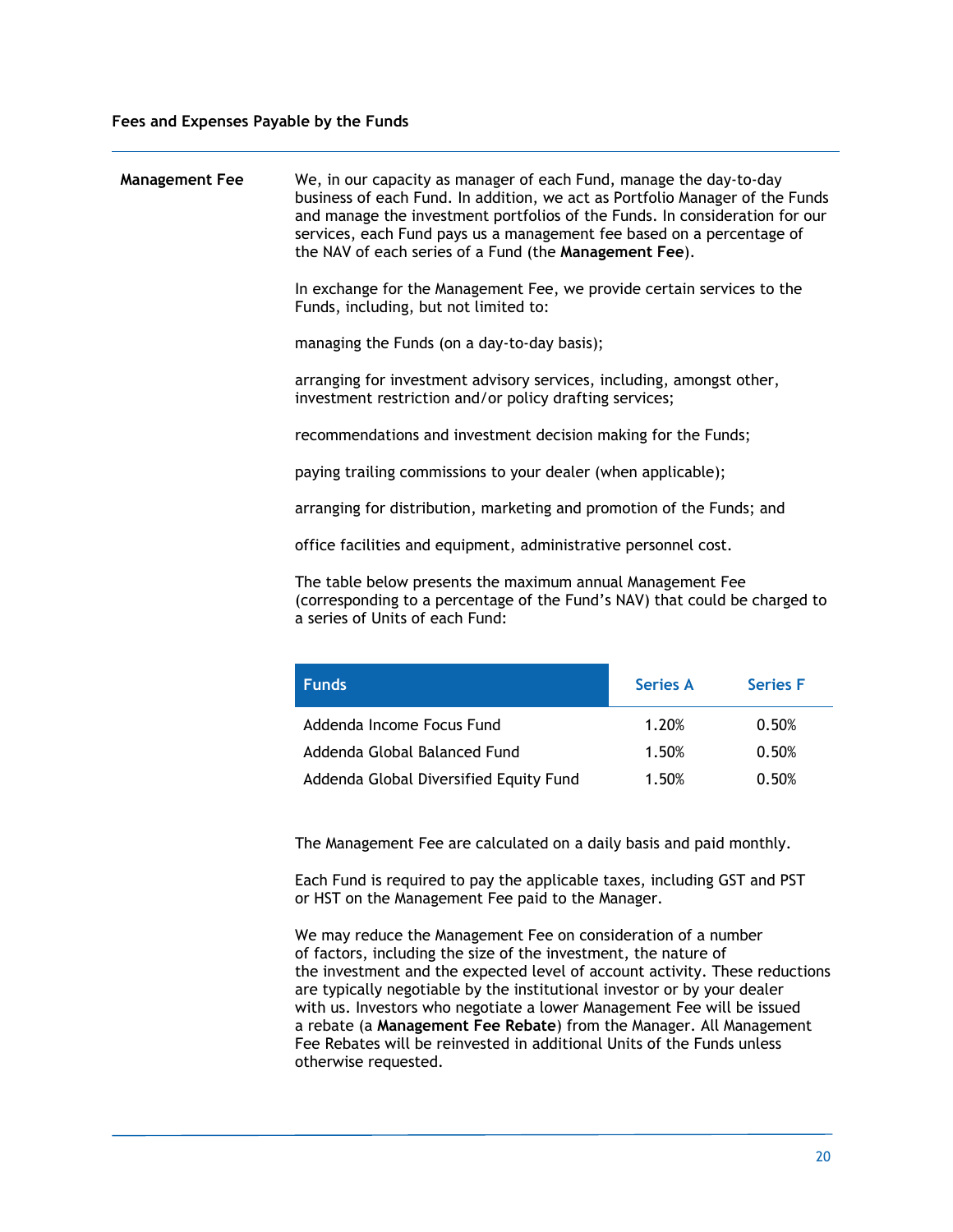### **Operating Expenses paid by the Administration Fee**

We pay the operating expenses incurred in the normal course of business of the Funds, other than the Fund Expenses (as defined below) for each of the Funds (the **Operating Expenses**), in exchange we receive from each Fund a fixed administration fee (the **Administration Fee**) with respect to each series of Units of each Fund. The Operating Expenses include but are not limited to:

- audit and legal fees;
- transfer agency and recordkeeping costs;
- accounting and valuation fees;
- safekeeping and custodial costs;
- trustee services costs; and
- the costs of preparing and distributing financial reports, prospectuses, annual information forms, fund facts continuous disclosure materials and other investors communication.

The rate of the annual Administration Fee payable by each of the Funds is equal to a percentage of the NAV of a series calculated and paid in the same manner as the Management Fee for that series. The Administration Fee is subject to GST and PST, HST and other applicable taxes.

The following table reflects the annual Administration Fee for each of the Funds:

| <b>Funds</b>                           | <b>Series A</b> | <b>Series F</b> |
|----------------------------------------|-----------------|-----------------|
| Addenda Income Focus Fund              | 0.20%           | 0.20%           |
| Addenda Global Balanced Fund           | 0.20%           | 0.20%           |
| Addenda Global Diversified Equity Fund | 0.20%           | 0.20%           |

The Administration Fee, paid to the Manager, is a percentage of the NAV of each series of a Fund, calculated on a daily basis and paid monthly. The Administration Fee varies for each Fund and series of a Fund. The Administration Fee paid to the Manager in respect of each series of a Fund may, in any particular period, be less than or exceed the expenses actually incurred for such series.

**Operating Expenses paid directly by the Funds** 

In addition to the Administration Fee, each Fund pays the below additional fees, costs and expenses (together, the **Fund Expenses**):

- taxes, including, without limitation, GST and PST or HST, capital taxes, income taxes and withholding taxes;
- bank charges, borrowing and interest;
- termination fees;
- regulatory filing fees;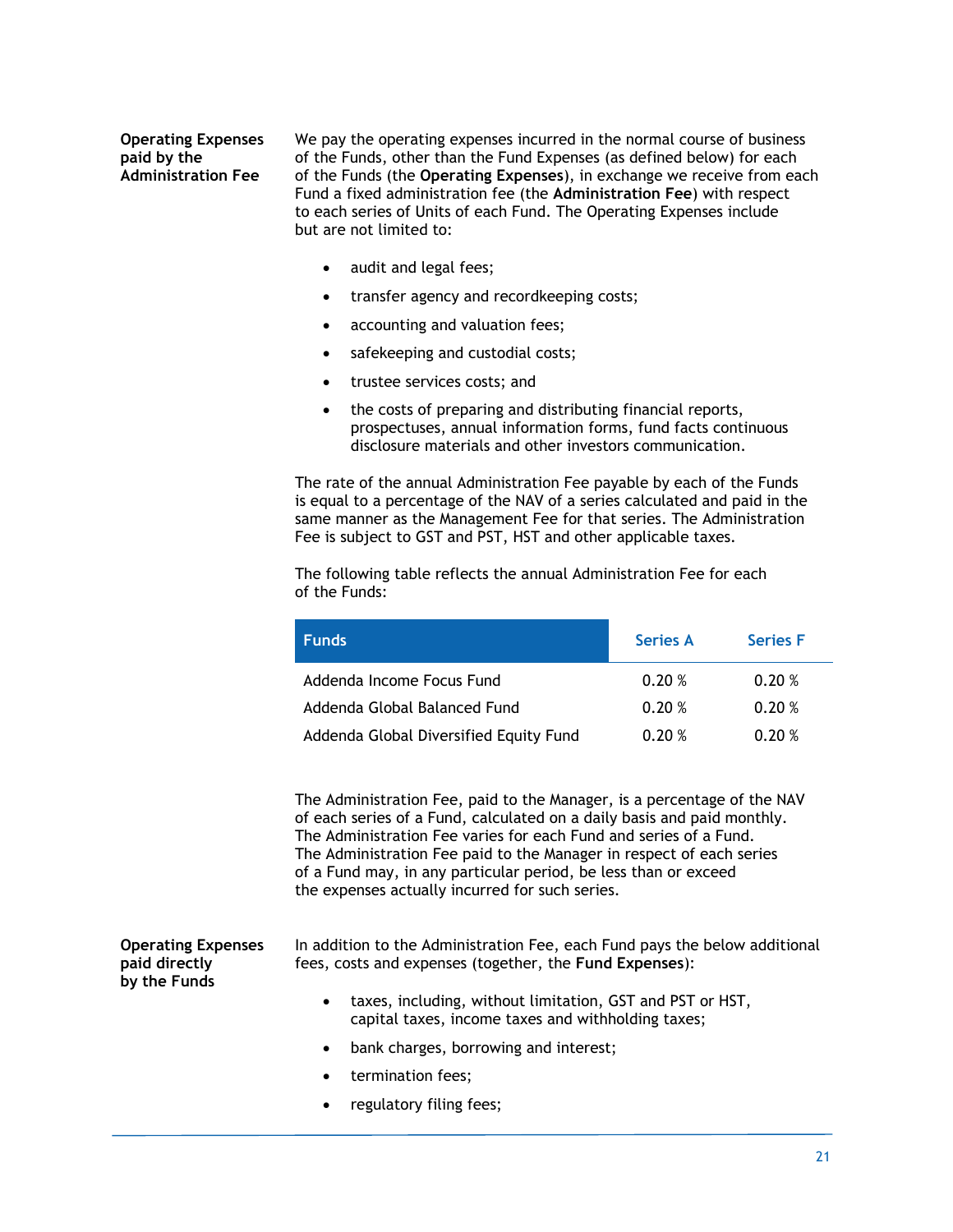- costs related to the Independent Review Committee (**IRC**) or other advisory committee fees and expenses;
- fees, costs and expenses relating to operating expenses that will be paid by us beyond the usual course of business of the Funds;
- costs that may be imposed on the Funds to comply with newly adopted securities regulations; and
- costs associated with portfolio transactions, brokerage fees and other trading expenses, including but not limited to forward contracts, foreign exchange transaction, research and execution costs, as applicable and including any taxes applicable to such costs (the **Portfolio Transaction Costs**).

Each series of Units of the Funds pays for its own Fund Expenses and Portfolio Transaction Costs (if any are attributable only to a series) and its proportionate share of the common Fund Expenses and Portfolio Transaction Costs. These amounts are paid out of the assets attributed to each series of Units of the Fund which reduces the return you receive.

Costs related to compliance with National Instrument 81-107 — *Independent Review Committee for Investment Funds* may include annual fees, meeting fees, insurance premiums, continuing education, expense reimbursement for members of the IRC, and any other expenses related to the operation of the IRC. Currently, each IRC member is entitled to an annual retainer for their services corresponding to \$13,500 (\$18,000 for the Chair) and are reimbursed for their expenses (including for secretarial services). All of the fees associated with the IRC are allocated among the Funds and the other investment funds managed by the Manager in a manner that is fair and reasonable. The annual fees are determined by the IRC and are disclosed in its annual report to unitholders of the Funds.

Management expense ratio (**MER**) includes the Management Fee, the Administration Fee and the Fund Expenses. MER is calculated separately for each series of Units of the Funds. Portfolio Transaction Costs and any expenses of the Funds outside the Operating Expenses are paid directly by the Funds and are not included in the MER. MER is disclosed in each Fund's annual and semi-annual Management Report of Fund Performance.

The Manager may, in some years and in certain cases, absorb a portion of a series' Management Fee, Administration Fee, Portfolio Transaction Costs or Operating Expenses. The decision to absorb the Management Fee, the Administration Fee, the Operating Expenses, the Portfolio Transaction Costs, or a portion thereof is reviewed annually and determined at the discretion of the Manager, without notice to Unitholders.

### **Investing in Underlying Funds**

If a Fund holds securities of an Underlying Fund:

- operating fees and expenses payable by that Underlying Fund are added to the fees payable by the Fund;
- no management fee or incentive fees are payable by the Fund that, to a reasonable person, would duplicate a fee payable by the other Fund for the same service;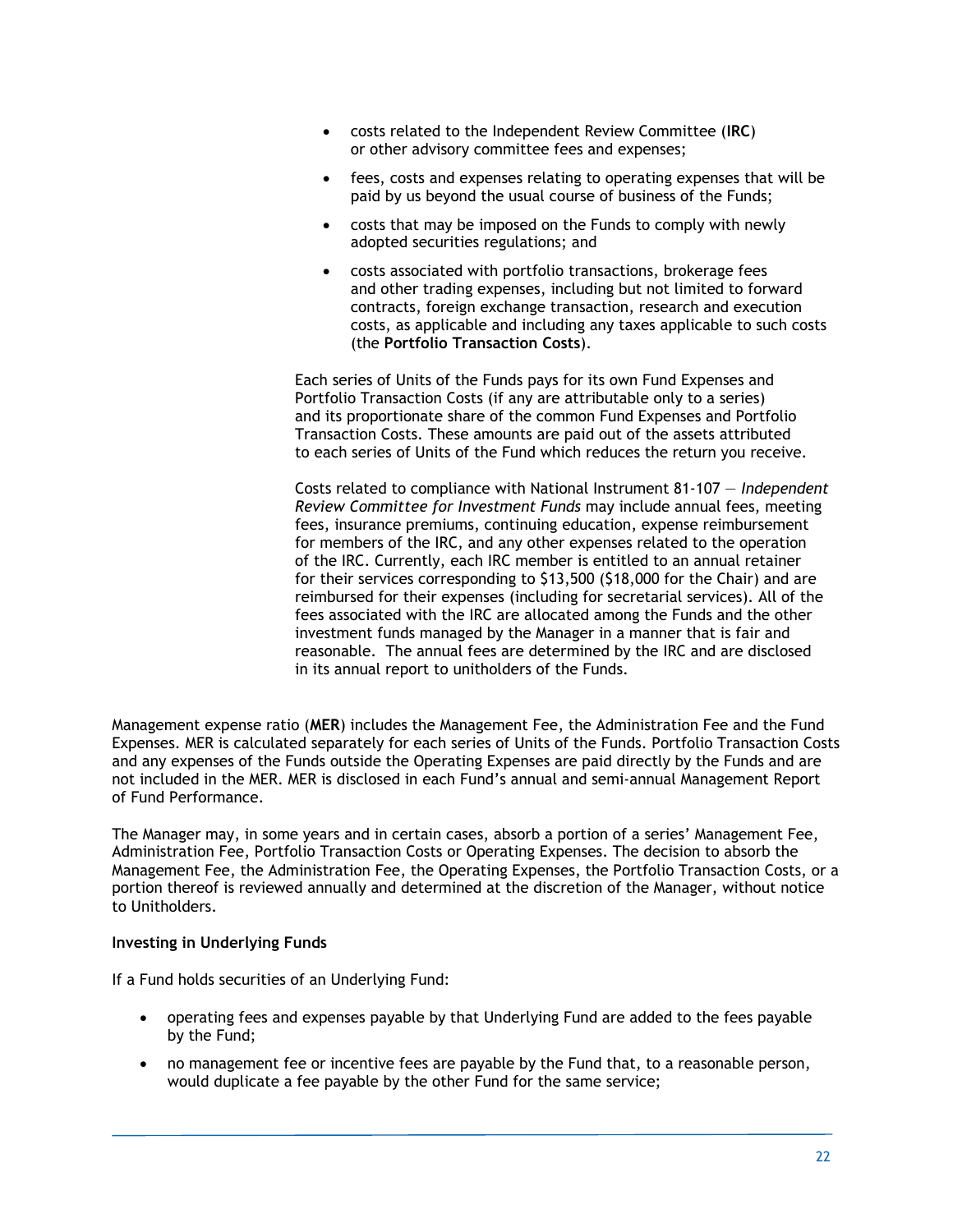- no sales fees or redemption fees are payable by the Fund in relation to its purchases or redemptions of the securities of the Underlying Fund, if the Underlying Fund is managed by us, or one of our affiliate or associate;
- no sales fees or redemption fees are payable by the Fund in relation to its purchases or redemptions of the securities of the Underlying Fund that, to a reasonable person, would duplicate a fee payable by an investor in the Fund

|  | Fees and Expenses Payable Directly by You |  |  |
|--|-------------------------------------------|--|--|
|  |                                           |  |  |

| Sale fees and Switch fees    | For Series A Units, you may have to pay fees when you buy or switch your<br>Units through your dealer.                                                                                                                                                                                                                                                                                                                                                                            |
|------------------------------|-----------------------------------------------------------------------------------------------------------------------------------------------------------------------------------------------------------------------------------------------------------------------------------------------------------------------------------------------------------------------------------------------------------------------------------------------------------------------------------|
|                              | For Serie F Units, you pay your dealer an annual fee based on the asset value<br>of your account instead of paying commissions or fees on each purchase,<br>switch or redemption. The amount of the fee is determined between you<br>and your dealer.                                                                                                                                                                                                                             |
| Short-term trading Fee       | If you redeem or switch Units of an Addenda Fund within 90 days of purchase,<br>you may be charged a short-term trading fee of 2% of the value of the Units.<br>In this case, we may impose or waive the fee in other appropriate<br>circumstances at our discretion. In determining whether a short-term trade<br>is inappropriate, we will consider relevant factors, including:                                                                                                |
|                              | bona fide changes in investor circumstances or intentions;<br>$\bullet$                                                                                                                                                                                                                                                                                                                                                                                                           |
|                              | unanticipated financial emergencies;<br>$\bullet$                                                                                                                                                                                                                                                                                                                                                                                                                                 |
|                              | the nature of the fund;<br>$\bullet$                                                                                                                                                                                                                                                                                                                                                                                                                                              |
|                              | past trading patterns.<br>$\bullet$                                                                                                                                                                                                                                                                                                                                                                                                                                               |
|                              | For the purposes of determining whether the fee applies, we will consider<br>the Units that were held the longest to be the Units which are redeemed first.                                                                                                                                                                                                                                                                                                                       |
|                              | See "Short-term trading" for more information.                                                                                                                                                                                                                                                                                                                                                                                                                                    |
| <b>Large transaction Fee</b> | If, within a 30 day period, you request to switch or to redeem Units of the<br>Fund having an aggregate NAV exceeding 10% of the NAV of that series of Units<br>of the Fund, the Fund may charge a large transaction fee in an amount not<br>to exceed 0.5% of the value of the Units switched or redeemed and retain such<br>amount in the Fund to compensate the remaining investors in the Fund<br>for trading costs incurred by the Fund to effect such switch or redemption. |
| Other fees and expenses      |                                                                                                                                                                                                                                                                                                                                                                                                                                                                                   |

No other fees and expenses.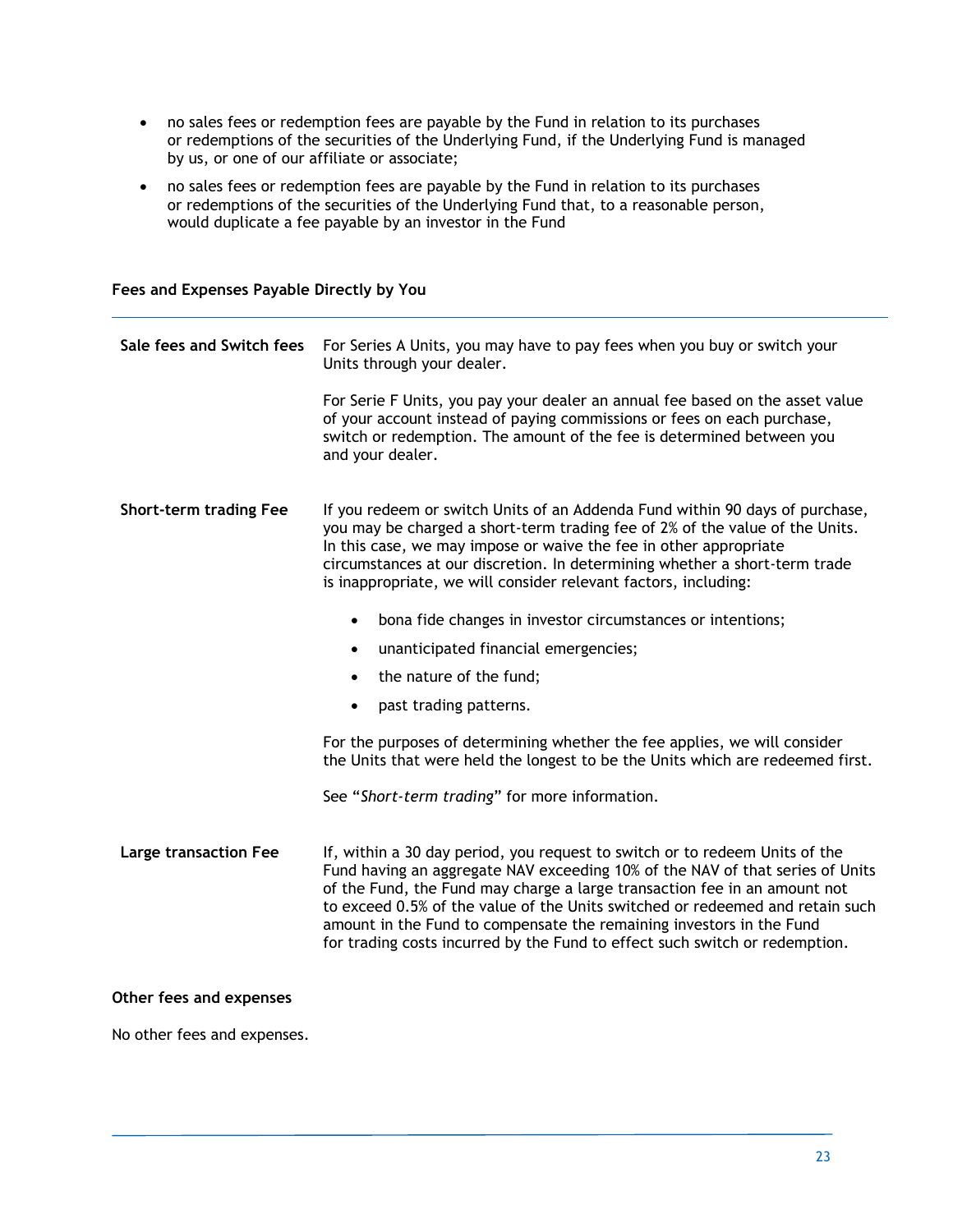### **Dealer Compensation**

You may purchase Units of the Funds through your dealer. Your dealer is retained by you and is not our agent or an agent of the Funds.

### **Trailing Commissions**

Trailing commissions are amounts we pay to dealers (including full-service dealers and Mutual Fund dealers) to compensate them for providing ongoing services to you. These fees are calculated as an annual percentage of the average daily value of the Units you hold and are paid out of the Management Fee we receive from the Funds. The trailer fee percentage varies based on the Fund and series you chose when you purchased your Units.

For Series A of the Funds, the annual maximum percentage of the trailer fee is 1.00%. Furthermore we do not pay dealers any trailing commissions in respect of Fee Based Units.

Trailing commissions are exclusive of any applicable taxes. We may change the terms of the trailing commissions or cancel them at any time, and may grandfather existing trailing commissions in connection with any such change.

### **Marketing and Promotional Fees**

We may pay approved dealers for promotional activities and marketing expenses as allowed by Canadian securities regulations. In particular, we may pay for materials to help support the sales efforts of the dealers or share some of the advertising costs.

### **Dealer Compensation from Management Fee**

As the Funds are newly created, no Management Fee from the Funds have been used to fund commissions, trailer fees, promotional activities and marketing expenses for Units of the Funds.

### **Income Tax Considerations for Investors**

This summary assumes that you are an individual (other than a trust) and that, for the purposes of the Tax Act, you are resident in Canada, have not entered into a "derivative forward agreement" within the meaning of the Tax Act in respect of units of a Fund and hold units of a Fund as capital property or in a Registered Plan. This is a general overview only. For a more detailed discussion of tax-related information, see "*Income tax considerations*" in the Funds' annual information form. This summary is based on the current provisions of the Tax Act and the regulations thereunder (the **Regulations**), specific proposals to amend the Tax Act and the Regulations that have been publicly announced by the Minister of Finance (Canada) prior to the date hereof, the current published administrative practices and assessing policies of the CRA. This summary is not exhaustive of all tax considerations and is not intended to constitute legal or tax advice to an investor. Investors should seek independent advice regarding the tax consequences of investing in units of a Fund, based on the investors' own particular circumstances.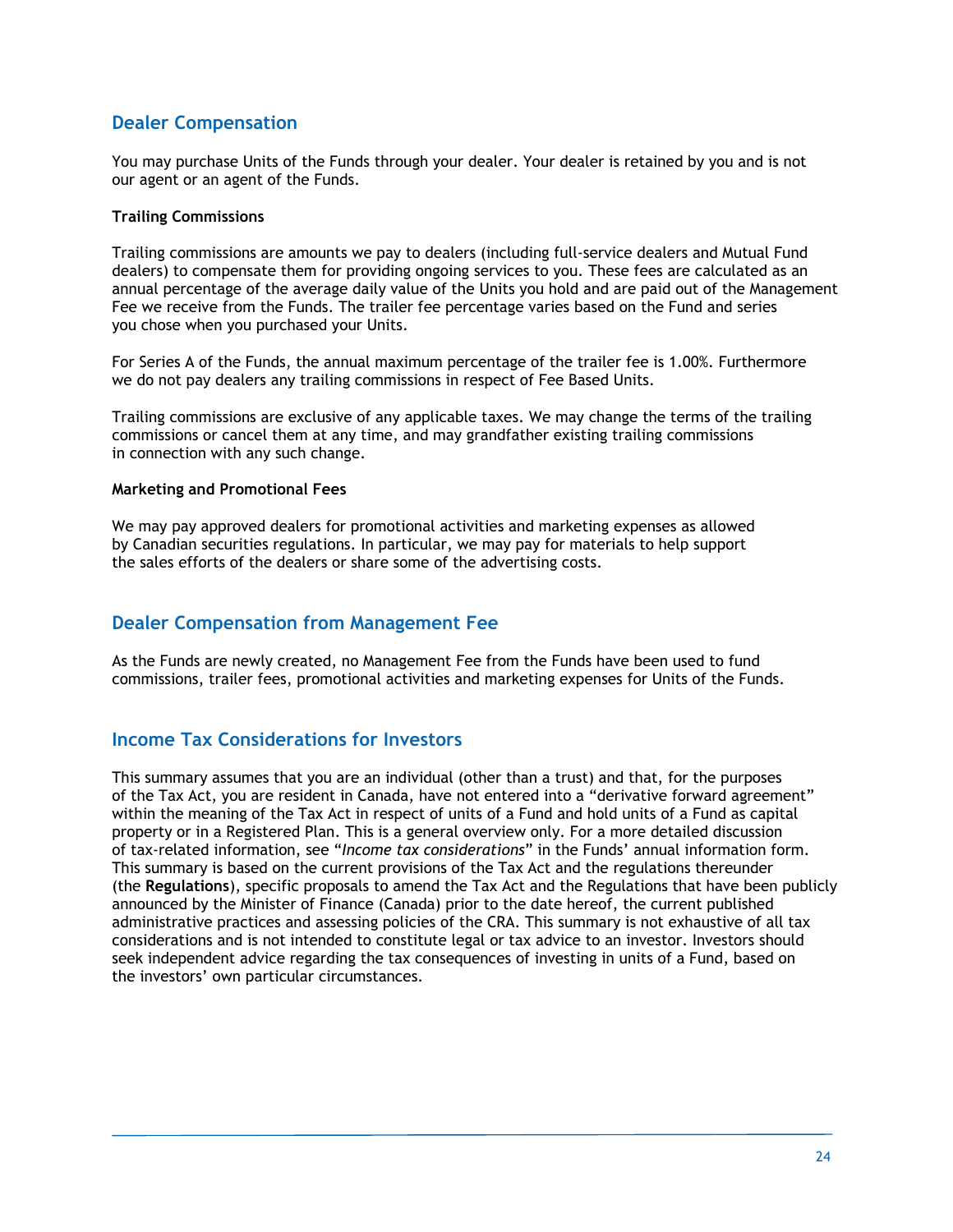### **For Units held in a Registered Plan**

If you hold units of a Fund in a Registered Plan, distributions from the Fund and capital gains from a disposition of the units (including on a switch between Funds) are generally not subject to tax under the Tax Act. However, withdrawals from these Registered Plans (other than contributions to RESPs and contributions and earnings of TFSAs) are generally subject to tax. Specific anti-avoidance rules penalize, inter alia, deliberate over-contributions, acquisition of prohibited investments and those using RRSPs, RRIFs, RESPs and TFSAs in certain tax-planning schemes.

You should consult your tax advisor about the special rules that apply to each particular registered plan.

### **For Units not held in a Registered Plan**

If you hold units of a Fund outside of a Registered Plan, you will be required to include in computing your income for tax purposes the amount of the net income and the taxable portion of the net realized capital gains paid or that becomes payable to you by the Fund in the year, even though the amount paid or payable is reinvested in additional units. To the extent that the Funds so designate under the Tax Act, distributions of net taxable realized capital gains, taxable dividends on shares of taxable Canadian corporations and foreign source income of a Fund (as well as foreign tax eligible for foreign tax credit) paid or payable to you by the Fund will effectively retain their character in your hands and be subject to the special tax treatment applicable to income of that character. The nature of the distributions you may receive from a Fund during the year will not be established with certainty before the end of the taxation year.

You will be taxed on distributions of income and net capital gains, even if the income and capital gains accrued to the Fund or were realized by the Fund before you acquired the units and were reflected in the purchase price of the units. If you invest in a Fund before a distribution date, you will have to pay tax on that distribution, even though the Fund earned the amount before you owned it. For example, many of the Funds make their only, or most significant, distribution of income and capital gains in December. If you invest in a Fund late in the year, you may have to pay tax on its earnings for the whole year.

You do not have to pay tax on capital distributions (generally, distributions in excess of the net income of the Fund and of the taxable portion of net realized capital gains of the Fund), but such distributions will reduce the adjusted cost base of your units in the Fund, except to the extent that they constitute the non-taxable portion of net realized capital gains of the Fund.

However, a capital distribution received by you and that is in excess of the adjusted cost base of your units in the Fund will be treated as capital gains realized by you. The non-taxable portion distributed to you will not be included in your income nor will it reduce the adjusted cost base of your units.

If you dispose of your units, whether by switch (transfer), redemption or otherwise, you will realize a capital gain (or a capital loss) to the extent that the proceeds of disposition, less any costs of disposition, are greater (or less) than the adjusted cost base of the units. One-half of any capital gain (called a taxable capital gain) is generally included in determining your income, and one-half of any capital loss can be deducted from your taxable capital gains. If the proceeds of a disposition is paid in U.S. dollars, conversion to Canadian dollars at the date of disposition will be required in order to calculate the distribution proceeds for the purposes of the Tax Act.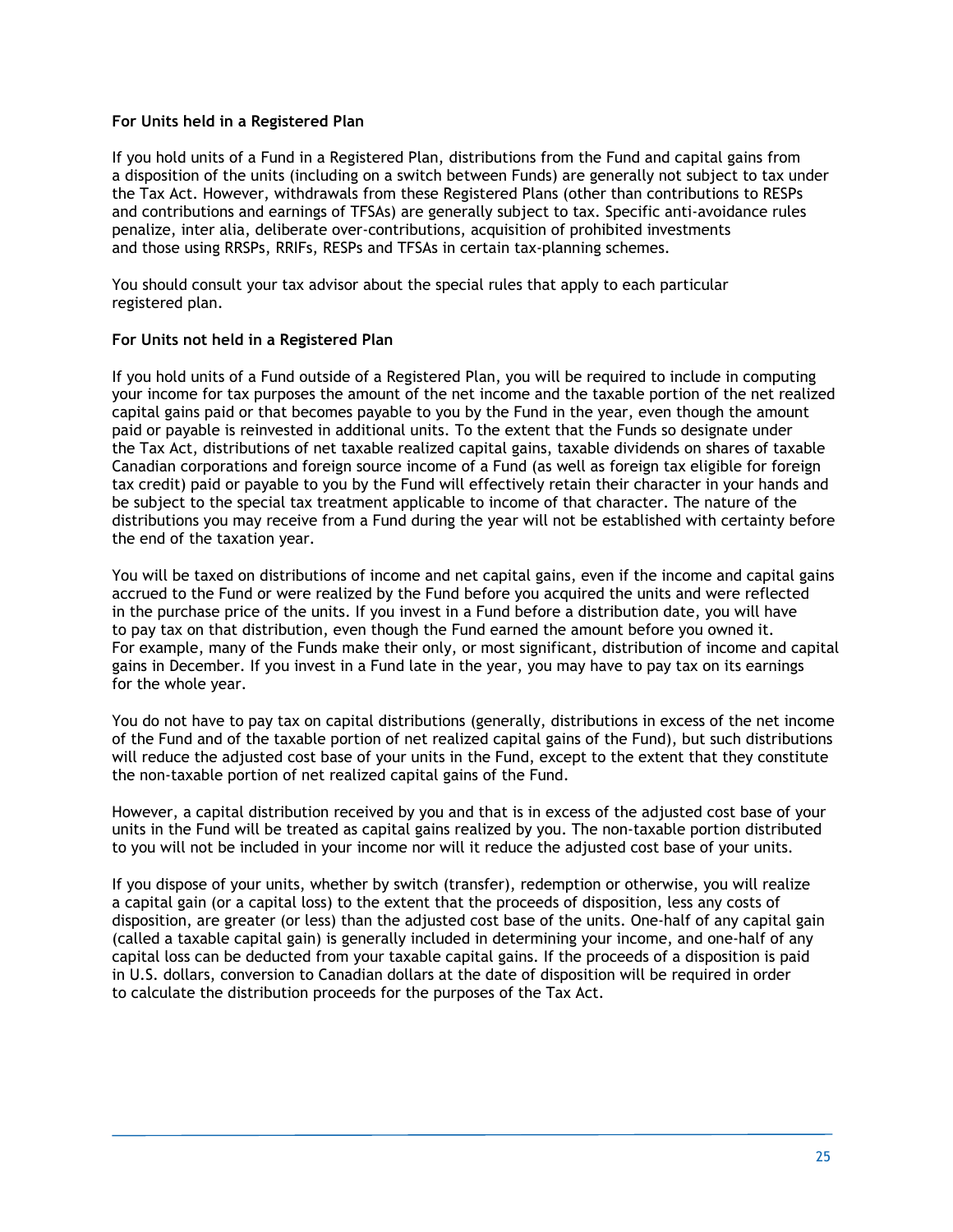In general, the aggregate adjusted cost base of your units in a Fund equals:

- your initial investment in the Fund;
- plus the cost of any additional investments in the Fund;
- plus reinvested distributions;
- minus the capital returned in any distributions; and
- minus the adjusted cost base of any previous redemptions.

The adjusted cost base of a unit is simply the adjusted cost base of all your units of a Fund divided by the total number of such units of the Fund held by you. If the cost of a unit of a Fund is paid in U.S. dollars, the purchase cost needs to be converted in Canadian dollars at time of purchase in order to calculate the adjusted cost base of the units.

Capital gains (including distributions of realized capital gains) may result in a liability for alternative minimum tax.

### **What are Your Legal Rights?**

Securities legislation in some provinces gives you the right to withdraw from an agreement to purchase Units of the Fund within 2 Business Days of receiving the Simplified Prospectus or fund facts, or to cancel your purchase within 48 hours of receiving confirmation of your order.

Securities legislation in some provinces and territories also allows you to cancel an agreement to purchase Units of the Fund and get your money back, or to make a claim for damages, if the Simplified Prospectus, annual information form, fund facts or financial statements misrepresent any material facts about the Fund. These rights must usually be exercised within certain time limits.

For more information, refer to the securities legislation of your province, or consult your lawyer.

### **Additional Information**

### **Customer service**

For our customer services, visit our website www.addendacapital.com or call 1 866 908-3488.

### **International information reporting**

### *Foreign Account Tax Compliance Act (FATCA)*

Under the U.S. FATCA and under the Canada-United States Enhanced Tax Information Exchange Agreement and Part XVIII of the Tax Act, the Funds and the manager are required to provide the CRA with certain information with respect to unitholders who are U.S. residents and U.S. citizens (including U.S. citizens who are residents or citizens of Canada) and certain other "United States persons" as they are defined in the Canada-United States Enhanced Tax Information Exchange Agreement (excluding some Registered Plans such as RRSPs). As a result, certain unitholders may be required to provide information to the Fund or to their dealer about their citizenship, residence and, if applicable, their U.S. federal Tax Identification Number. The CRA must then disclose the mandatory information (such as account balance) to the US Internal Revenue Service (**IRS**).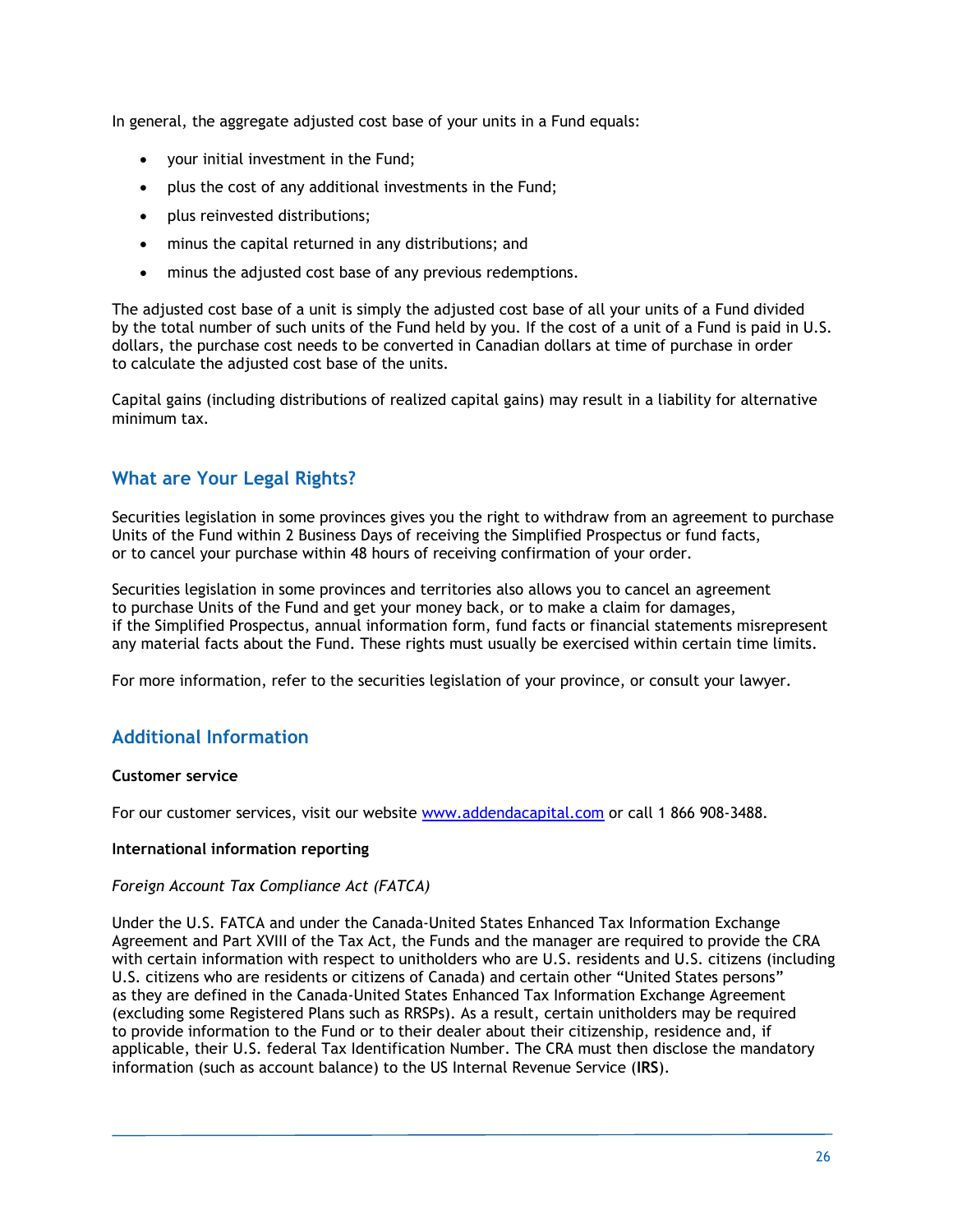### *Common Reporting Standard (CRS)*

In addition, due diligence and disclosure requirements similar to FATCA have been enacted in the Tax Act in order to implement the Multilateral Competent Authority Agreement and the CRS of the OECD. This standard provides for the implementation of a tax information exchange for residents of certain countries other than Canada or the United States. Under the CRS, unitholders will be required to disclose certain information, unless their investments are held under some Registered Plans. The CRA will have to provide this information to countries committed to the CRS.

For more information about the international disclosure requirements and their possible consequences for you and your investments, please consult your tax advisor.

### **Sustainable Investing Framework**

Addenda Capital defines "sustainable investing" as an approach that integrates consideration of environmental, social and governance (as previously defined as **ESG**) matters into investment and stewardship activities with the objective of enhancing long-term investment performance for our clients. This approach, which aligns our activities with the best interests of society, is consistent with the framework provided by the United Nations-sponsored Principles for Responsible Investment (**PRI**). Furthermore, our Sustainable Investing Policy recognizes the importance of working with clients, employees, shareholders, and other stakeholders to support our mission.

In addition to the PRI, Addenda is a sustaining member of the Responsible Investment Association (**RIA**), an investor member of the Green Bond Principles and a signatory of the Montréal Carbon Pledge.

### *Our Vision of Sustainability*

We have long analyzed ESG issues to cast a wider net and examine numerous factors that can affect the returns of a security, a strategy that provides us with a deeper understanding of potential risks and opportunities. This approach has extended to our taking an active role in pushing for a net-zero emissions economy by 2050, in line with the climate roadmap set out by the Paris Agreement.

We believe that sustainable investing practices form the bedrock of a meaningful long-term strategy and serve to promote sustainable development as a means of ensuring a better future for society as a whole. This is based on a four-pronged approach that applies to all of our investment strategies and includes:

- Promoting sustainable financial markets to address systemic concerns that could affect companies in a sector, in a market, or a group of investors;
- Full ESG integration, which relies on in-house and external research to assess how ESG factors could affect returns and inform investment decisions;
- Active stewardship, which includes proxy voting and engagement with companies to work on issues that might result in loss of investment value or adverse impacts on society; and
- Sustainable investing solutions for clients that want to elevate the importance of ESG considerations in portfolio construction, which includes screening companies based on social and/or environmental criteria and investing in opportunities that have a positive impact on society.

### *ESG investment strategies*

Our drive for sustainability has led to the launch of specific strategies that incorporate the analysis of ESG factors in our investment process. These strategies include the following: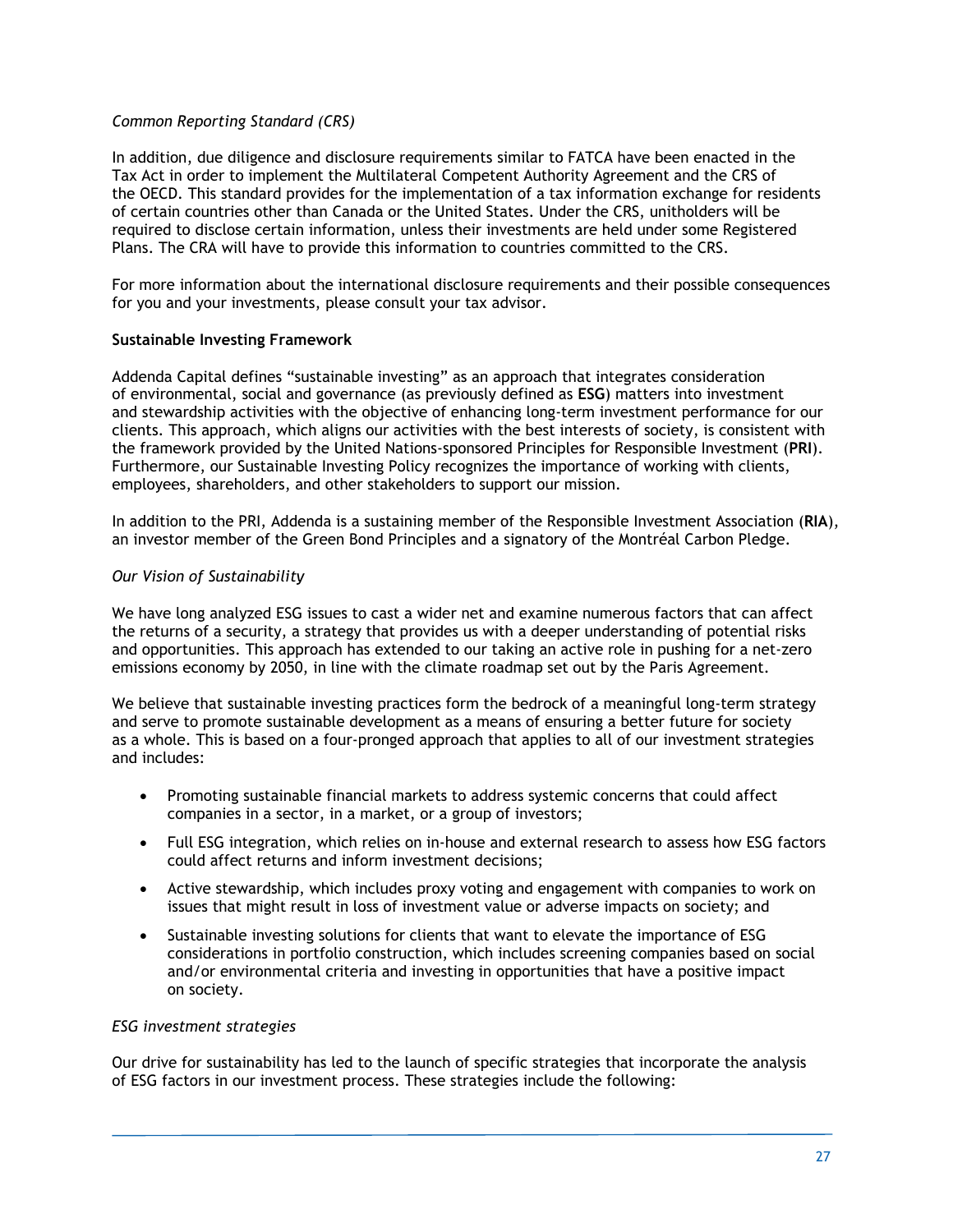### *Climate Transition Equity Strategy*

In an approach that is consistent with the objective of a net-zero society by 2050, this strategy aims to help lower greenhouse gas emissions in all economic sectors by engaging with companies who have made commitments to reducing their emissions. In addition to engagement, the approach includes setting a carbon footprint limit on the portfolio and strengthening the screening criteria and carbon footprint limit in phases.

Our rigorous selection process seeks to identify companies whose plans and actions embody a clear ambition. To support this process, we have developed a set of criteria that allow our teams to determine a company's eligibility, namely: board oversight of climate-related issues; having a process to manage climate-related risk; incorporation of climate change risks and opportunities into business strategy; adoption of a climate change policy or equivalent; reporting on operational greenhouse gas emissions; and adoption of an emissions reduction target.

### *Impact Fixed Income Strategy*

As an asset manager whose mission is to create long-term value, we have developed this strategy to address crucial social and environmental challenges while aiming to deliver compelling risk-adjusted investment returns. For our clients, allocations to private debt with positive environmental and social impacts aims to enhance diversification and long-term return potential while broadening the scope of impacts. Our strategy is supported by the ability to apply metrics to measure impact. This investment approach covers four broad themes: climate change, health and wellness, education, and community development.

### *Sustainable Investing team and ESG Integration*

Addenda Capital has a Sustainable Investing (SI) team with diverse experience that advances or contributes our work around promoting sustainable financial markets, ESG integration, stewardship, and impact investing. This team supports our investment teams across asset classes to integrate and implement responsible investment practices. In addition, each investment team is also responsible for implementation of ESG integration and identifying and participating in stewardship activities.

Every strategy at Addenda integrates ESG factors into the underlying investment process. We believe this approach is a critical requirement to a meaningful long-term perspective.

When considering the purchase of a new security, the investment team incorporates ESG considerations into their investment analysis, which is informed with the assessment of Addenda's SI team. This ESG analysis is combined with a variety of other considerations including corporate structure, management quality, relative value, and liquidity. All securities held by Addenda are subject to a quarterly review of their ESG characteristics as part of the team's ongoing monitoring and risk management process.

The SI team continuously shares information with investment teams from ESG databases and supports portfolio managers with companies on ESG-related stewardship, including engagements with issuers and proxy voting. The SI team and portfolio managers also engage with companies and regulators to further advance sustainability in financial markets.

In terms of fixed income markets, the SI team applies its proprietary guidelines to provide its own assessment of bonds that issuers label green or sustainable. The SI team also provides guidance for bonds that are included in Addenda's Impact Fixed Income Strategy based on the United Nations Sustainable Development Goals and helps provide reporting on these goals to our clients.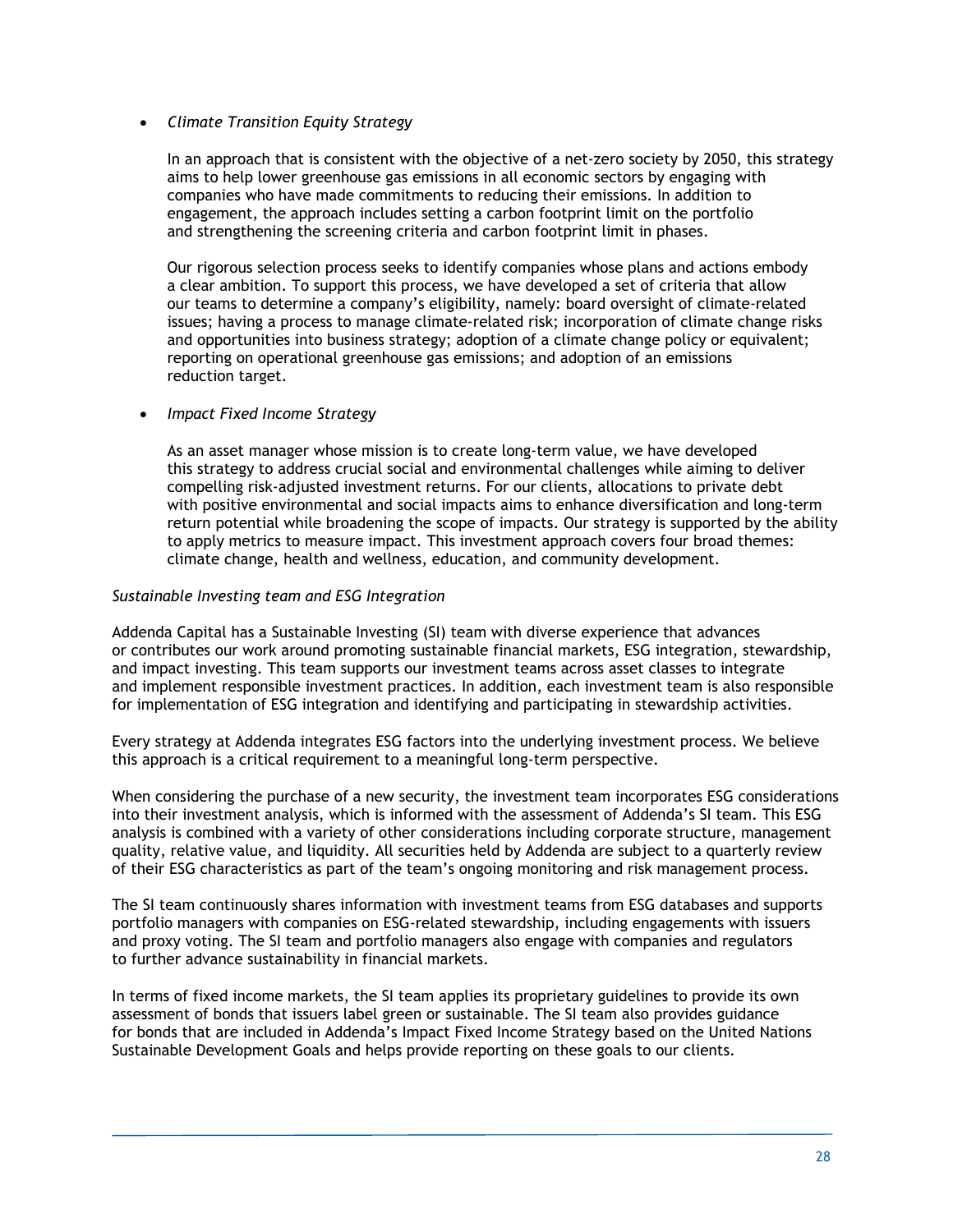### *Engagement*

We undertake engagement with companies to support the protection and enhancement of the long-term value of investments for our clients. We select companies for engagement and may escalate the intensity of engagement based on a variety of considerations including, but not limited to, the relevance of the ESG matters to the company, the relevance of the ESG matters to our clients, and our ability to influence the company. Based on these considerations and in collaboration with investment teams, our SI team identifies thematic engagement areas for outcome-oriented engagement.

### *Proxy voting*

Our portfolio management teams are involved in proxy voting from policy setting to vote execution. Each time our proxy voting policy is reviewed, the SI team consults with investment teams to determine revisions to our guidelines with a view to promoting continuous improvement in ESG practices at the companies where we vote shares. In 2020, we updated the policy and brought changes pertaining to board and committee independence, board diversity and executive compensation.

### *Sustainable Investment Committee*

Addenda's Sustainable Investing activities are overseen by a Sustainable Investment Committee, which is chaired by the President and CEO. The Committee is responsible for the establishment of strategic priorities in terms of sustainable investing, of the establishment and maintenance of policies, and procedures relating to sustainable investing.

### **Specific Information About Each of the Mutual Funds**

This second part of the Simplified Prospectus provides specific fund descriptions of each of the Funds. It supplements the general information concerning these Funds that is contained in the first part.

This Introduction explains most of the terms and assumptions which appear in this second part and the information common to many of the Funds so that we do not have to repeat that information for each Fund.

### **Fund Details**

This heading gives you information such as the Fund's type, its start date or when it was first publicly sold to investors, the nature of the units offered by the Fund, the series offered by the Fund, whether units are qualified investments under the Tax Act for Registered Plans, and the name of the Fund's sub-advisor(s) (if no sub-advisor is cited, then we directly provide portfolio management services to the Fund).

### **What Does the Fund Invest In?**

### *Investment Objectives and Strategies*

This heading describes the Fund's investment objectives and investment strategies. The fundamental investment objectives can only be changed with the consent of the investors in the Fund at a meeting called for that purpose. The investment strategies explain how the Fund intends to achieve its investment objectives. As manager of the Funds, we may change the investment strategies from time to time but will give you notice, by way of a press release, of our intention to do so if it would be a material change as defined in *National Instrument 81-106 — Investment Fund Continuous Disclosure* (**NI 81-106**). Under NI 81-106, a change in the business, operations or affairs of a Fund is considered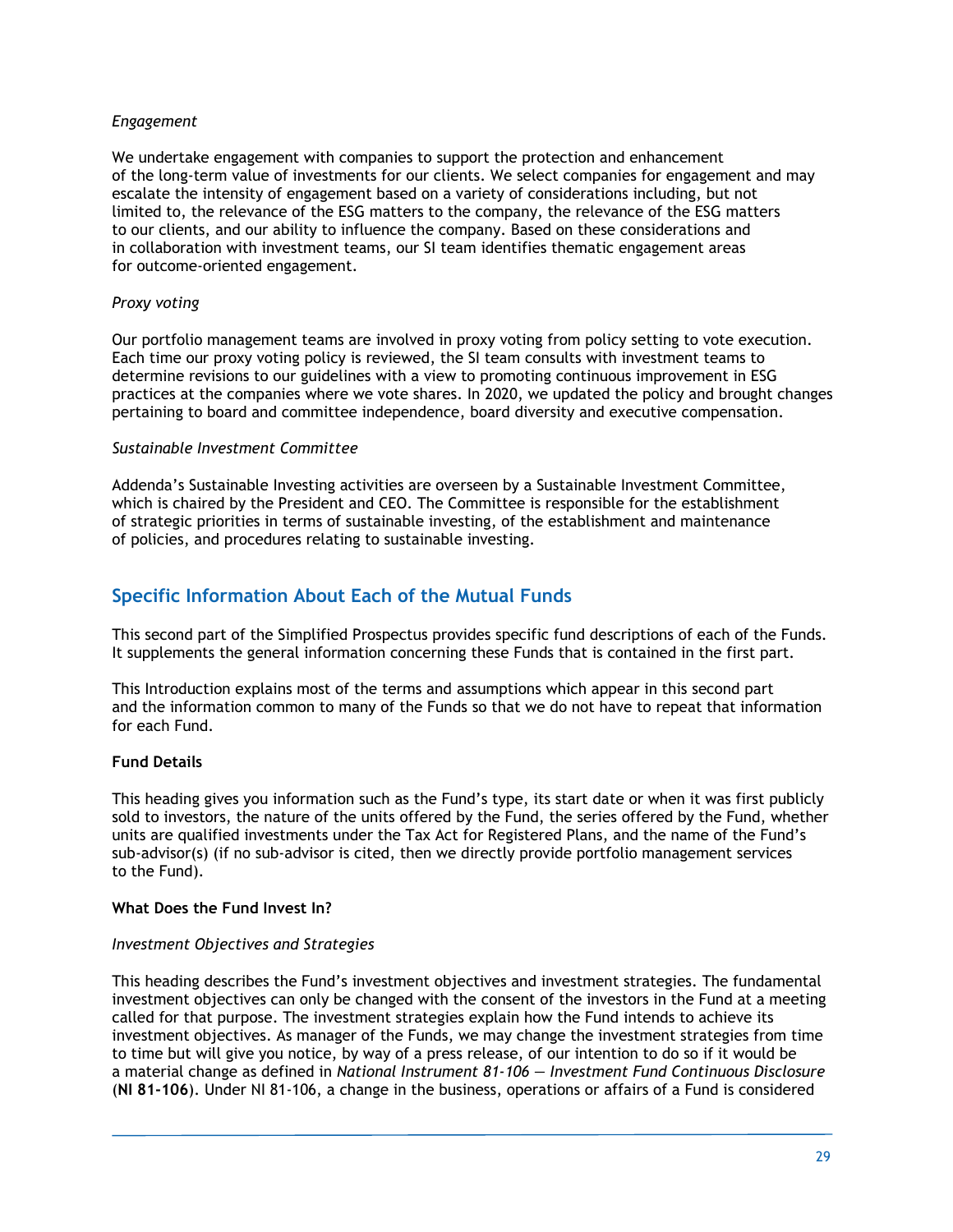to be a "material change" if a reasonable investor would consider it important in deciding whether to purchase or continue to hold units of the Fund.

### *Use of Derivatives*

The Funds may use derivatives for "hedging" purposes to reduce the Fund's exposure to changes in securities prices, interest rates, exchange rates or other risks. Derivatives may also be used for "non-hedging" purposes, which may include the following: (i) as substitute investments for stocks or a stock market; (ii) to gain exposure to other currencies; (iii) to seek to generate additional income; or (iv) for any other purpose that is consistent with the Fund's investment objectives.

If a Fund intends to use derivatives as part of its investment strategy, we have indicated in the Fund's description of investment strategies whether derivatives may be used for hedging purposes, non-hedging purposes or both. For more information on derivatives used by a particular Fund for hedging and non-hedging purposes as at the last day of the applicable financial reporting period, please refer to the Fund's most recent financial statements. Please also refer to the explanation of risks that accompany the use of derivatives, under "*Derivatives Risk*" in the "*What are the risks of investing in a Mutual Fund?*" section of this document.

### *Securities Lending, Repurchase and Reverse Repurchase Transactions*

The Funds may engage in securities lending, repurchase and reverse repurchase transactions. These transactions are described in the "*What are the risks of investing in a Mutual Fund?*" section of this Simplified Prospectus. Securities lending, repurchase and reverse repurchase transactions may earn additional income for Mutual Funds. That income comes from the fees paid by the transaction counterparty and interest paid on the cash or securities held as collateral.

- On any securities lending, repurchase and reverse repurchase transaction, a Fund must, unless it has been granted relief: deal only with counterparties who meet generally accepted creditworthiness standards and who are unrelated to the Fund's portfolio manager, manager or trustee, as defined in NI 81-102;
- hold collateral equal to a minimum 102% of the market value of the portfolio securities loaned (for securities-lending transactions), sold (for repurchase transactions) or purchased (for reverse repurchase transactions);
- adjust the amount of the collateral on each business day to ensure the value of the collateral relative to the market value of the portfolio securities loaned, sold or purchased remains at or above the minimum 102% limit; and limit the aggregate value of all portfolio securities loaned or sold through securities-lending and repurchase transactions to no more than 50% of the total assets of the Fund (without including the collateral for loaned securities and cash for sold securities).

### *What are the Risks of Investing in the Fund?*

We provide a list of the general risks associated with an investment in Mutual Funds in the "*What are the risks of investing in a Mutual Fund?*" section of this document. The specific risks that apply to each Fund are identified under the sub-heading "*What are the risks of investing in the Fund?*" for each Fund described in this second part. Those risks are based upon each Fund's expected investments, investment practices, and are related to the material risks of investing in that Fund under normal market conditions when considering a Fund's portfolio as a whole, not each individual investment within the portfolio. You should discuss the risks of investing in the Fund with your authorized dealing representative before making an investment in any Fund.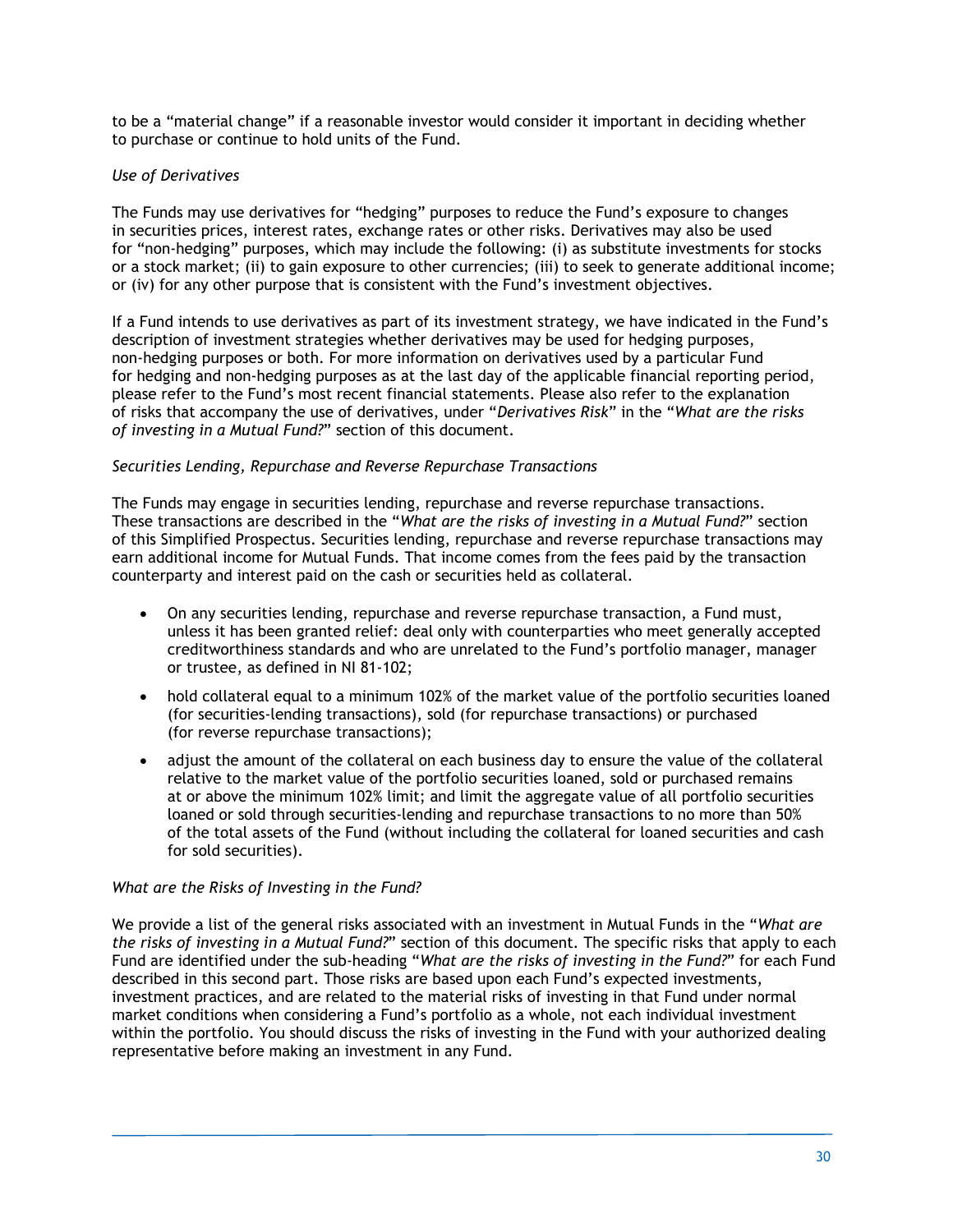### *Risk Classification Methodology*

The risk ratings referred to in this section help you decide, along with your dealer, whether a Fund is suitable for you. This information is only a guide. The investment risk level of each Fund is required to be determined in accordance with the Canadian Securities Administrators' standardized risk classification methodology which is based on the historical volatility of the Fund, as measured by the most recent 10-year standard deviation of the returns of the Fund. Standard deviation is used to quantify the historical dispersion of returns around the average returns over the 10-year period. In this context, it can provide an indication of the amount of variability of returns that occurred relative to the average return over the 10-year measurement period. The higher the standard deviation of a Fund, the greater the range of returns it experienced in the past. In general, the greater the range of returns, the higher the risk.

We review each Fund's investment risk level at least annually, or whenever we determine the investment risk level is no longer appropriate.

A Fund's risk rating does not necessarily correspond to an investor's risk tolerance assessment. Investors are advised to consult their investment advisor for advice regarding their personal circumstances. When looking at the Fund's risk level, you should also consider how it would work with your other investment holdings.

You should know that other types of risks, both measurable and non-measurable, exist. Also, just as historical performance may not be indicative of future returns, historical volatility may not be indicative of future volatility, especially since the risk rating is based on the standard deviation of the most recent 10-year period.

For any Fund that is new, or for a Fund that has less than 10 years of performance history, we calculate the investment risk level of these Funds using a reference index that reasonably approximates or, for a newly established Fund, that is reasonably expected to approximate, the standard deviation of the Fund. In each case, the Funds are assigned an investment risk rating in one of the following categories: low, low to medium, medium, medium to high or high risk:

| Low                      | for funds with a level of risk typically associated with investment only,<br>or predominately, in money market and fixed income funds. May include<br>a small allocation in equity funds that are diversified and contain large<br>capitalization equities in developed markets. |
|--------------------------|----------------------------------------------------------------------------------------------------------------------------------------------------------------------------------------------------------------------------------------------------------------------------------|
| Low to<br><b>Medium</b>  | for funds with a level of risk that is typically associated with investment<br>in balanced or asset allocation funds or in equity funds that are diversified<br>and contain large capitalization equities in developed markets.                                                  |
| <b>Medium</b>            | for Funds with a level of risk that is typically associated with investment<br>in equity funds that are diversified and contain large capitalization equities<br>in developed markets                                                                                            |
| <b>Medium</b><br>to High | for Funds with a level of risk that is typically associated with equities<br>concentrated in specific sectors, geographical regions, or smaller<br>capitalization companies.                                                                                                     |
| <b>High</b>              | for Funds with a level of risk that is typically associated with emerging<br>markets or sectors of the economy where there is substantial risk of loss.                                                                                                                          |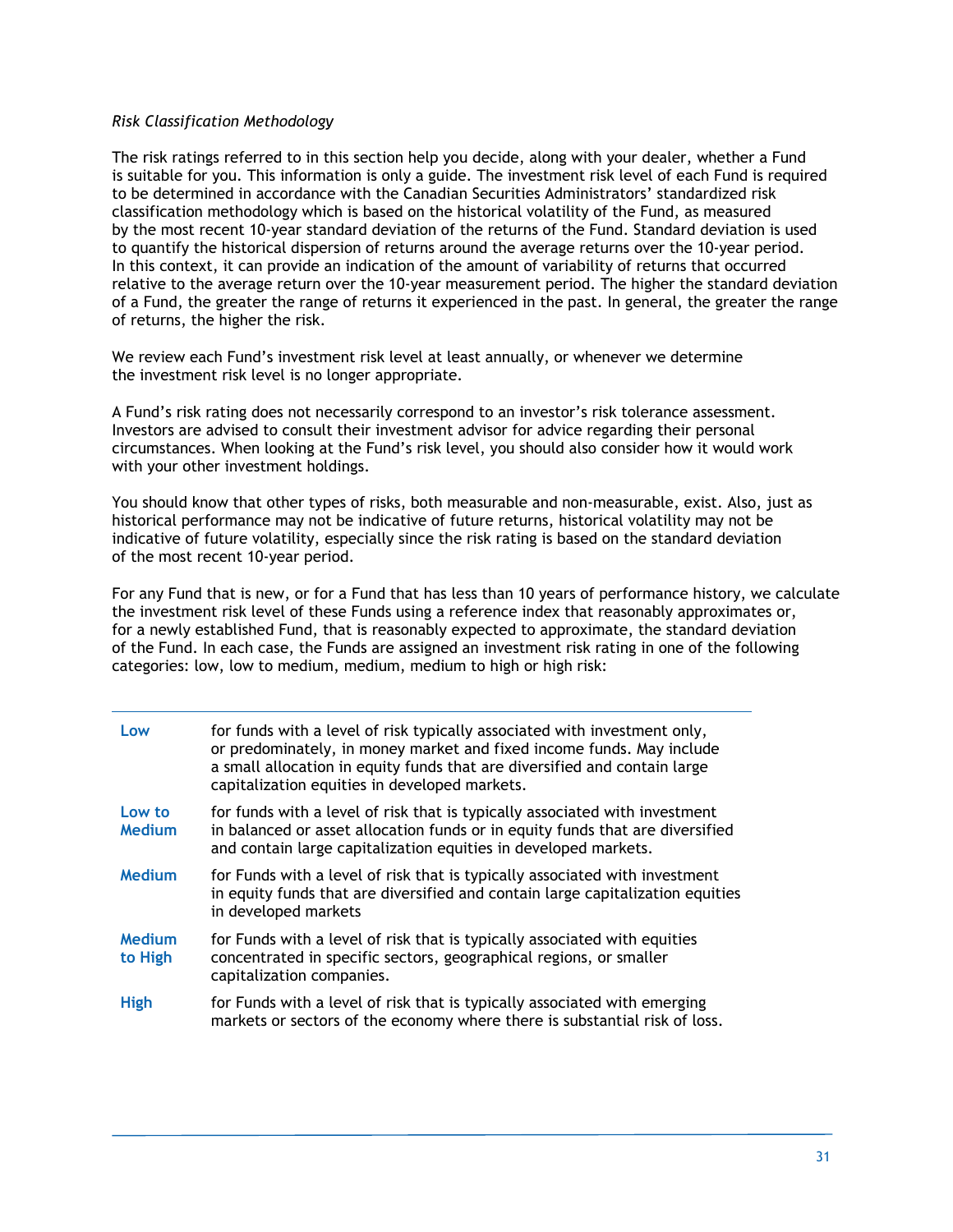We may exercise discretion and assign a Fund a higher risk classification than indicated by the 10-year standard deviation if we believe that the Fund may be subject to other foreseeable risks that the 10-year standard deviation does not reflect. The following chart sets out a description of the reference index used for each Fund that has less than 10 years of performance history:

| <b>Reference Index</b>                                | <b>Reference Index Description</b>                                                                                                                                                                                                                                                                                                                                                                                                                                |
|-------------------------------------------------------|-------------------------------------------------------------------------------------------------------------------------------------------------------------------------------------------------------------------------------------------------------------------------------------------------------------------------------------------------------------------------------------------------------------------------------------------------------------------|
| <b>FTSE Canada</b><br>Universe Bond Index             | The FTSE Canada Universe Bond Index is a broad measure<br>of the Canadian fixed income market composed of government<br>and corporate investment grade bonds issued in Canada,<br>with a remaining term to maturity of at least one year.<br>The index is weighted by market capitalization.                                                                                                                                                                      |
| S&P/TSX<br>Composite Index                            | The S&P/TSX Composite Index is the principal measure for the<br>Canadian equity market. It includes common stocks and income<br>trust units. The index is float-adjusted market capitalization-<br>weighted, designed to offer the representation of a broad<br>benchmark index while maintaining the liquidity characteristics<br>of narrower indices. The index is a total return index.                                                                        |
| Bloomberg U.S.<br>High Yield -<br>2% Issuer Cap Index | The Bloomberg U.S. High Yield $-$ 2% Issuer Cap Index is an issuer-<br>constrained version of the Bloomberg U.S. Corporate High Yield<br>Index that limits exposure of each issuer to 2% of the total market<br>value. Securities are classified as high yield if the middle rating<br>of Moody's, Fitch and S&P is Ba1/BB+/BB+ or below. Bonds from<br>issuers with an emerging markets country of risk are excluded.<br>This is a Canadian dollar hedged index. |
| <b>MSCI EAFE Index</b>                                | The MSCI EAFE Index is designed to represent the performance<br>of large and mid-cap securities across 21 developed markets,<br>including countries in Europe, Australasia and the Far East,<br>excluding the U.S. and Canada. It covers approximately 85%<br>of the float-adjusted market capitalization in each country.<br>The index total return is calculated in Canadian dollars,<br>unhedged, net of withholding taxes.                                    |
| S&P 500 <sup>®</sup> Index                            | The S&P 500® Index is a float-adjusted market capitalization-<br>weighted index of equity securities of 500 of the largest U.S. public<br>issuers. The index is commonly used as a measure of broad U.S.<br>stock market performance. The index total return is calculated<br>in Canadian dollars, unhedged.                                                                                                                                                      |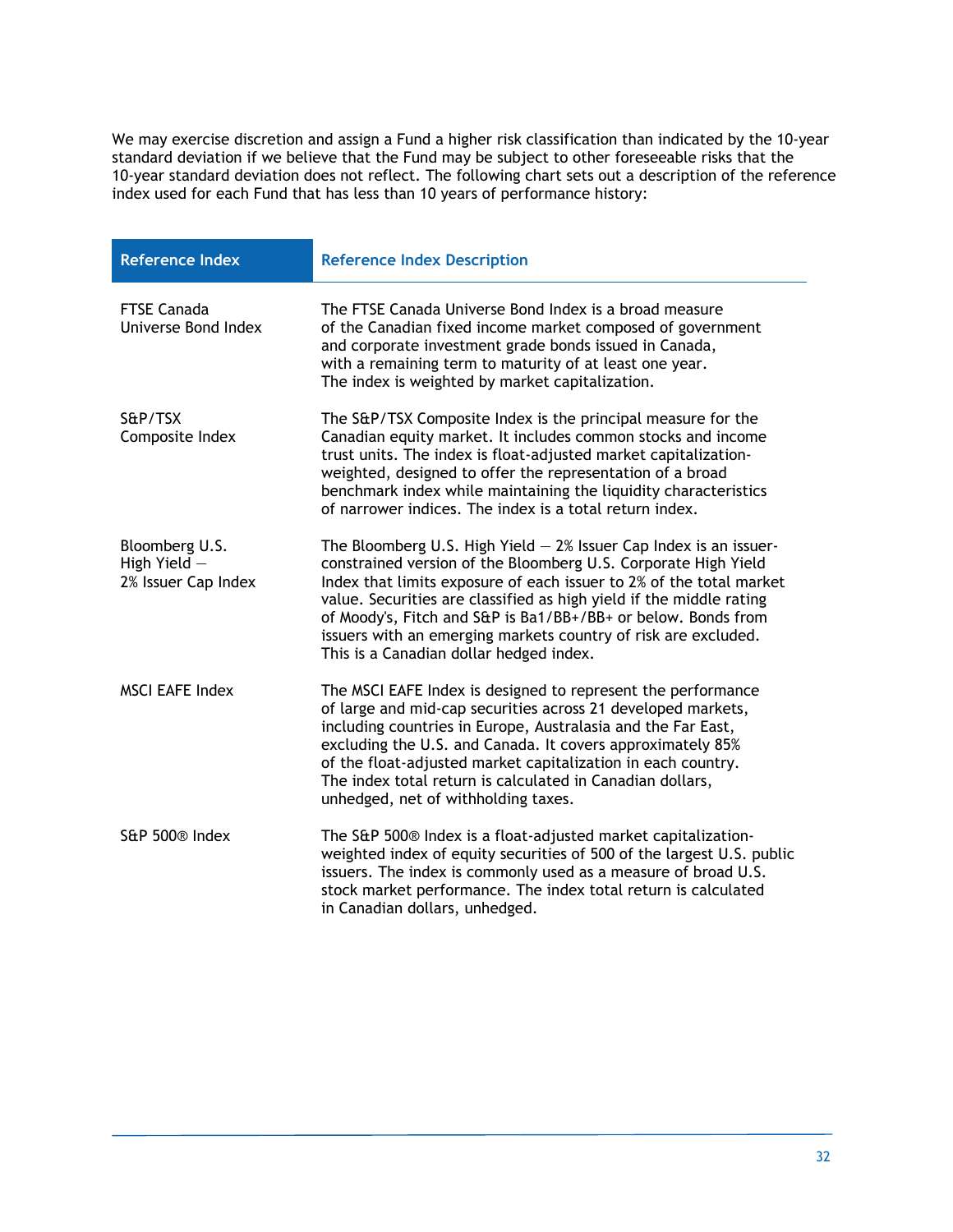| <b>Funds</b>                              | Reference Index                                                                                                                                                                                    |
|-------------------------------------------|----------------------------------------------------------------------------------------------------------------------------------------------------------------------------------------------------|
| Addenda Income<br>Focus Fund              | • 70% FTSE Canada Universe Bond Index;<br>• 10% Bloomberg 2% cap High Yield Index;<br>• 10% S&P/TSX Composite Index;<br>$\bullet$ 5% S&P 500 <sup>®</sup> Index;<br>$\bullet$ 5% MSCI EAFE Index   |
| Addenda Global<br><b>Balanced Fund</b>    | • 30% FTSE Canada Universe Bond Index;<br>• 10% Bloomberg 2% cap High Yield Index;<br>• 30% S&P/TSX Composite Index;<br>$\bullet$ 15% S&P 500 <sup>®</sup> Index;<br>$\bullet$ 15% MSCI EAFE Index |
| Addenda Global<br>Diversified Equity Fund | • 40% S&P/TSX Composite Index;<br>$\bullet$ 30% S&P 500 <sup>®</sup> Index;<br>$\bullet$ 30% MSCI EAFE Index                                                                                       |

### **Distribution Policy**

Distributions will be reinvested in additional units of the same Series of units of the Fund, unless you tell us otherwise.

If you hold units of a Fund in a Registered Plan or a non-registered account with a dealer and you do not wish to have distributions reinvested in additional units of the same series of units of the Fund, you may be able to choose to have distributions paid to the account you hold with your dealer or paid directly into your bank account at any financial institution in Canada. There are negative tax consequences associated with paying cash distributions out of a Registered Plan. Refer to "*Income tax considerations for investors*" for more information.

### **Fund Expenses Indirectly Borne by Investors**

With certain exceptions as described under "*Fees and expenses*", the Administration Fee, the Management Fee and the fund costs are generally paid out of each Fund's assets, reducing the investment return on your units. This section contains an example table of the amount of expenses that would be payable

by the Fund (for each series of the Fund's units) on a \$1,000 investment, assuming that the Fund earns a constant 5% per year and the MER for each series of units remain the same as for the past year for the complete 10 years shown in the example. In the event we have waived a portion of our Management Fee or Administration Fee or absorbed some of the Fund's fund costs during the past financial year, the MER would have been higher had it not done so and, consequently, that would have increased the Fund expenses indirectly borne by you. The fees and expenses which you pay directly, and which are not included in the Fund's MERs, are described in the "*Fees and expenses payable directly by you*" section of this document.

The example table will help you to compare the cumulative costs of investing in the Fund with the similar costs of investing in other Mutual Funds. Please remember that it is only an example and that the Fund's actual expenses will vary each year.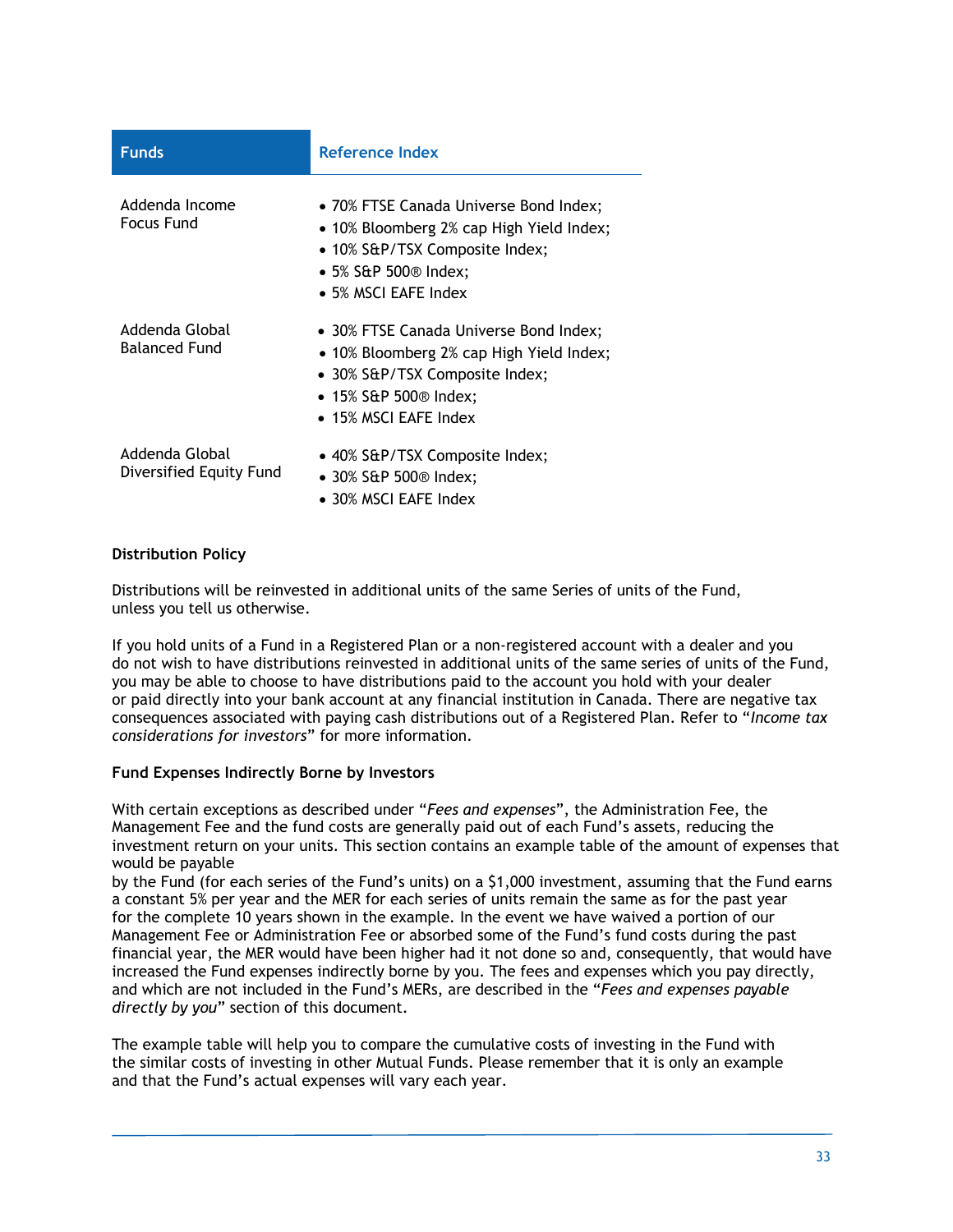There is no table of Fund expenses indirectly borne by investors for the Funds listed below because each series of these Funds that is offered under this Simplified Prospectus is new or has not completed a financial year as a Mutual Fund:

- Addenda Income Focus Fund;
- Addenda Global Balanced Fund;
- Addenda Global Diversified Equity Fund.

### **Addenda Income Focus Fund**

| <b>Fund Details</b>                       |                                   |
|-------------------------------------------|-----------------------------------|
| Type of Fund                              | Canadian Fixed Income Balanced    |
| Date the Fund was established             | Series A and $F -$ March 28, 2022 |
| Portfolio Manager                         | Addenda Capital Inc.              |
| Series of units offered                   | Series A and Series F units       |
| Qualified investment for Registered Plans | Yes                               |

### **What does the Fund Invest In?**

### *Investment Objective*

The investment objective of this Fund is to provide income while focusing on capital preservation and providing some potential for capital growth by investing primarily in a mix of domestic and foreign fixed income-oriented securities and to a lesser extent, domestic and foreign equity securities through a sustainable investment approach. Such investments may be made by the Fund either directly or indirectly through investments in other mutual funds, including ETFs.

Any change in the Fund's fundamental investment objective must be approved by unitholder (by a majority of votes cast at a meeting of unitholders).

### *Investment Strategies*

To achieve the Fund's investment objectives, the Manager uses strategic asset allocation as the principal investment strategy. The Manager fulfills the Fund's investment objective primarily by investing in domestic and foreign fixed income securities such as short-term notes (treasury bills, bankers' acceptances, commercial paper), asset-backed securities, government and corporate debentures, high-yield bonds, preferred shares and equity securities and/or Underlying Funds managed by third parties or by us.

In addition, in selecting the majority of the securities in which the Fund invests the Manager will integrate the "Sustainable Investing Framework" more fully described under the heading on page 27 of this Simplified Prospectus and apply ESG investment strategies.

The target weighting of each class of assets in which the Fund shall invest in normal market conditions is set out in the table below.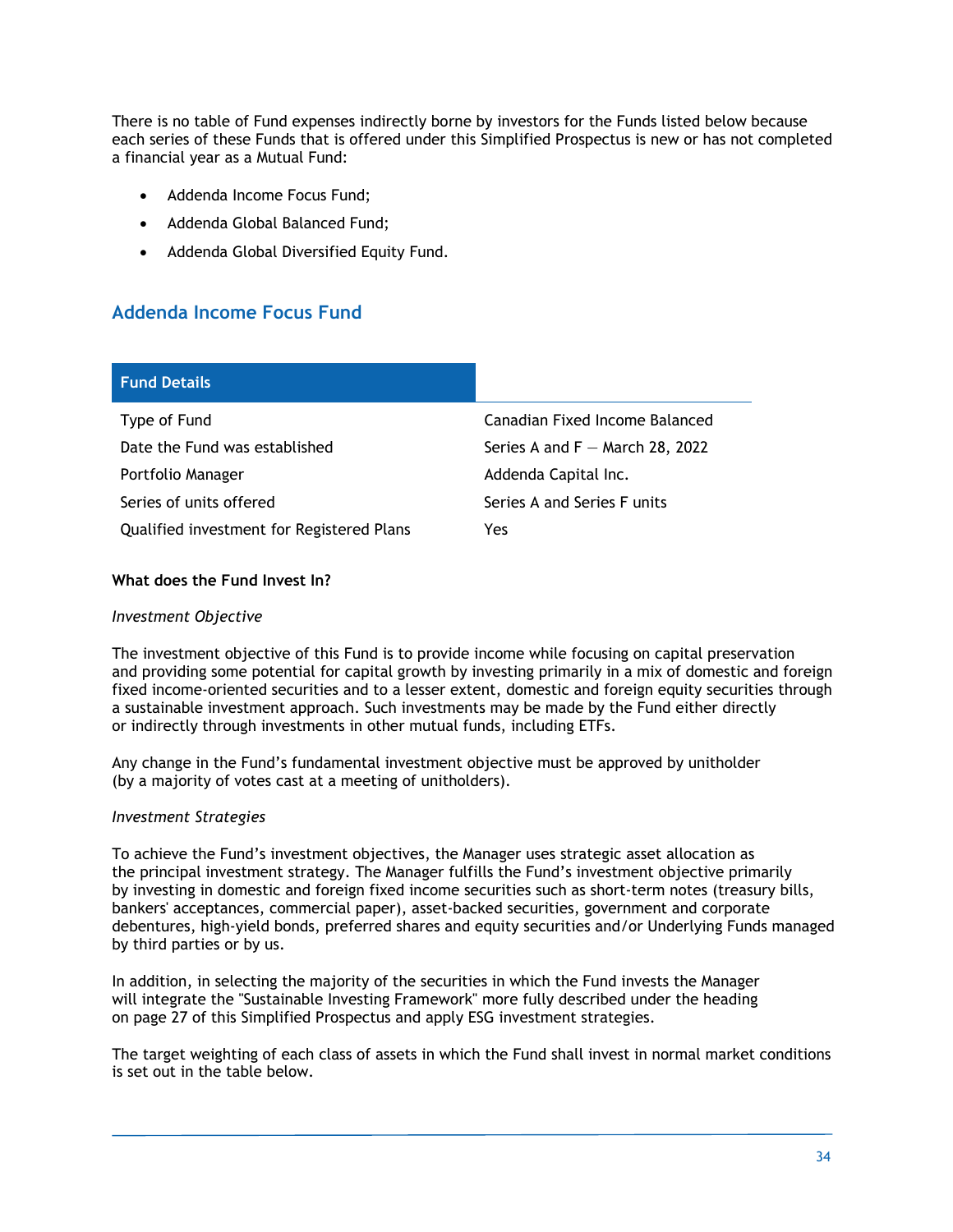| <b>Fixed Income and Money Market</b> | 65-95%    |
|--------------------------------------|-----------|
| <b>Equity</b>                        | $5 - 35%$ |

The target weighting of each class of asset is subject to adjustment from time to time at the discretion of the Manager. The Manager will adjust the percentage of the Fund invested in each asset class based on changes in market outlook for each asset class, market movements, and other factors. As a result, the actual percentages invested in the asset classes on any given day will vary. Rebalancing will be conducted at the discretion of the Manager.

The Fund primarily invests in Canadian denominated securities. The Fund has a target weighting of 25% in foreign securities. The maximum exposure to foreign securities is 35%. The maximum exposure to high yield bonds is 20%.

The Fund may also invest a portion or even all of its assets in other Underlying Funds, managed by third parties or by us, selected in accordance with its investment objectives and the restrictions set out by Canadian securities regulations. When selecting units of Underlying Funds for the Fund, the Manager assesses their ability to generate sustainable risk-adjusted returns. The other criteria used for selecting Underlying Fund securities are the same as the criteria used for selecting other types of securities.

The Fund will not enter into specified derivative transactions for which the underlying interest will be based on the securities of other Underlying Funds. For more information see the "*Fund of Funds*" disclosure under "*Fees and expenses*".

The Manager employs a dynamic asset allocation approach blending top-down and bottom-up assessments seeks to exploit market opportunities through tactical shifts. We believe an optimal risk adjusted and actively managed asset allocation strategy will provide strong returns with efficient diversification and incremental value is added through measured adjustments to asset allocation, driven from changing outlooks for asset class returns and valuations based on quantitative and qualitative factors.

The approach centers on the following key elements:

- extensive top-down analysis of global macroeconomic variables and capital markets serves to identify general investment themes and changes in market drivers. Forward-looking views, based on a 12 to 18-month horizon, reflect return and risk expectations, as well as relative valuations;
- changes in asset mix, when triggered, seek to exploit shifting dynamics in the market environment and/or valuations;
- An array of investment strategies provide growth potential and diversification benefits.

The Manager may modify its holdings, modify the asset mix, change the percentage holdings of any Underlying Fund, remove any Underlying Fund or add additional Underlying Fund. Generally, the Fund will be fully invested. However, the Fund may temporarily hold a portion of its assets in cash or short-term fixed income securities while seeking investment opportunities or for defensive purposes during times of anticipated market volatility.

In accordance with applicable securities regulations or as permitted by exemptions from these regulations, and as further described in the "*Specific information about each of the Mutual Funds — What does the Fund invest in?*" section of this Simplified Prospectus, the Fund may use derivative instruments, such as options, futures, forward contracts and/or swaps, for both hedging and nonhedging strategies, in a manner considered appropriate to pursuing its investment objectives and enhancing its returns of the Fund to: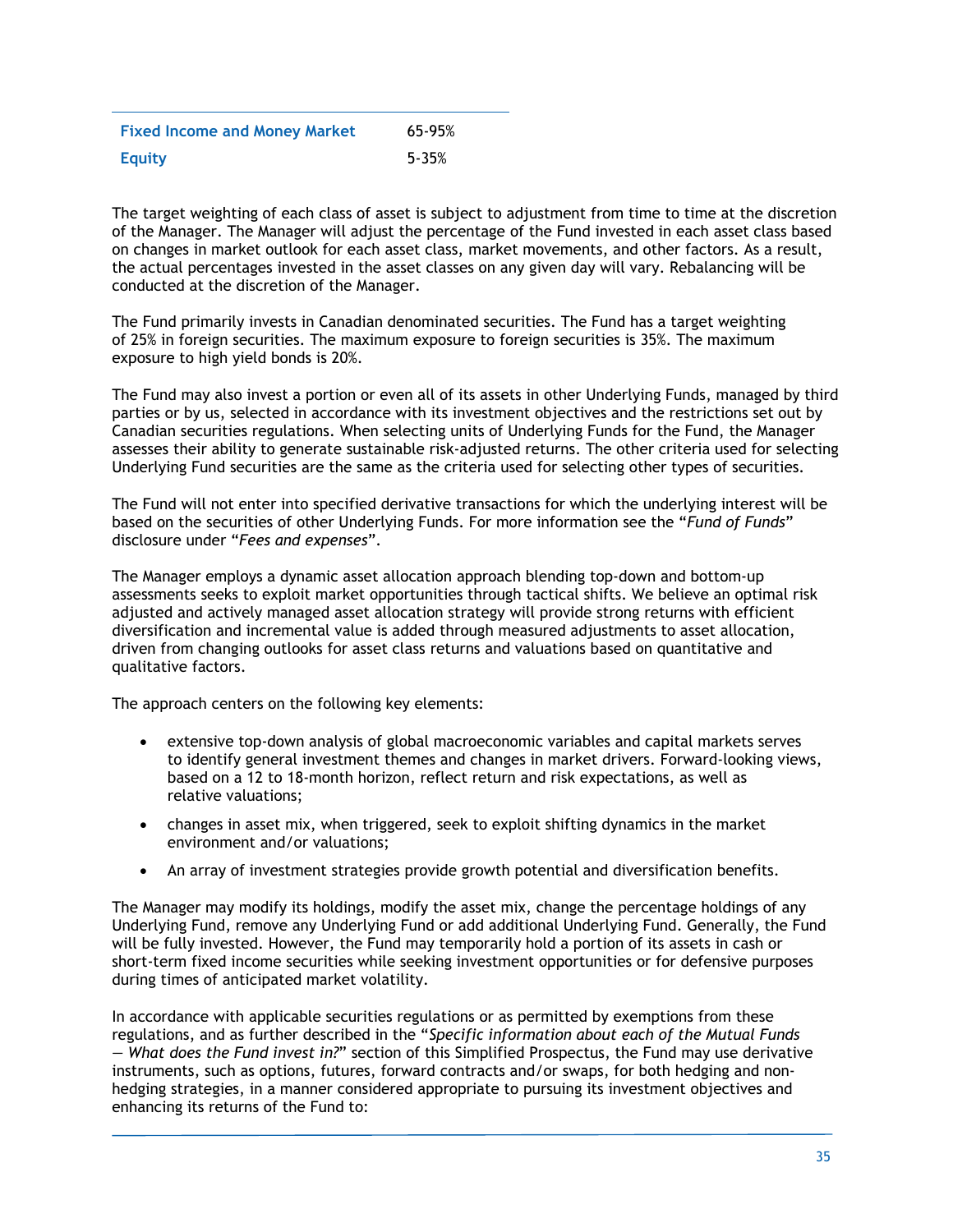- hedge against losses from changes in the prices of the Fund's investments and from exposure to foreign currencies; and
- gain exposure to individual securities and markets instead of buying the securities directly.

To increase its returns, the Fund may engage in securities lending, repurchase and reverse agreements which is described on page 29 of this Simplified Prospectus. The Fund will invest no more than 50% of its net assets in such transactions and must receive collateral worth 102% of the assets invested in such transaction.

We can change the investment strategies from time to time, without notice or consent of unitholders.

### **What are the Risks of Investing in the Fund?**

The specific risks associated with this Fund are listed below:

- Asset Allocation Risk
- **•** Credit Risk
- Concentration Risk
- Currency Risk
- Cybersecurity Risk
- **•** Derivative Risk
- ETF Risk
- Extreme Market Disruptions Risk
- Foreign Investment Risk
- **•** Fund of Funds Risk
- Interest Rate Risk
- Large Investor risk
- Legislation Risk
- Market Risk
- Multi-Series Risk
- Portfolio Manager Risk
- Securities Lending, Repurchase and Reverse Repurchase Transaction Risk
- Specific Issuer Risk
- Sustainable Investment Strategies or Objectives Risk
- Taxation Risk

Please see "*What are the risks of investing in a Mutual Fund?*" on page 4 for a description of these risks.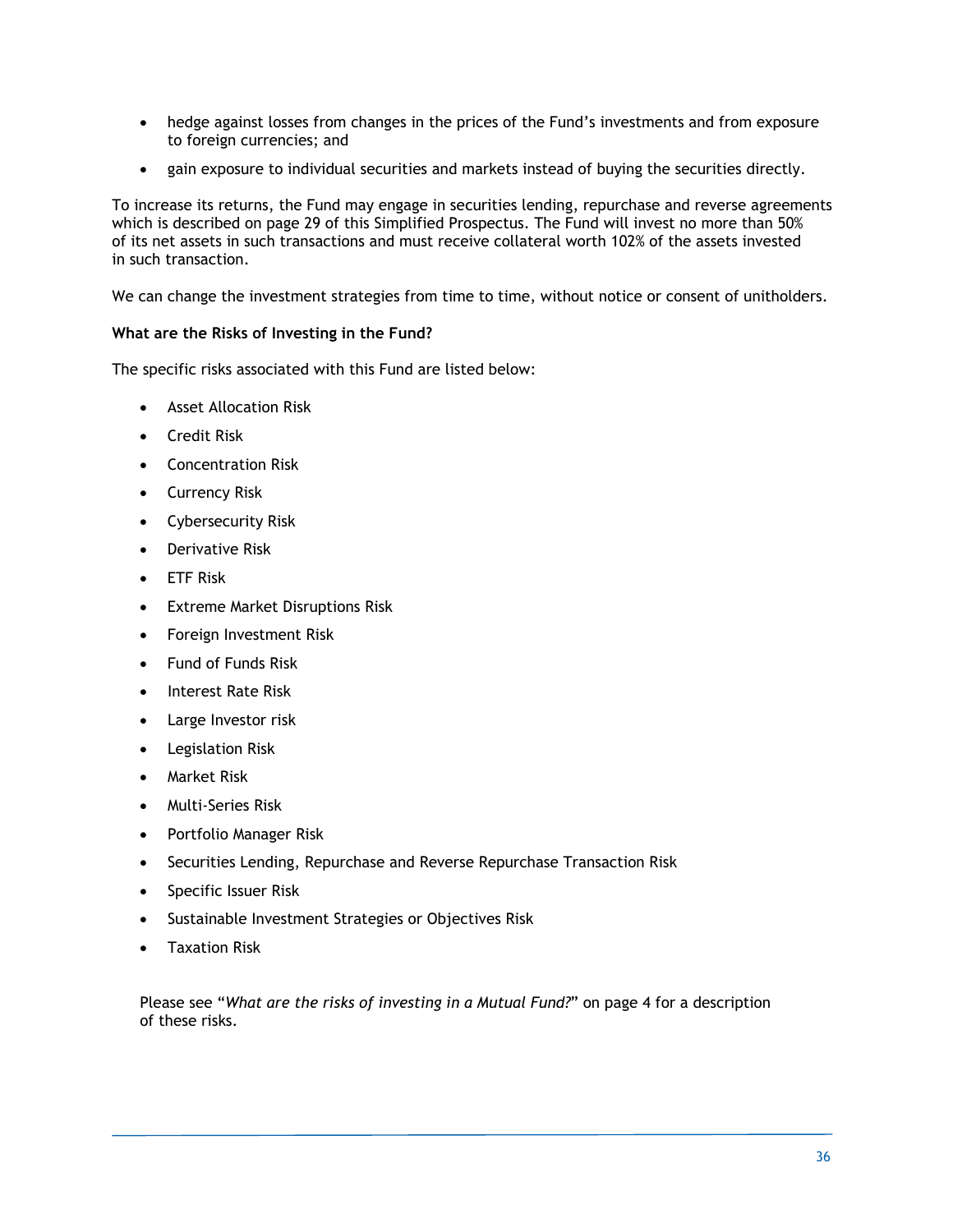### **Who Should Invest in this Fund?**

We expect this Fund's volatility risk level to be low.

Consider this Fund if:

- You want to invest in a fund that takes a sustainable investing approach;
- You are prepared to accept a low risk;
- You are looking for a short-term or medium-term investment;
- You are seeking a combination of current income and some long-term growth, through an investment diversified by asset class, style and geography.

Please see "*Risk classification methodology*" on page 31 for a description of how we determined the classification of this Fund's risk level.

### **Distribution Policy**

The Fund generally distributes income, if any, monthly, and capital gains, if any, annually in December. Distributions may increase or decrease from period to period. Distributions may occasionally include returns of capital. Unless you instruct us otherwise, distributions are automatically reinvested in additional securities of the Fund.

There can be no assurance that the Fund will make any distributions in any particular year and we reserve the right to adjust the amount of distributions if we consider it appropriate, without notice.

### **Fund Expenses Indirectly Borne by Investors**

The Fund pays certain expenses from its assets, which means that the Fund's investors indirectly pay these expenses through lower returns. The purpose of the following table is to help you compare the cumulative cost of an investment in this Fund with the cost of investing in another fund. This example assumes that (i) you invest \$1,000 in units of the Fund for the indicated periods and then sell all of your units at the end of these periods; (ii) your investment obtains an annual return of 5% and the management expense ratio remained the same as in its last financial year for the complete 10 years.

Although your actual costs may be higher or lower, based on the above assumptions, your costs would have been:

| <b>Period</b>             |     | One Three Five Ten<br>year years years years |     |
|---------------------------|-----|----------------------------------------------|-----|
| Fees Payable <sup>1</sup> | n/a | n/a n/a                                      | n/a |

1 Fund expense information is not available because the Fund is new. Please see "*Fees and expenses*" on page 19 for more details.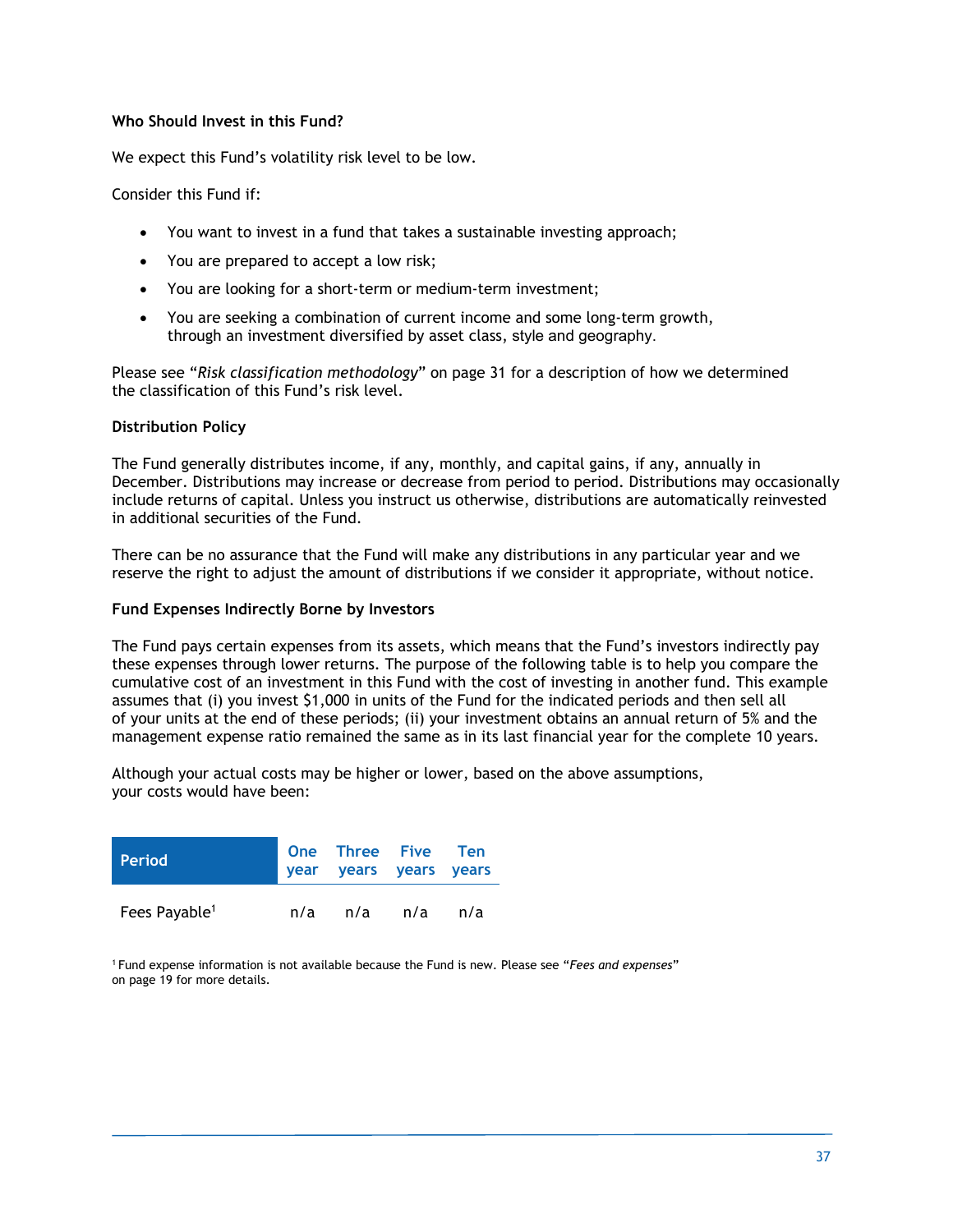### **Addenda Global Balanced Fund**

| <b>Fund Details</b>                       |                                   |
|-------------------------------------------|-----------------------------------|
| Type of Fund                              | <b>Global Neutral Balanced</b>    |
| Date the Fund was established             | Series A and $F -$ March 28, 2022 |
| Portfolio Manager                         | Addenda Capital Inc.              |
| Series of units offered                   | Series A and Series F units       |
| Qualified investment for Registered Plans | Yes                               |

### **What does the Fund Invest In?**

### *Investment objective*

The investment objective of this Fund is to provide long-term capital growth and generate dividend and interest income by investing in domestic and foreign equity as well as fixed income securities through a sustainable investment approach. Such investments may be made by the Fund either directly or indirectly through investments in other mutual funds, including ETFs.

Any change in the Fund's fundamental investment objective must be approved by unitholder (by a majority of votes cast at a meeting of unitholders).

#### *Investment strategies*

To achieve the Fund's investment objectives, the Manager uses strategic asset allocation as the principal investment strategy. The Manager fulfills the Fund's investment objective primarily by investing in domestic and foreign fixed income securities such as short-term notes (treasury bills, bankers' acceptances, commercial paper), asset-backed securities, government and corporate debentures, high-yield bonds, preferred shares and equity securities and/or Underlying Funds managed by third parties or by us.

In addition, in selecting the majority of the securities in which the Fund invests the Manager will integrate the "Sustainable Investing Framework" more fully described under the heading on page 27 of this Simplified Prospectus and apply ESG investment strategies.

The target weighting of each class of assets in which the Fund shall invest in normal market conditions is set out in the table below.

| <b>Fixed Income and Money Market</b> | 20-60% |
|--------------------------------------|--------|
| <b>Equity</b>                        | 40-80% |

The target weighting of each class of asset is subject to adjustment from time to time at the discretion of the Manager. The Manager will adjust the percentage of the Fund invested in each asset class based on changes in market outlook for each asset class, market movements, administrative efficiencies, and other factors. As a result, the actual percentages invested in the asset classes on any given day will vary. Rebalancing will be conducted at the discretion of the Manager.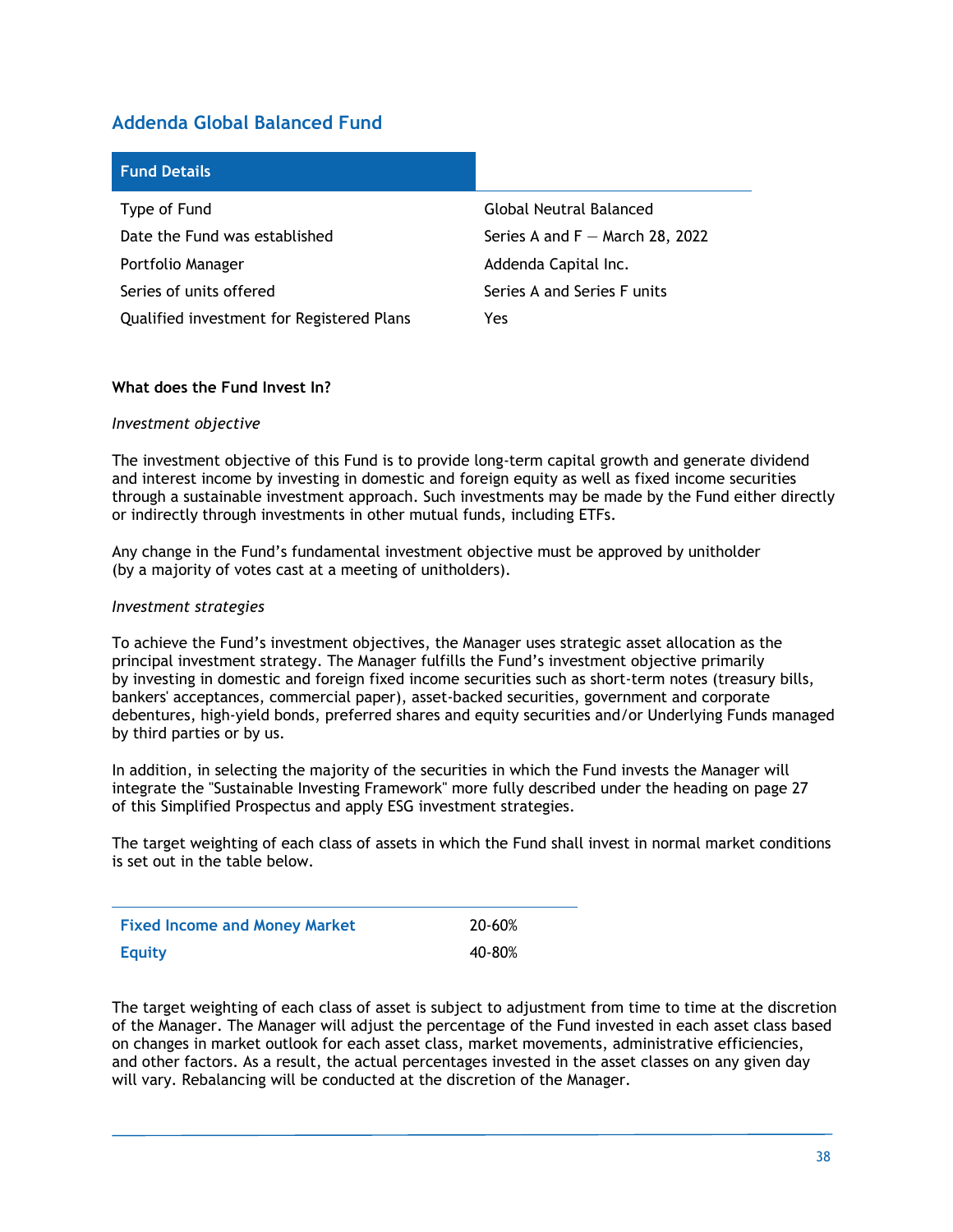The Fund has a target weighting of 49% in foreign securities. The maximum exposure to foreign securities is 60%. The maximum exposure to emerging market securities is 15%. The maximum exposure to high yield bonds is 20%.

The Fund may also invest a portion or even all of its assets in other Underlying Funds, managed by third parties or by us, selected in accordance with its investment objectives and the restrictions set out by Canadian securities regulations. When selecting units of Underlying Funds for the Fund, the Manager assesses their ability to generate sustainable risk-adjusted returns. The other criteria used for selecting Underlying Fund securities are the same as the criteria used for selecting other types of securities.

The Fund will not enter into specified derivative transactions for which the underlying interest will be based on the securities of other Underlying Funds. For more information see the "*Fund of Funds*" disclosure under "*Fees and expenses*".

The Manager employs a dynamic asset allocation approach blending top-down and bottom-up assessments seeks to exploit market opportunities through tactical shifts. We believe an optimal risk adjusted and actively managed asset allocation strategy will provide strong returns with efficient diversification and incremental value is added through measured adjustments to asset allocation, driven from changing outlooks for asset class returns and valuations based on quantitative and qualitative factors.

The approach centers on the following key elements:

- extensive top-down analysis of global macroeconomic variables and capital markets serves to identify general investment themes and changes in market drivers. Forward-looking views, based on a 12 to 18-month horizon, reflect return and risk expectations, as well as relative valuations;
- changes in asset mix, when triggered, seek to exploit shifting dynamics in the market environment and/or valuations;
- An array of investment strategies provide growth potential and diversification benefits.

The Manager may modify its holdings, modify the asset mix, change the percentage holdings of any Underlying Fund, remove any Underlying Fund or add additional Underlying Fund. Generally, the Fund will be fully invested. However, the Fund may temporarily hold a portion of its assets in cash or short-term fixed income securities while seeking investment opportunities or for defensive purposes during times of anticipated market volatility.

In accordance with applicable securities regulations or as permitted by exemptions from these regulations, and as further described in the "*Specific information about each of the Mutual Funds — What does the Fund invest in?*" section of this Simplified Prospectus, the Fund may use derivative instruments, such as options, futures, forward contracts and/or swaps, for both hedging and nonhedging strategies, in a manner considered appropriate to pursuing its investment objectives and enhancing its returns of the Fund to:

- hedge against losses from changes in the prices of the Fund's investments and from exposure to foreign currencies; and
- gain exposure to individual securities and markets instead of buying the securities directly.

To increase its returns, the Fund may engage in securities lending, repurchase and reverse agreements which is described on page 29 of this Simplified Prospectus. The Fund will invest no more than 50% of its net assets in such transactions and must receive collateral worth 102% of the assets invested in such transaction.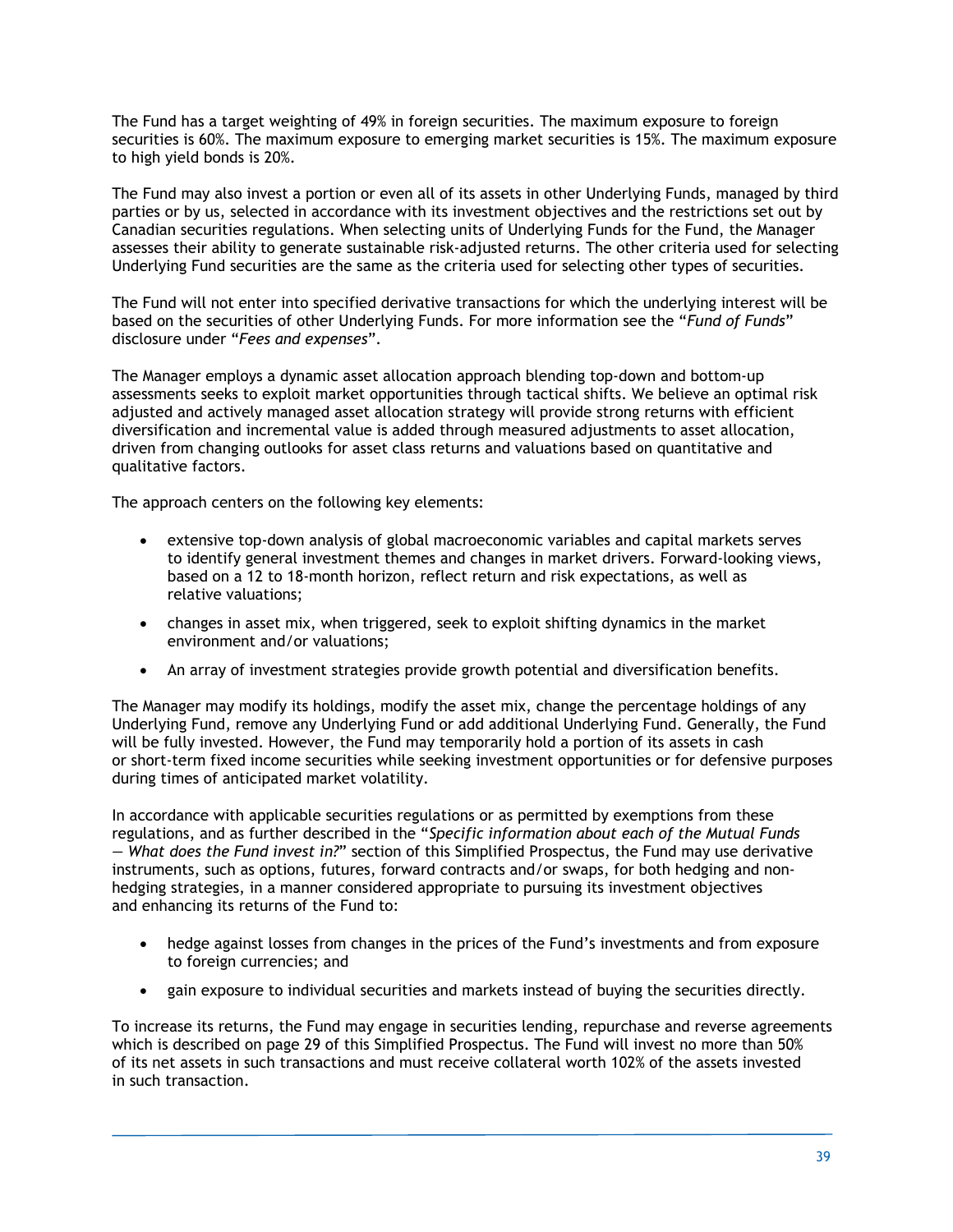We can change the investment strategies from time to time, without notice or consent of unitholders.

### **What are the Risks of Investing in the Fund?**

The specific risks associated with this Fund are listed below:

- Asset Allocation Risk
- Credit Risk
- Concentration Risk
- Currency Risk
- Cybersecurity Risk
- Derivative Risk
- ETF Risk
- **Extreme Market Disruptions Risk**
- Foreign Investment Risk
- Fund of Funds Risk
- Large Investor risk
- Legislation Risk
- Market Risk
- Multi-Series Risk
- Portfolio Manager Risk
- Securities Lending, Repurchase and Reverse Repurchase Transaction Risk
- Specific Issuer Risk
- Sustainable Investment Strategies or Objectives Risk
- Taxation Risk

Please see "*What are the risks of investing in a Mutual Fund?*" on page 4 for a description of these risks.

### **Who Should Invest in this Fund?**

We expect this Fund's volatility risk level to be low to medium.

Consider this Fund if:

- You want to invest in a fund that takes a sustainable investing approach;
- You are prepared to accept a low to medium risk;
- You are looking for a medium-term investment;
- You are seeking a combination of current income and some long-term growth, through an investment diversified by asset class, style and geography.

Please see "*Risk classification methodology*" on page 31 for a description of how we determined the classification of this Fund's risk level.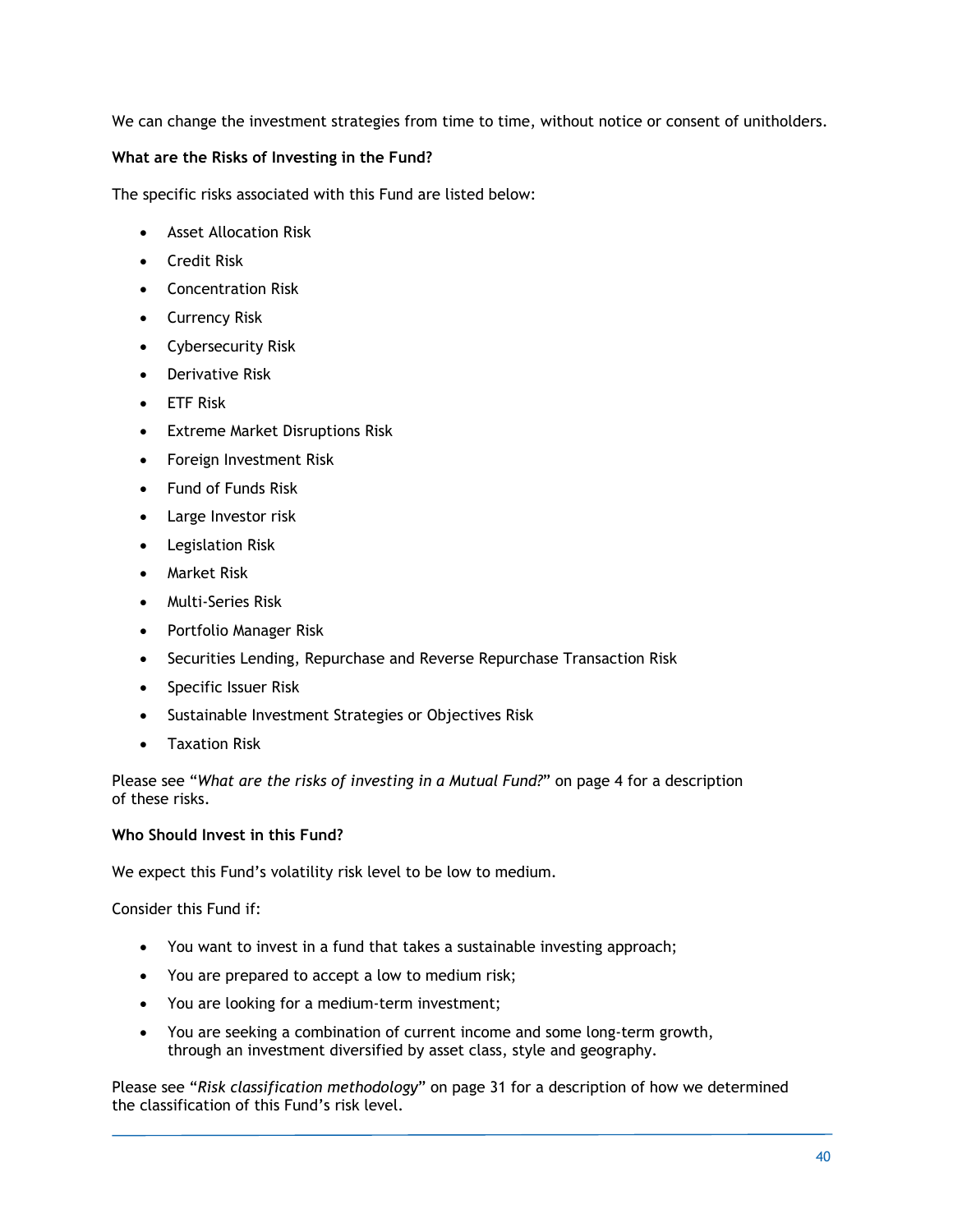### **Distribution Policy**

The Fund generally distributes income, if any, monthly, and capital gains, if any, annually in December. Distributions may increase or decrease from period to period. Distributions may occasionally include returns of capital. Unless you instruct us otherwise, distributions are automatically reinvested in additional securities of the Fund.

There can be no assurance that the Fund will make any distributions in any particular year and we reserve the right to adjust the amount of distributions if we consider it appropriate, without notice.

### **Fund Expenses Indirectly Borne by Investors**

The Fund pays certain expenses from its assets, which means that the Fund's investors indirectly pay these expenses through lower returns. The purpose of the following table is to help you compare the cumulative cost of an investment in this Fund with the cost of investing in another fund. This example assumes that (i) you invest \$1,000 in units of the Fund for the indicated periods and then sell all of your units at the end of these periods; (ii) your investment obtains an annual return of 5% and the management expense ratio remained the same as in its last financial year for the complete 10 years.

Although your actual costs may be higher or lower, based on the above assumptions, your costs would have been:

| <b>Period</b>             | One Three Five Ten<br>year years years years |     |
|---------------------------|----------------------------------------------|-----|
| Fees Payable <sup>1</sup> | n/a n/a n/a                                  | n/a |

1 Fund expense information is not available because the Fund is new. Please see "*Fees and expenses*" on page 19 for more details.

# **Addenda Global Diversified Equity Fund**

| <b>Fund Details</b>                       |                                   |
|-------------------------------------------|-----------------------------------|
| Type of Fund                              | Global Equity                     |
| Date the Fund was established             | Series A and $F -$ March 28, 2022 |
| Portfolio Manager                         | Addenda Capital Inc.              |
| Series of units offered                   | Series A and Series F units       |
| Qualified investment for Registered Plans | Yes                               |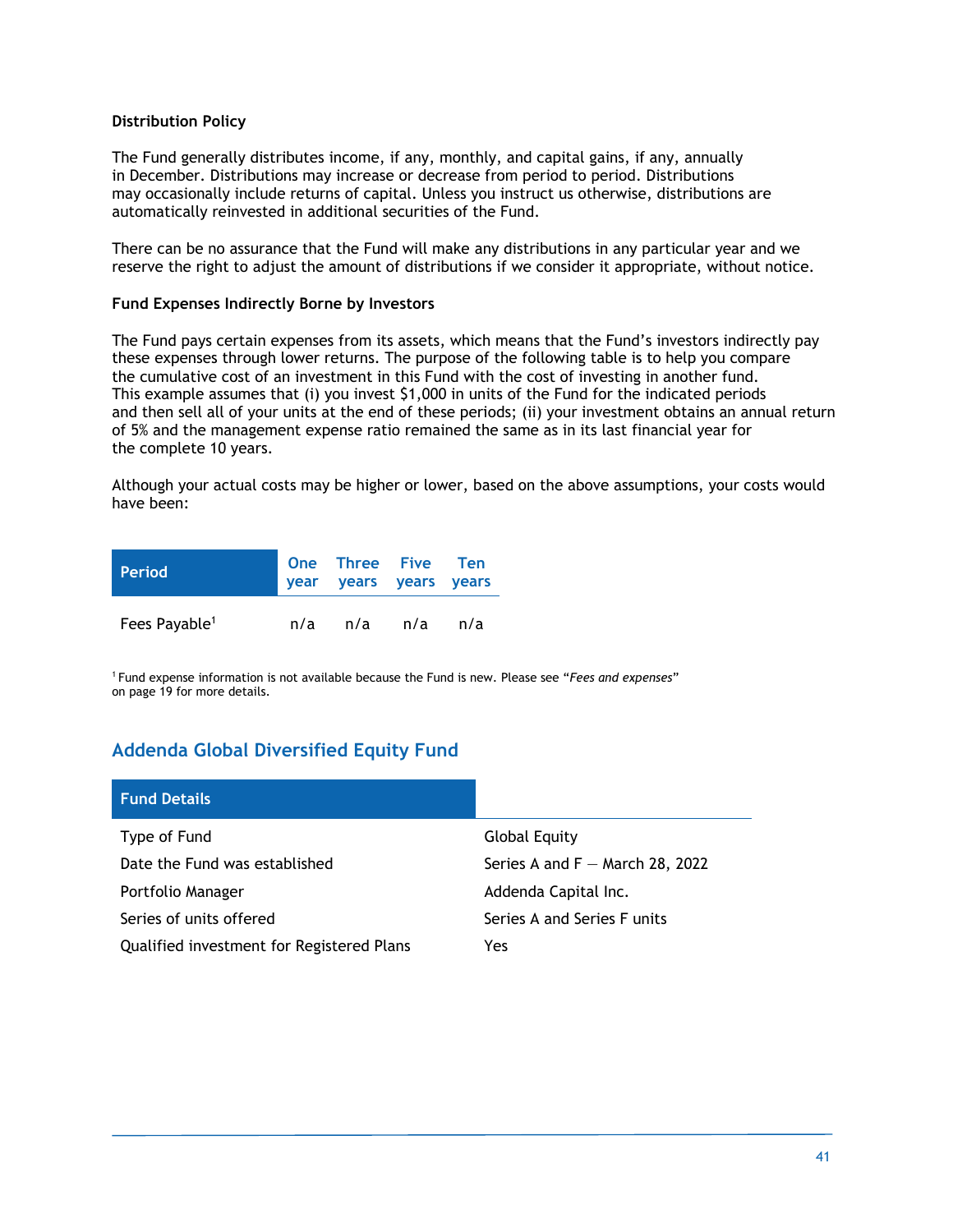### **What does the Fund Invest In?**

### *Investment Objective*

The investment objective of this Fund is to achieve long-term capital growth by investing primarily in a diversified portfolio of domestic and foreign equity securities, Canadian preferred share securities, and to a lesser extent, fixed income and money market instruments and/or cash equivalents through a sustainable investment approach. Such investments may be made by the Fund either directly or indirectly through investments in other mutual funds, including ETFs.

Any change in the Fund's fundamental investment objective must be approved by unitholder (by a majority of votes cast at a meeting of unitholders).

### *Investment Strategies*

To achieve the Fund's investment objectives, the Manager uses strategic asset allocation as the principal investment strategy. The Manager fulfills the Fund's investment objective primarily by investing in equity, preferred shares, and/or Underlying Funds managed by third parties or by us; and to a lesser extent, cash, short-term notes (treasury bills, bankers' acceptances, commercial paper), and fixed income securities as well as broad market ETFs for tactical allocation purposes.

In addition, in selecting the majority of the securities in which the Fund invests the Manager will integrate the "Sustainable Investing Framework" more fully described under the heading on page 27 of this Simplified Prospectus and apply ESG investment strategies.

The target weighting of each class of assets in which the Fund shall invest in normal market condition is set out in the table below.

| <b>Fixed Income and Money Market</b> | $0 - 20%$ |
|--------------------------------------|-----------|
| <b>Equity</b>                        | 80-100%   |

The target weighting of each class of asset is subject to adjustment from time to time at the discretion of the Manager. The Manager will adjust the percentage of the Fund invested in each asset class based on changes in market outlook for each asset class, market movements, administrative efficiencies, and other factors. As a result, the actual percentages invested in the asset classes on any given day will vary. Rebalancing will be conducted at the discretion of the Manager.

The maximum exposure to foreign securities is 70%. The maximum exposure to emerging market securities is 15%.

The Fund may also invest a portion or even all of its assets in other Underlying Funds, managed by third parties or by us, selected in accordance with its investment objectives and the restrictions set out by Canadian securities regulations. When selecting units of Underlying Funds for the Fund, the Manager assesses their ability to generate sustainable risk-adjusted returns. The other criteria used for selecting Underlying Fund securities are the same as the criteria used for selecting other types of securities.

The Fund will not enter into specified derivative transactions for which the underlying interest will be based on the securities of other Underlying Funds. For more information see the "*Fund of Funds*" disclosure under "*Fees and expenses*".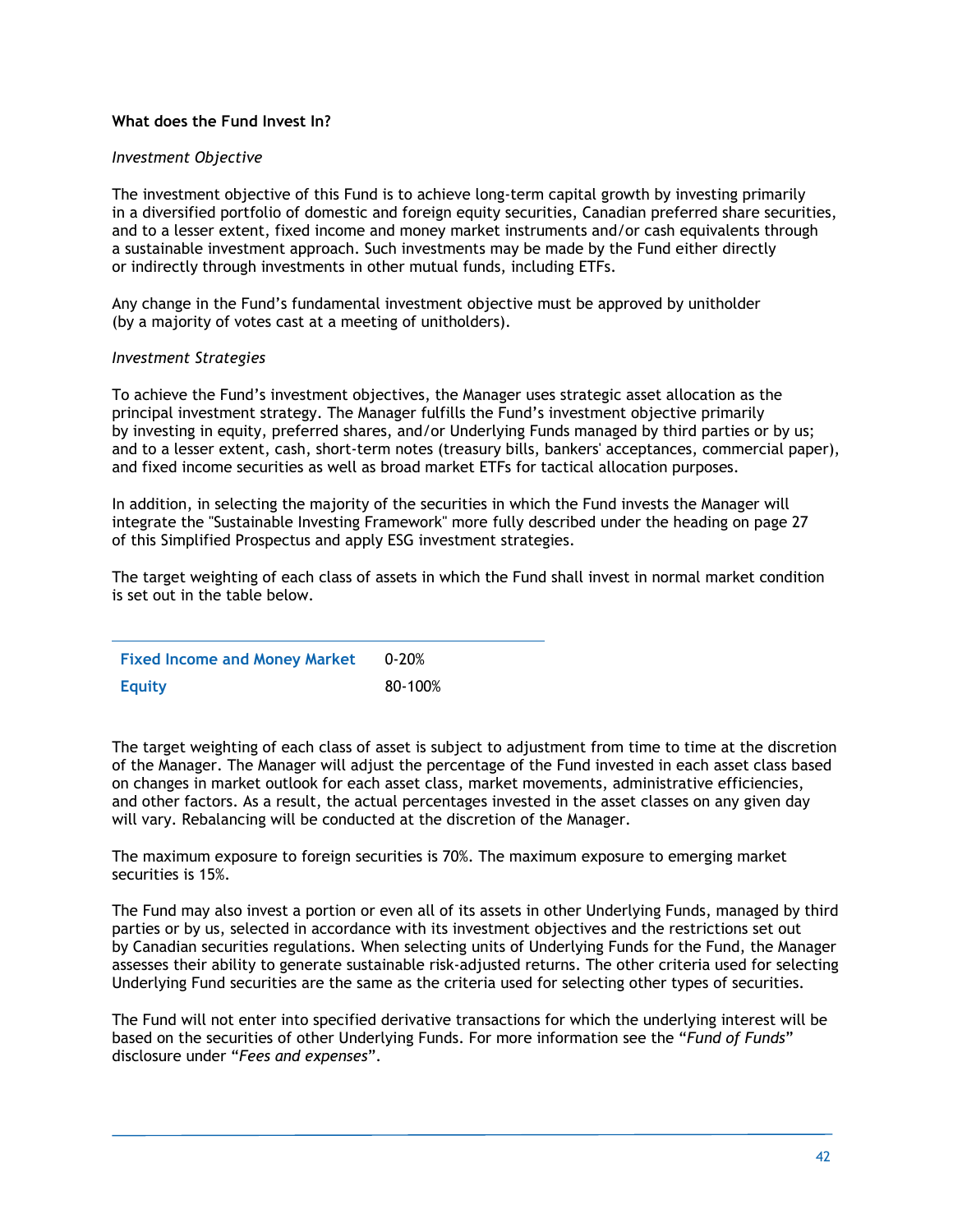The Manager employs a dynamic asset allocation approach blending top-down and bottom-up assessments seeks to exploit market opportunities through tactical shifts. We believe an optimal risk adjusted and actively managed asset allocation strategy will provide strong returns with efficient diversification and incremental value is added through measured adjustments to asset allocation, driven from changing outlooks for asset class returns and valuations based on quantitative and qualitative factors.

The approach centers on the following key elements:

- extensive top-down analysis of global macroeconomic variables and capital markets serves to identify general investment themes and changes in market drivers. Forward-looking views, based on a 12 to 18-month horizon, reflect return and risk expectations, as well as relative valuations;
- changes in asset mix, when triggered, seek to exploit shifting dynamics in the market environment and/or valuations;
- An array of investment strategies provide growth potential and diversification benefits.

The Manager may modify its holdings, modify the asset mix, change the percentage holdings of any Underlying Fund, remove any Underlying Fund or add additional Underlying Fund. Generally, the Fund will be fully invested. However, the Fund may temporarily hold a portion of its assets in cash or short-term fixed income securities while seeking investment opportunities or for defensive purposes during times of anticipated market volatility.

In accordance with applicable securities regulations or as permitted by exemptions from these regulations, and as further described in the "*Specific information about each of the Mutual Funds — What does the Fund invest in?*" section of this Simplified Prospectus, the Fund may use derivative instruments, such as options, futures, forward contracts and/or swaps, for both hedging and non-hedging strategies, in a manner considered appropriate to pursuing its investment objectives and enhancing its returns of the Fund to:

- hedge against losses from changes in the prices of the Fund's investments and from exposure to foreign currencies; and
- gain exposure to individual securities and markets instead of buying the securities directly.

To increase its returns, the Fund may engage in securities lending, repurchase and reverse agreements which is described on page 30 of this Simplified Prospectus. The Fund will invest no more than 50% of its net assets in such transactions and must receive collateral worth 102% of the assets invested in such transaction.

We can change the investment strategies from time to time, without notice or consent of unitholders.

### **What are the Risks of Investing in the Fund?**

The specific risks associated with this Fund are listed below:

- Asset Allocation Risk
- Concentration Risk
- Currency Risk
- Cybersecurity Risk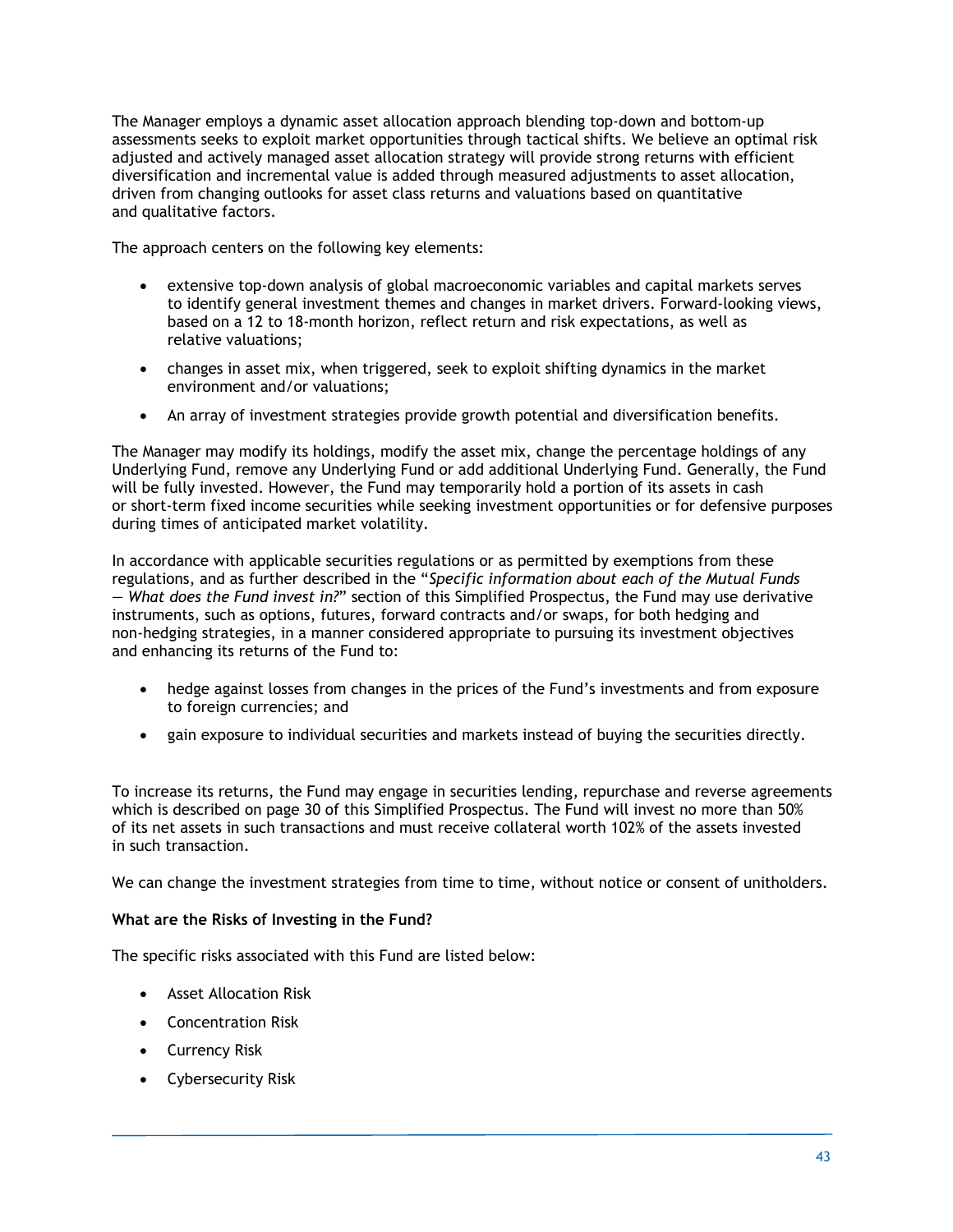- Derivative Risk
- Emerging Markets Risk
- ETF Risk
- **Extreme Market Disruptions Risk**
- Foreign Investment Risk
- Fund of Funds Risk
- Large Investor risk
- Legislation Risk
- Liquidity Risk
- Market Risk
- Multi-Series Risk
- Portfolio Manager Risk
- Securities Lending, Repurchase and Reverse Repurchase Transaction Risk
- Specific Issuer Risk
- Sustainable Investment Strategies or Objectives Risk
- Taxation Risk

Please see "*What are the risks of investing in a Mutual Fund?*" on page 4 for a description of these risks.

### **Who Should Invest in this Fund?**

We expect this Fund's volatility risk level to be low to medium.

### Consider this Fund if:

- You want to invest in a fund that takes a sustainable investing approach;
- You are prepared to accept a low to medium risk;
- You are looking for a longer term investment;
- You are seeking long-term growth, through an investment diversified by asset class, style and geography.

Please see "*Risk classification methodology*" on page 31 for a description of how we determined the classification of this Fund's risk level.

### **Distribution Policy**

The Fund generally distributes income, if any, monthly, and capital gains, if any, annually in December. Distributions may increase or decrease from period to period. Distributions may occasionally include returns of capital. Unless you instruct us otherwise, distributions are automatically reinvested in additional securities of the Fund.

There can be no assurance that the Fund will make any distributions in any particular year and we reserve the right to adjust the amount of distributions if we consider it appropriate, without notice.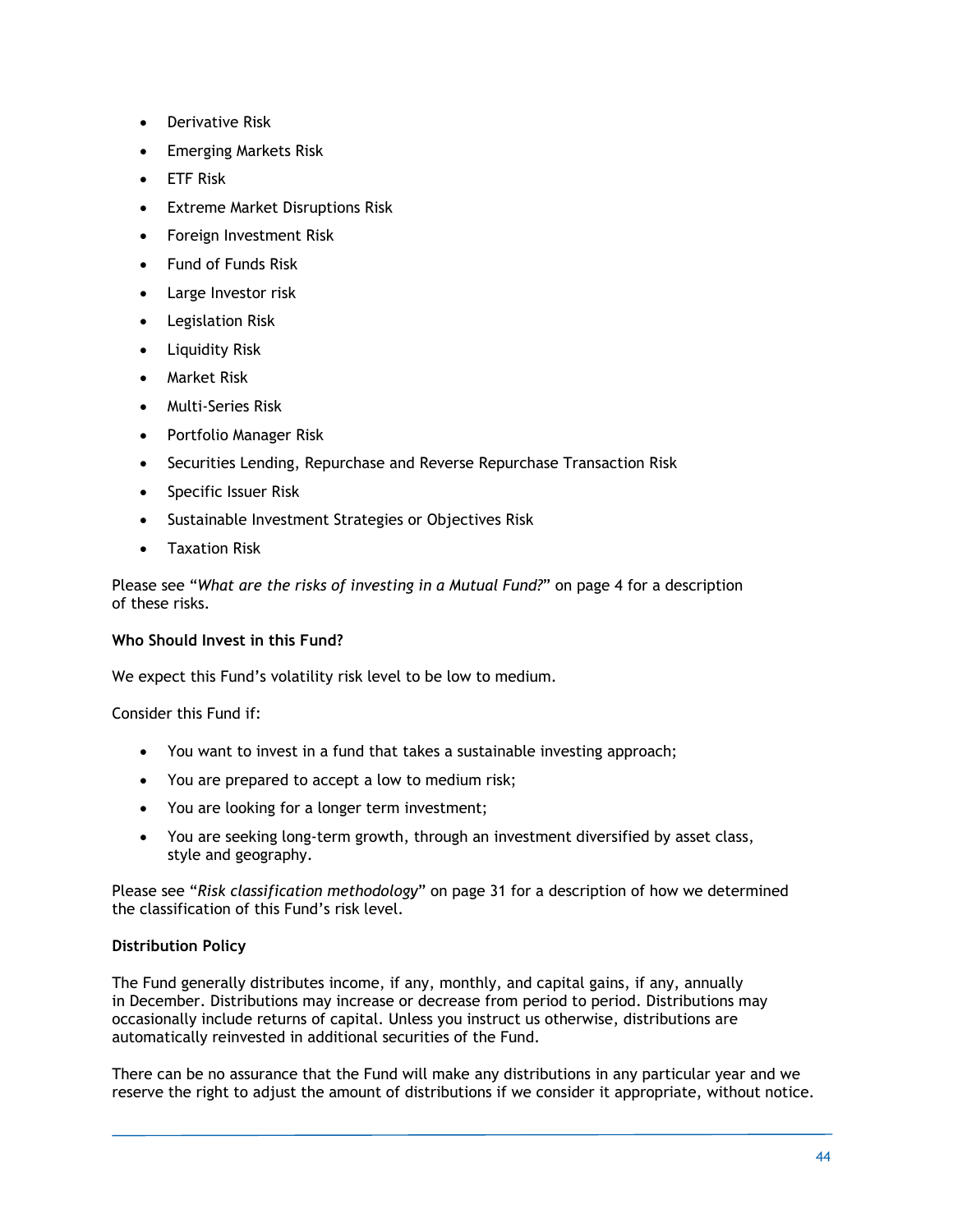### **Fund Expenses Indirectly Borne by Investors**

The Fund pays certain expenses from its assets, which means that the Fund's investors indirectly pay these expenses through lower returns. The purpose of the following table is to help you compare the cumulative cost of an investment in this Fund with the cost of investing in another fund. This example assumes that (i) you invest \$1,000 in units of the Fund for the indicated periods and then sell all of your units at the end of these periods; (ii) your investment obtains an annual return of 5% and the management expense ratio remained the same as in its last financial year for the complete 10 years.

Although your actual costs may be higher or lower, based on the above assumptions, your costs would have been:

| <b>Period</b>             |     | One Three Five Ten<br>year years years years |     |     |
|---------------------------|-----|----------------------------------------------|-----|-----|
| Fees Payable <sup>1</sup> | n/a | n/a                                          | n/a | n/a |

1 Fund expense information is not available because the Fund is new. Please see "*Fees and expenses*" on page 19 for more details.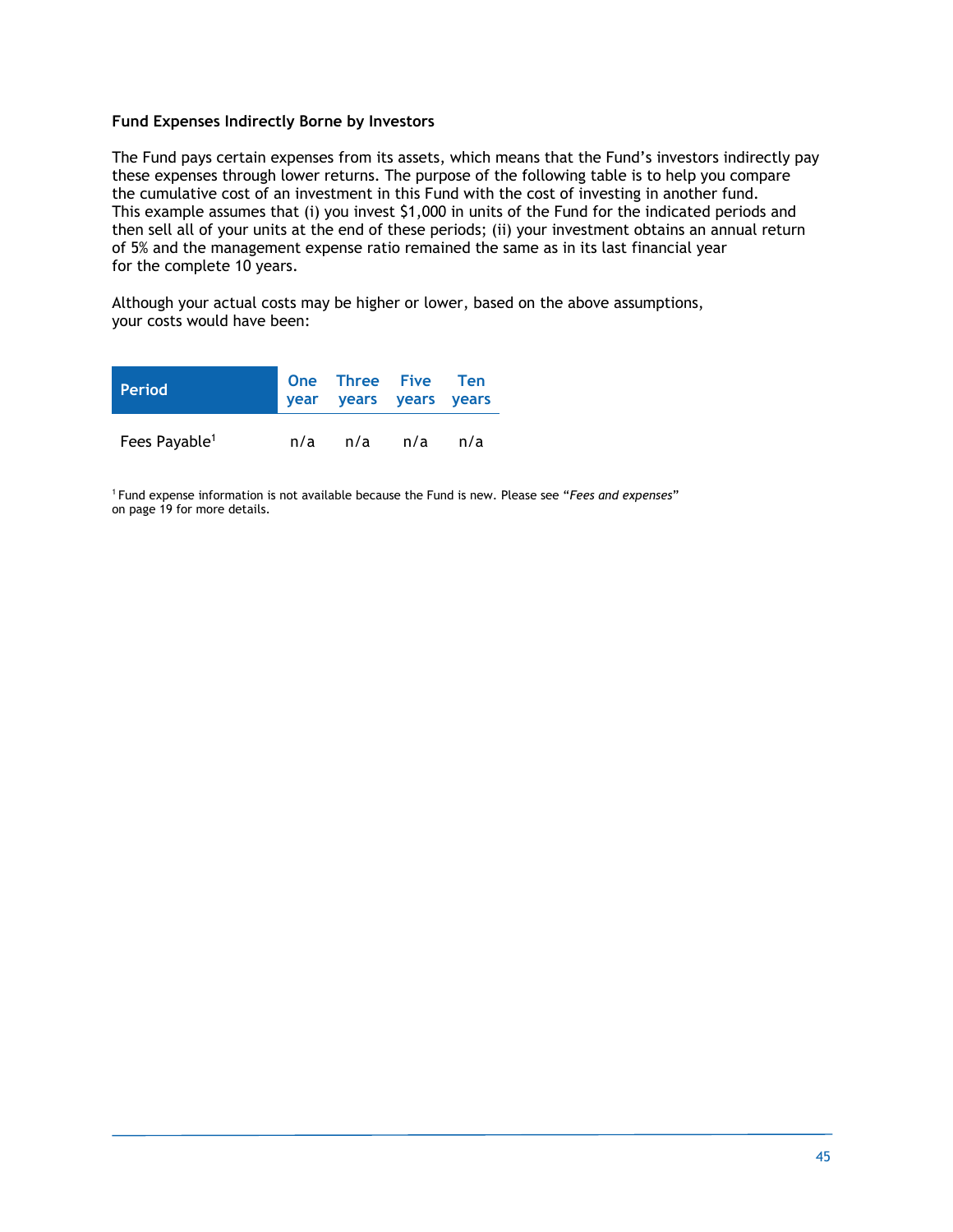### **Addenda Capital Funds**

Additional information about the Funds is available in the Funds' annual information form, fund facts, management reports of fund performance and financial statements. These documents are incorporated by reference into this Simplified Prospectus, which means that they are legally part of this document, just as if they were printed as part of it. You can obtain a copy of these documents at your request and at no cost:

- by calling Addenda Capital Inc. toll-free at 1 866 908-3488;
- by sending us an email at mutualfunds@addendacapital.com;
- at our website at www.addendacapital.com;
- or from your dealer.

You can also ask your dealer for copies of any of these documents or contact us at the following address:

Addenda Capital Inc. 800 René-Lévesque Blvd. West, Suite 2750 Montréal, Québec H3B 1X9

The documents and other information about the Funds, such as information circulars and material contracts, also are available:

on our website at www.addendacapital.com at www.sedar.com